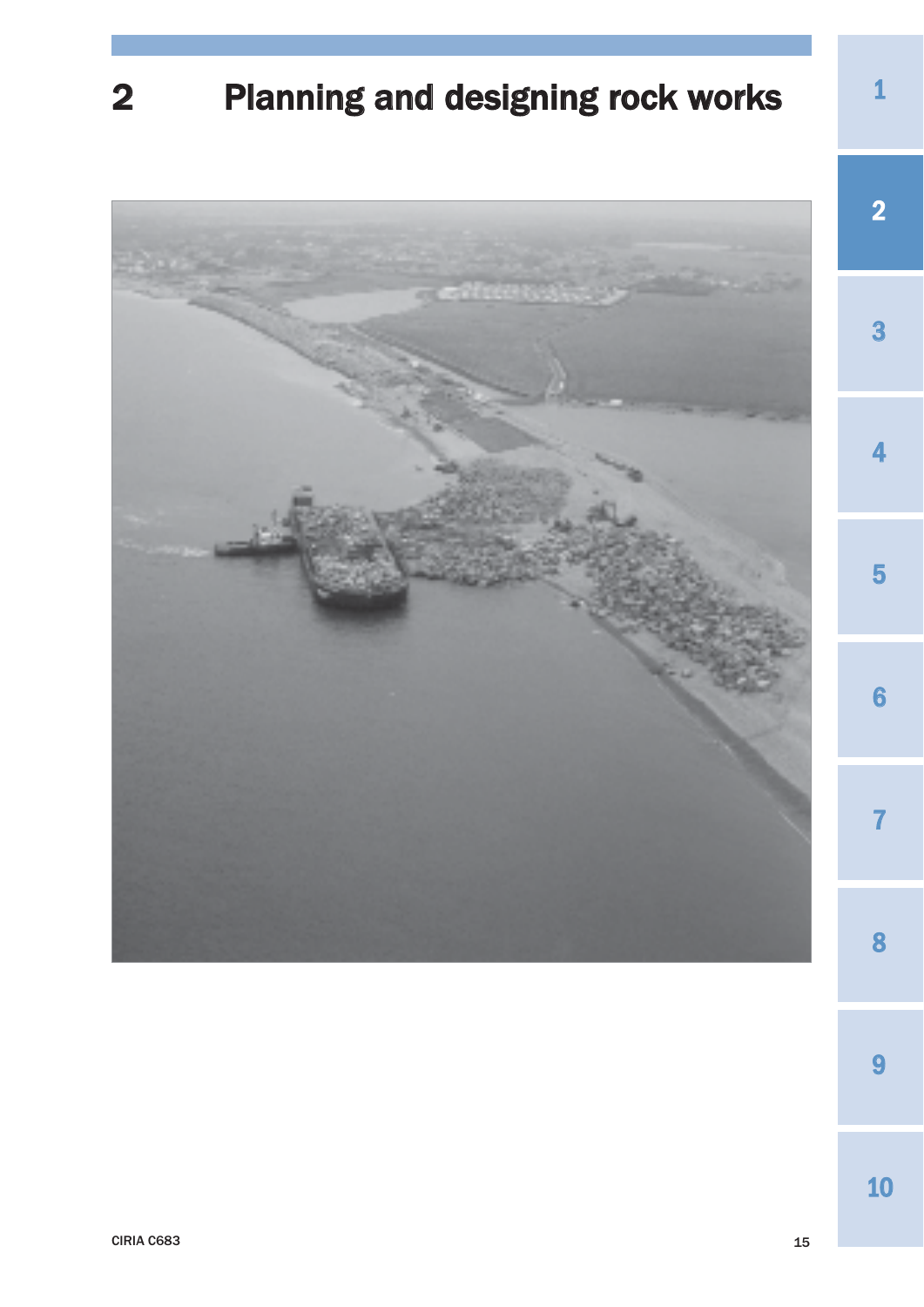# CHAPTER 2 CONTENTS

| 2.2 |       |                                                                  |  |  |  |  |
|-----|-------|------------------------------------------------------------------|--|--|--|--|
|     | 2.2.1 |                                                                  |  |  |  |  |
|     |       | 2.2.1.1                                                          |  |  |  |  |
|     |       | 2.2.1.2                                                          |  |  |  |  |
|     |       | 2.2.1.3                                                          |  |  |  |  |
|     |       | Factors to be considered for an integrated design  22<br>2.2.1.4 |  |  |  |  |
|     | 2.2.2 |                                                                  |  |  |  |  |
|     |       | 2.2.2.1                                                          |  |  |  |  |
|     |       | 2.2.2.2                                                          |  |  |  |  |
|     |       | 2.2.2.3                                                          |  |  |  |  |
|     |       | 2.2.2.4                                                          |  |  |  |  |
|     |       | 2.2.2.5                                                          |  |  |  |  |
|     |       | 2.2.2.6                                                          |  |  |  |  |
| 2.3 |       |                                                                  |  |  |  |  |
|     | 2.3.1 |                                                                  |  |  |  |  |
|     | 2.3.2 |                                                                  |  |  |  |  |
|     |       | 2.3.2.1                                                          |  |  |  |  |
|     |       | 2.3.2.2                                                          |  |  |  |  |
|     |       | 2.3.2.3                                                          |  |  |  |  |
|     | 2.3.3 |                                                                  |  |  |  |  |
|     |       | 2.3.3.1                                                          |  |  |  |  |
|     |       | 2.3.3.2                                                          |  |  |  |  |
|     |       | 2.3.3.3                                                          |  |  |  |  |
|     |       |                                                                  |  |  |  |  |
|     | 2.4.1 |                                                                  |  |  |  |  |
|     | 2.4.2 |                                                                  |  |  |  |  |
|     |       | 2.4.2.1                                                          |  |  |  |  |
|     |       | 2.4.2.2                                                          |  |  |  |  |
|     | 2.4.3 |                                                                  |  |  |  |  |
|     | 2.4.4 |                                                                  |  |  |  |  |
|     | 2.4.5 |                                                                  |  |  |  |  |
|     | 2.4.6 |                                                                  |  |  |  |  |
|     | 2.4.7 |                                                                  |  |  |  |  |
| 2.5 |       |                                                                  |  |  |  |  |
|     | 2.5.1 | Sustainable use of rock as a construction material 49            |  |  |  |  |
|     | 2.5.2 | Assessing environmental impacts through the project cycle 49     |  |  |  |  |
|     |       | 2.5.2.1                                                          |  |  |  |  |
|     |       | 2.5.2.2                                                          |  |  |  |  |
|     |       | 2.5.2.3                                                          |  |  |  |  |
|     |       | 2.5.2.4                                                          |  |  |  |  |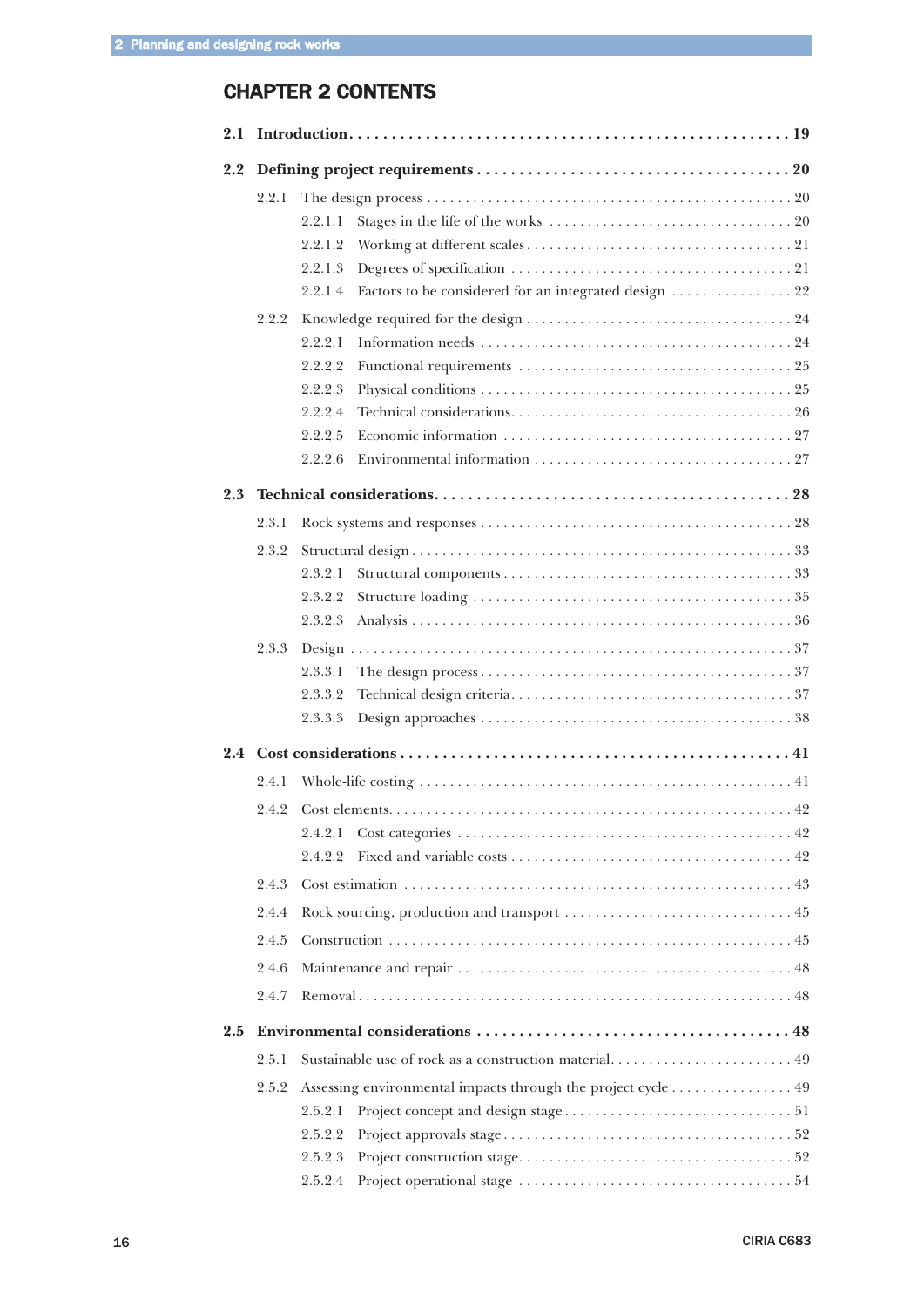# *Contents*

|     | 2.5.3 |         |  |  |  |  |
|-----|-------|---------|--|--|--|--|
|     | 2.5.4 |         |  |  |  |  |
|     |       | 2.5.4.1 |  |  |  |  |
|     |       | 2.5.4.2 |  |  |  |  |
|     |       | 2.5.4.3 |  |  |  |  |
| 2.6 |       |         |  |  |  |  |
|     |       |         |  |  |  |  |
|     |       |         |  |  |  |  |
|     | 2.6.3 |         |  |  |  |  |
|     |       |         |  |  |  |  |

2

3

4

5

6

7

8

9

CIRIA C683 17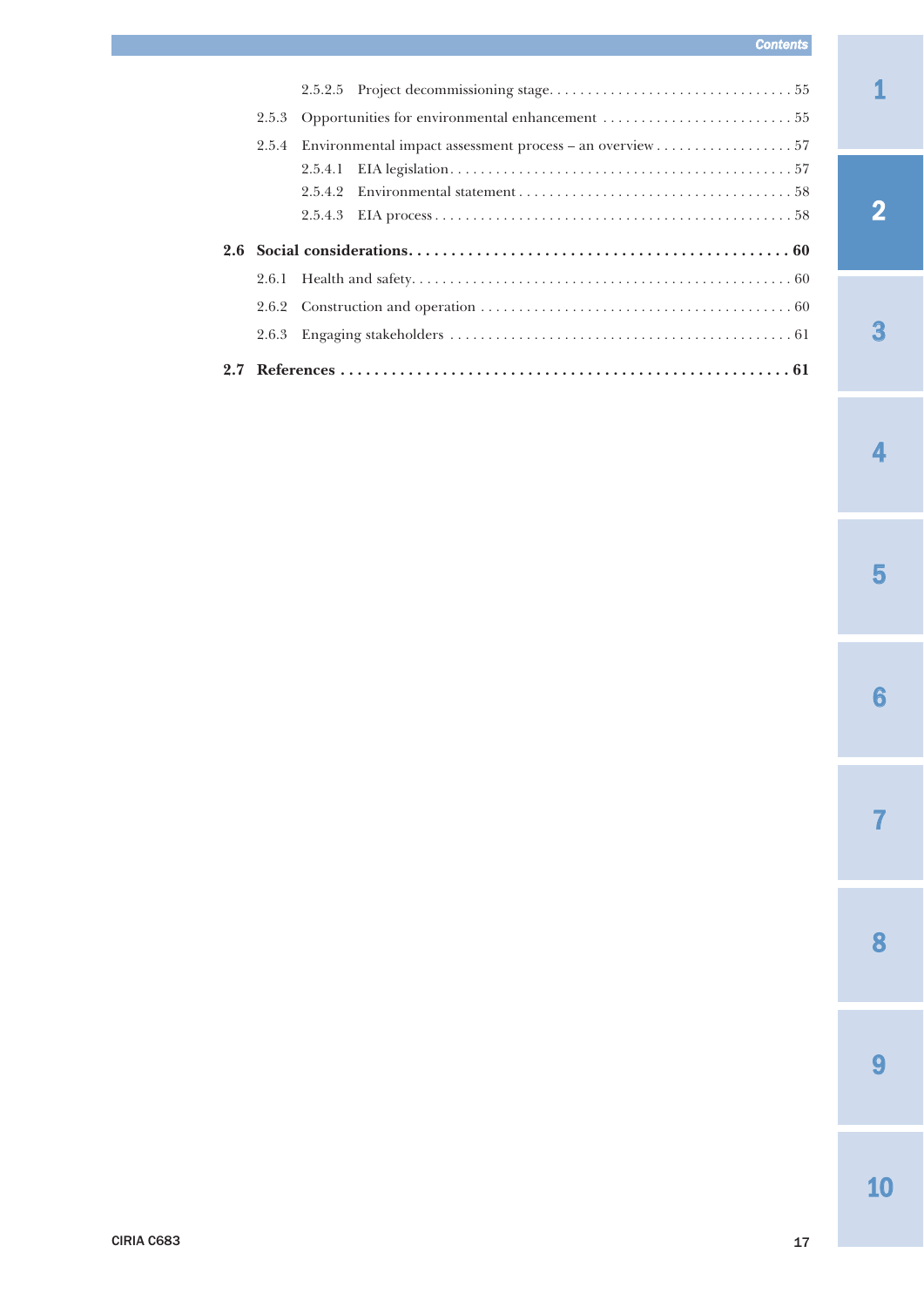# **Planning and designing rock works**

Chapter 2 provides an overview of the design process and project considerations. General principles for rock works, applicable throughout the manual, are included here.

Key inputs from other chapters

- $\bullet$ starting point  $\Rightarrow$  for a rock project.
- Key outputs to other chapters
- $\bullet$  project requirements – environment, cost, technical issues and functional requirements  $\Rightarrow$  all chapters.
- NOTE: The project process is iterative. The reader should revisit Chapter 2 throughout the project life cycle for a reminder of important issues.



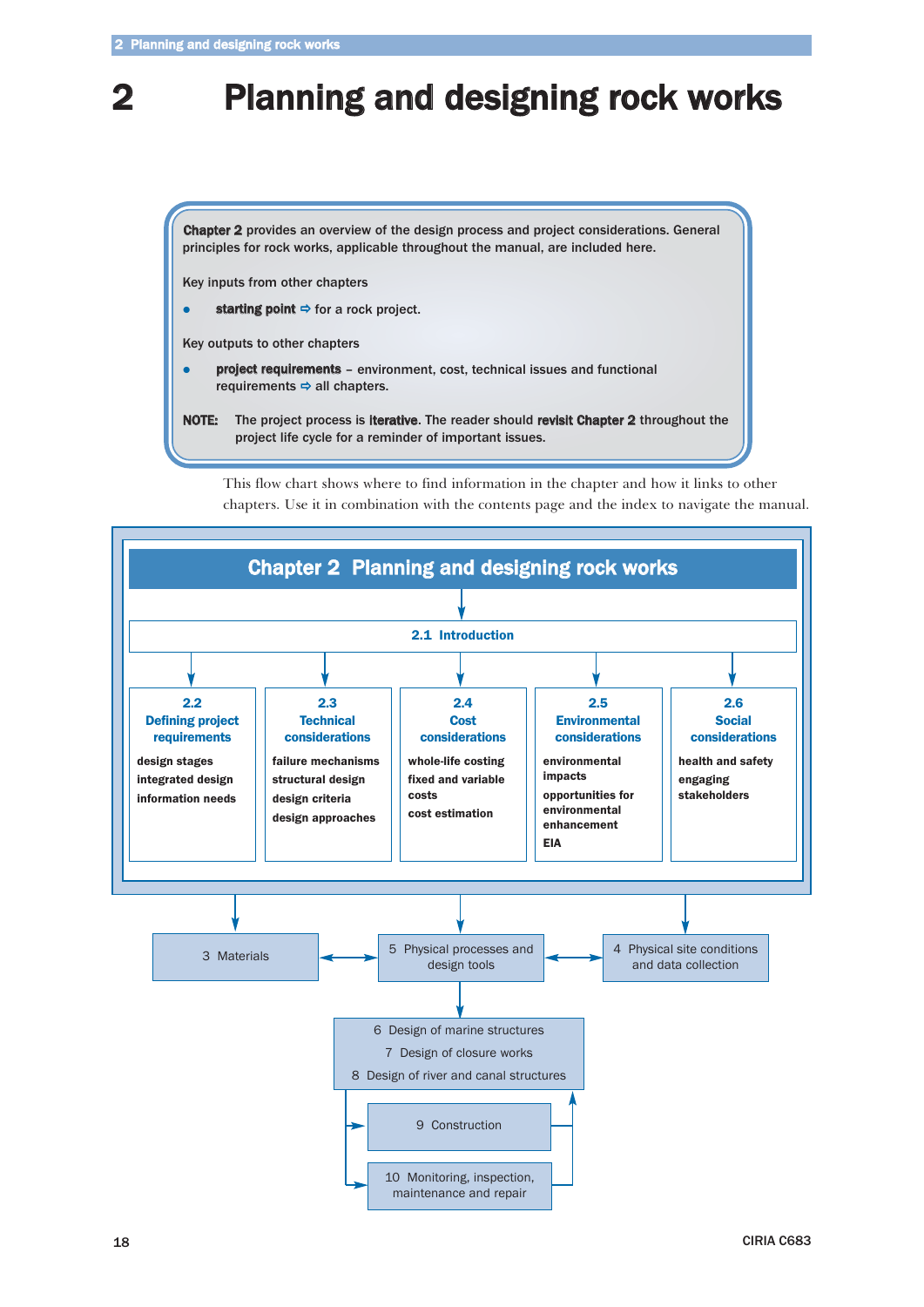# <span id="page-4-0"></span>2.1 INTRODUCTION

**All users of the manual are recommended to read this chapter before continuing to subsequent chapters, as it provides an overview of key issues to be considered throughout project development.**

Chapter 2 emphasises the need to consider the whole life cycle of works from conception to decommissioning (if appropriate) when planning and designing rock structures. Technical aspects should be integrated together with social, environmental, economic and other factors. The chapter introduces general issues that should be considered for the rock structures discussed in this manual. The information in this chapter is at a high level and cross-refers to other sections of the manual that provide more detailed information.

The chapter aims to raise general questions that the designer should be asking, for example:

- $\bullet$ what does the structure need to achieve?
- $\bullet$ what does the designer need to know?
- $\bullet$ what are the potential problems and/or constraints?
- $\bullet$ how should the designer approach the problem and develop solutions?

A *project* generally begins long before the conceptual design of any works is undertaken. The need for particular works is usually established by feasibility studies that should have considered factors such as economic justification and the project's physical, social and environmental impacts. These studies – which may be extensive – are often essential to determine the viability and acceptability of the project. The subsequent input invested in the design of the works can sometimes be small by comparison. Feasibility studies or wider strategic planning prior to a scheme are beyond the scope of this manual.

**This chapter, and the rest of the manual, assumes that the need for works that involve the use of quarried rock has already been demonstrated** and that alternative options have been shown to be less suitable or less preferred. The guidance may be helpful when reaching that decision during any pre-design/planning assessments. Consequently, references to *the project* throughout the manual apply only to the activities associated with the rock works.

**NOTE:** The principles described in this chapter apply to the whole planning and design process and indeed to any stage in the asset life cycle. Planning and design are not always restricted to project stages before work starts on new structures. There is increasingly a need to maintain, repair, modify or upgrade existing structures, and these activities also require planning and design. The asset management life cycle is illustrated in Figure 2.1.



Figure 2.1 *The asset management cycle*

1

3

8

 $\mathbf Q$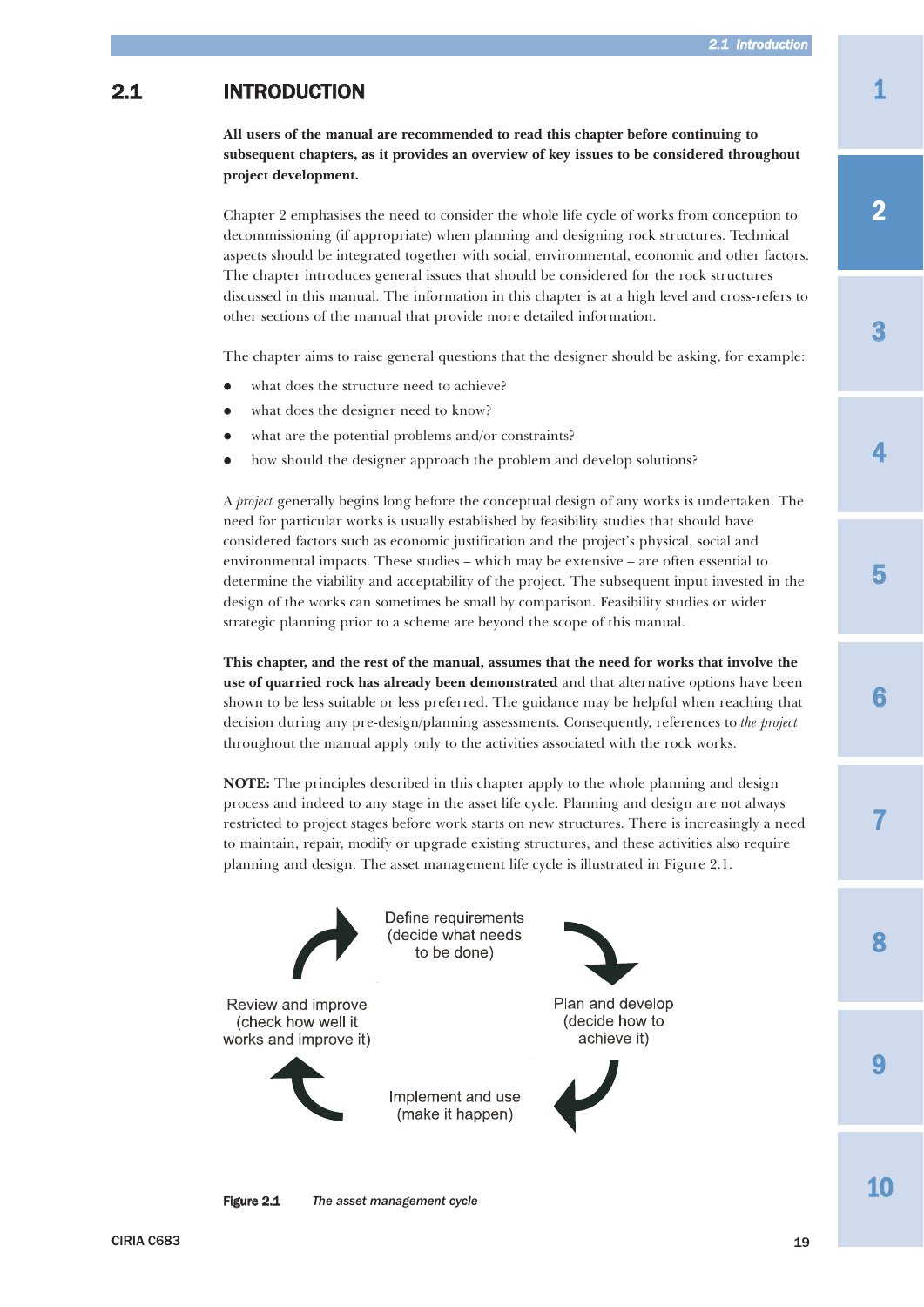# <span id="page-5-0"></span>2.2 DEFINING PROJECT REQUIREMENTS

# 2.2.1 The design process

# *2.2.1.1 Stages in the life of the works*

During the life of any works there are several typical stages where the design of works needs to be considered:

- $\bullet$ project definition
- $\bullet$ concept design
- $\bullet$ preliminary (or outline) design
- $\bullet$ detailed design
- $\bullet$ construction including working drawings and works preparation
- $\bullet$ operation, including monitoring, maintenance, repair and upgrading, if required
- $\bullet$ decommissioning, including removal where applicable.

All projects start with a need: something that is desired, required or lacking – the lack of shelter in a harbour, for example. The **project definition** stage defines this need by setting project objectives, typically based on the project promoter's aspirations. These objectives will present requirements (ie what is stipulated) and restrictions (ie what is not wanted or not allowed). Clear objectives will assist in establishing the appropriate engineering solution to meet the identified need. This is the starting point for the designer.

At the **concept design** stage broad solutions are generally developed, such as typical structure types and locations, often to assess the feasibility of the scheme. One of the main activities at this point tends to be the identification of the functions, constraints and information requirements that will enable the design to go forward. Factors for consideration might include permissions needed and the physical conditions data that are required in order that the next stage of scheme development can proceed.

**Preliminary design** is when many of the investigation and study activities should be carried out, including determination of wave climate or current regime, environmental assessments and economic analysis. At this stage there should be greater focus upon technical feasibility. Designs are likely to be developed to a level where the main structural dimensions such as profiles, elevations and widths are quantified and the principal materials are identified. During preliminary design a number of alternative outline designs may be developed for assessment. The assessment should consider factors such as:

- $\bullet$ practicality of the option (including construction)
- $\bullet$ achievement of political, social and legislative conditions
- $\bullet$ environmental impacts and optimum use of resources
- $\bullet$ whole-life costs
- $\bullet$ identification of risks (technical, economic and environmental)
- $\bullet$ complexity of operation and maintenance.

This should be an interactive process, involving many parties, to gain agreement and select a preferred solution.

Once the various criteria have been satisfied, **detailed design** should involve the development of all structural elements, using further *in situ* investigation and physical and technical data, to produce drawings, specifications and bills of quantities. It may be necessary to work with other parties such as environmental and planning authorities in the design, before approvals to proceed with construction are granted.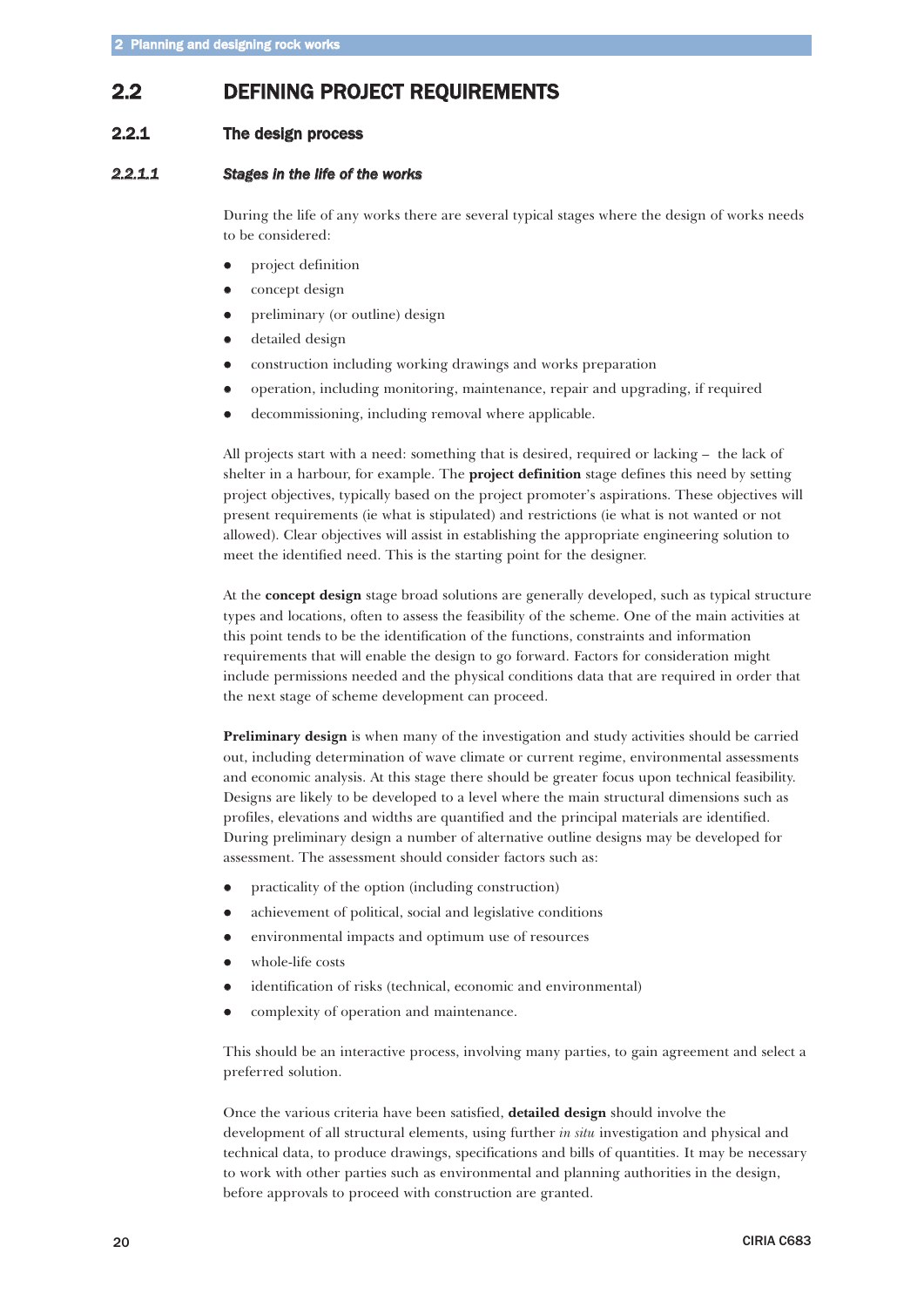<span id="page-6-0"></span>During the **construction** stage further detailed working drawings are prepared and further design modifications may be necessary as a result of on-site difficulties such as unforeseen ground conditions or changes in working approaches. Where this happens, the designer should ensure that the original design concepts are fully understood and the design changes do not compromise any other aspect of structure performance.

In the **operational** stage the continued performance of the structure is ensured by implementing a monitoring and maintenance programme. This may identify the need for repair works. A change in use of a facility may mean that modification or upgrading works are required to ensure that the structure delivers the required performance. These changes need to be made with an understanding of the original structure design and the consequences need to be fully determined.

If a structure has to be **removed**, it is important to understand the original design as well as any subsequent modifications to allow **decommissioning** with minimum health and safety risk, and also to allow the environmental impact(s) of the decommissioning to be understood.

### *2.2.1.2 Working at different scales*

Satisfying needs and wishes, solving problems and developing solutions usually take place at three levels:

- $\bullet$  macro-scale: the system (in this case, typically the structure or structures, where a number of structures are required to work together, such as in a groyne system)
- $\bullet$  meso-scale: the components of the system (including the components within the structure, such as the armour layer or toe, and the zone of influence such as the ground affected by the structure)
- $\bullet$  micro-scale: individual elements (armour stones, concrete blocks, sheet piles, capping beams).

In general, the designer is involved in all three levels.

### *2.2.1.3 Degrees of specification*

The design process exists as a number of design cycles, increasing in level of detail:

- 1 A first cycle maps out clearly the **objectives** of the project the need or wish that must be fulfilled – for example, provision of a sheltered harbour or protection of riverbanks against erosion.
- 2 A second cycle yields quantitative and measurable **functions** or performance requirements, which describe unambiguously what has to be achieved in order to reach a certain goal – eg protection against waves of 3 m height or a water velocity of 4 m/s in a river.
- 3 A third cycle results in the main form and features or **shape** of the structures such as a curved, trapezoidal breakwater or groynes or dikes in a river.
- 4 A fourth cycle results in **specifications**, how the structure shall be built eg materials, dimensions and tolerances.

3

4

6

7

 $\mathbf Q$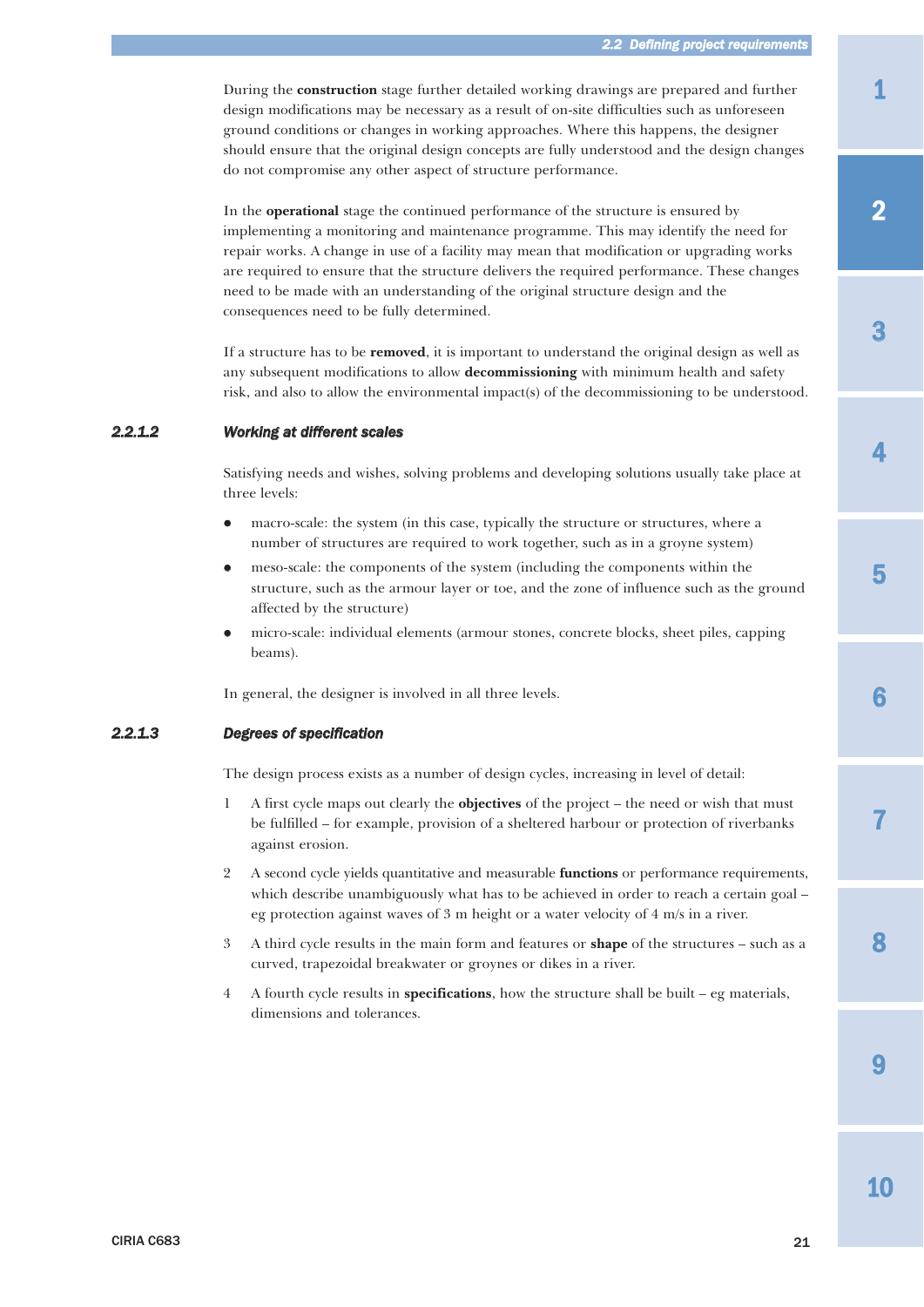# <span id="page-7-0"></span>*2.2.1.4 Factors to be considered for an integrated design*

All structures are designed to fulfil a specified purpose or purposes – the **functional requirements**, sometimes called **performance requirements**. In addition to these there will be other criteria that the structure will have to meet, which may impose additional design constraints. These can be categorised as:

- $\bullet$  technical considerations – physical conditions, engineering, construction, maintenance (Section 2.3)
- $\bullet$  economic considerations – capital and maintenance costs, benefits, whole-life costs (Section 2.4)
- $\bullet$ environmental considerations – impacts on the natural environment (Section 2.5)
- $\bullet$  social considerations – impacts on the human environment comprising the workforce, stakeholders, general public etc (Section 2.6).

These considerations and typical factors under each heading are given in Table 2.1 and are discussed further in the sections of this chapter indicated above. It should be noted that this list is not exhaustive and each project may generate specific issues that need to be considered. Table 2.1 provides cross-references to the sections of this manual where detailed guidance is provided.

All of the factors listed in Table 2.1 may influence the design, although not all of these will be known at the outset of a project. Consequently, the design process is an iterative one.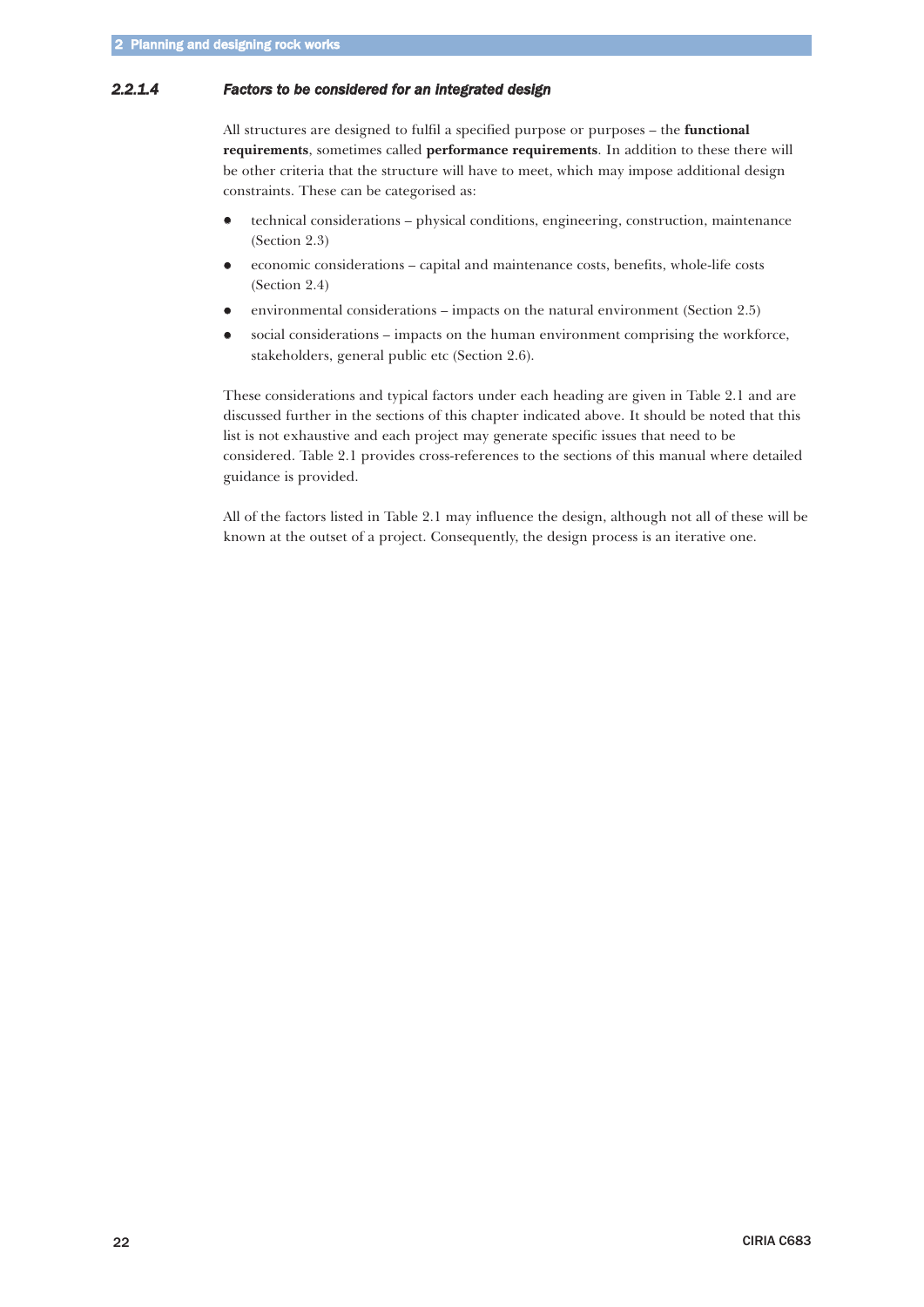Table 2.1 *Planning and design considerations*

|                                 | <b>Aspect</b>                                   | <b>Considerations</b>                                                                                                                                                                                                                                                                                                                                                                                                                                                                                         | Section                                     |
|---------------------------------|-------------------------------------------------|---------------------------------------------------------------------------------------------------------------------------------------------------------------------------------------------------------------------------------------------------------------------------------------------------------------------------------------------------------------------------------------------------------------------------------------------------------------------------------------------------------------|---------------------------------------------|
| <b>Technical considerations</b> | <b>Functional requirements</b><br>(performance) | Achievement of functional requirements (eg limiting overtopping, reducing wave<br>$\bullet$<br>activity in a harbour, preventing riverbank erosion)<br>Acceptable structural stability and residual risk of failure (factors of safety and<br>$\bullet$<br>choice of design conditions)<br>Changes in acceptable probability of failure over time<br>$\bullet$<br>Adaptability (for example, change of use of the structure over time)<br>$\bullet$<br>In-service health and safety requirements<br>$\bullet$ | Section 2.3                                 |
|                                 | Physical conditions                             | Geotechnical ground conditions<br>$\bullet$<br>Topographic and bathymetric conditions<br>$\bullet$<br>Hydraulic forces - waves, currents, water levels, flows, ice<br>٠<br>Morphological changes<br>$\bullet$<br>Sediment load and movement<br>٠<br>Uncertainties in physical conditions (confidence limits)<br>$\bullet$                                                                                                                                                                                     | Chapter 4                                   |
|                                 | Technical data                                  | Material properties (eg armourstone grading), quality, durability and availability<br>$\bullet$<br>Accuracy of design information, parameters and analytical methods<br>$\bullet$<br>Structure-specific design methods<br>$\bullet$<br>Nature of failure (progressive or instantaneous, complete or partial)<br>$\bullet$                                                                                                                                                                                     | Chapter 3<br>Chapter 5<br>Chapters<br>6,7,8 |
|                                 | Construction                                    | <b>Buildability</b><br>$\bullet$<br>Contractor experience and resources<br>$\bullet$<br>Health and safety issues<br>$\bullet$<br>Conditions during construction (eg storm or flood frequency and magnitude)<br>$\bullet$<br>Access of construction plant<br>$\bullet$<br>Construction materials - properties and quality<br>$\bullet$<br>Alternative material availability (sources)<br>$\bullet$<br>Site area for storage of materials and operations<br>$\bullet$                                           | Chapter 9                                   |
|                                 | Maintenance                                     | Characteristics of structure response<br>$\bullet$<br>Frequency and type of intervention<br>٠<br>Availability of suitable resources for repair (materials, plant, expertise)<br>٠<br>Funding<br>$\bullet$<br>Accessibility for construction plant<br>$\bullet$                                                                                                                                                                                                                                                | Chapter 10                                  |
|                                 | Economics                                       | Derivation of alternatives<br>$\bullet$<br>Benefit vs cost (the balance between full or limited achievement of functional<br>requirements for higher or lower cost)<br>Acceptable operational risk<br>٠<br>Capital cost constraints<br>$\bullet$<br>Potential maintenance costs                                                                                                                                                                                                                               | Section 2.4                                 |
|                                 | Environment                                     | Accommodating environmental requirements<br>$\bullet$<br>Preserving resources (water, rock etc)<br>$\bullet$<br>Potential environmental impacts of construction<br>$\bullet$<br>Risk of vandalism<br>$\bullet$<br>Potential environmental benefits of scheme<br>$\bullet$<br>Morphological and sedimentological impacts<br>$\bullet$<br>Acceptability of physical appearance<br>$\bullet$                                                                                                                     | Section 2.5                                 |
|                                 | Social considerations                           | Health and safety<br>$\bullet$<br>Construction and operation<br>$\bullet$<br>Stakeholder participation<br>$\bullet$                                                                                                                                                                                                                                                                                                                                                                                           | Section 2.6                                 |

The outcome of a successful integrated design should be a structure (eg a revetment, bank protection, closure or breakwater) that delivers the required performance and which is robust, easy to build and maintain, socially and aesthetically acceptable, cost-effective and produces the fewest negative impacts on its environment.

In practice, any project will have to achieve an appropriate balance between all of these requirements. Project economics generally aim to balance the **value** of the project, mainly 1

2

3

4

5

10

9

8

7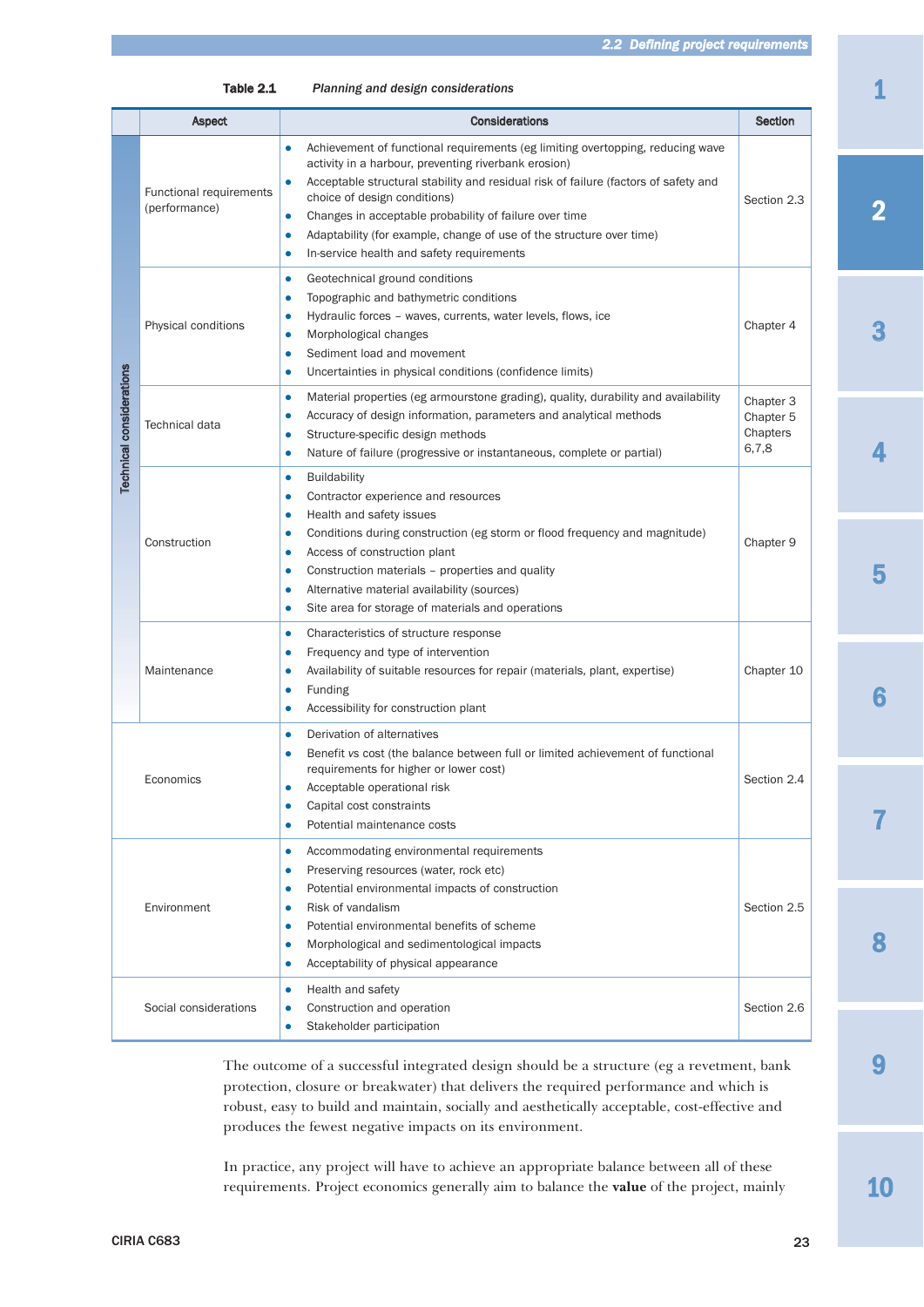<span id="page-9-0"></span>dictated by functional performance and the impact on the environment, and **cost**, dictated by technical or engineering aspects and by construction. The level of attention paid to these aspects changes over the course of the design. For example, attention to functional performance (and hence value) decreases at later stages, whereas attention to construction (and hence costs) increases.

The planning and design of a structure should take into account all future life stages of the works, including construction, operation and, if appropriate, decommissioning. Changes to conditions or functional requirements within the projected life of the structure should also be considered. Where appropriate, the structure and its planned maintenance should be designed to allow some adaptability to cope with changes in the environment or in functional requirements during the lifetime of the structure. This might include a change of use for the structure, altered wave conditions, rising water levels, variations in scour or sedimentation rates, increased traffic, and changes in the availability of local materials and labour for maintenance etc.

# 2.2.2 Knowledge required for the design

# *2.2.2.1 Information needs*

Information relating to *understanding the problem* and/or constraints upon the project would usually be provided by the client/operator and planning or regulatory authorities. Information is often very specific to project type and location. When it relates to function and expected use of the structure, information may be broadly defined. The details of performance expectations and constraints might not have been determined at the outset, however, and may need to be defined further by the designer and accepted by the client.

Table 2.1 identified the main design aspects that should be considered. Information will be required on all these aspects to develop an appropriate design, in particular:

- $\bullet$ functional requirements
- $\bullet$ physical conditions
- $\bullet$ technical data (including construction and maintenance requirements)
- $\bullet$ economic considerations (including acceptable operational risks)
- $\bullet$ environmental conditions and requirements.

Project constraints also dictate aspects of the design. Typical examples might be:

- $\bullet$  level of exposure to hydraulic loads at the site that may preclude or dictate the use of certain materials or construction techniques
- $\bullet$  ground conditions, such as soft silts that may need to be removed as part of the construction process
- $\bullet$  lack of availability of certain materials or plant, which could influence the form and structure of the works
- $\bullet$  nature conservation or other environmental interests that may influence the type of construction or maintenance operations possible, or the footprint of the structure itself
- $\bullet$  visual intrusiveness, precluding the building of a certain type of structure or restricting it to a certain maximum elevation
- $\bullet$ financial balance between the budget available for construction and that for maintenance.

Ultimately it is the designer's responsibility to obtain as much detail as possible on these issues. This information can be used to develop solutions that address the needs, constraints and preferences that exist throughout the life of the project. The available information and knowledge will vary throughout the development of the works and the design should be re-evaluated accordingly as this occurs.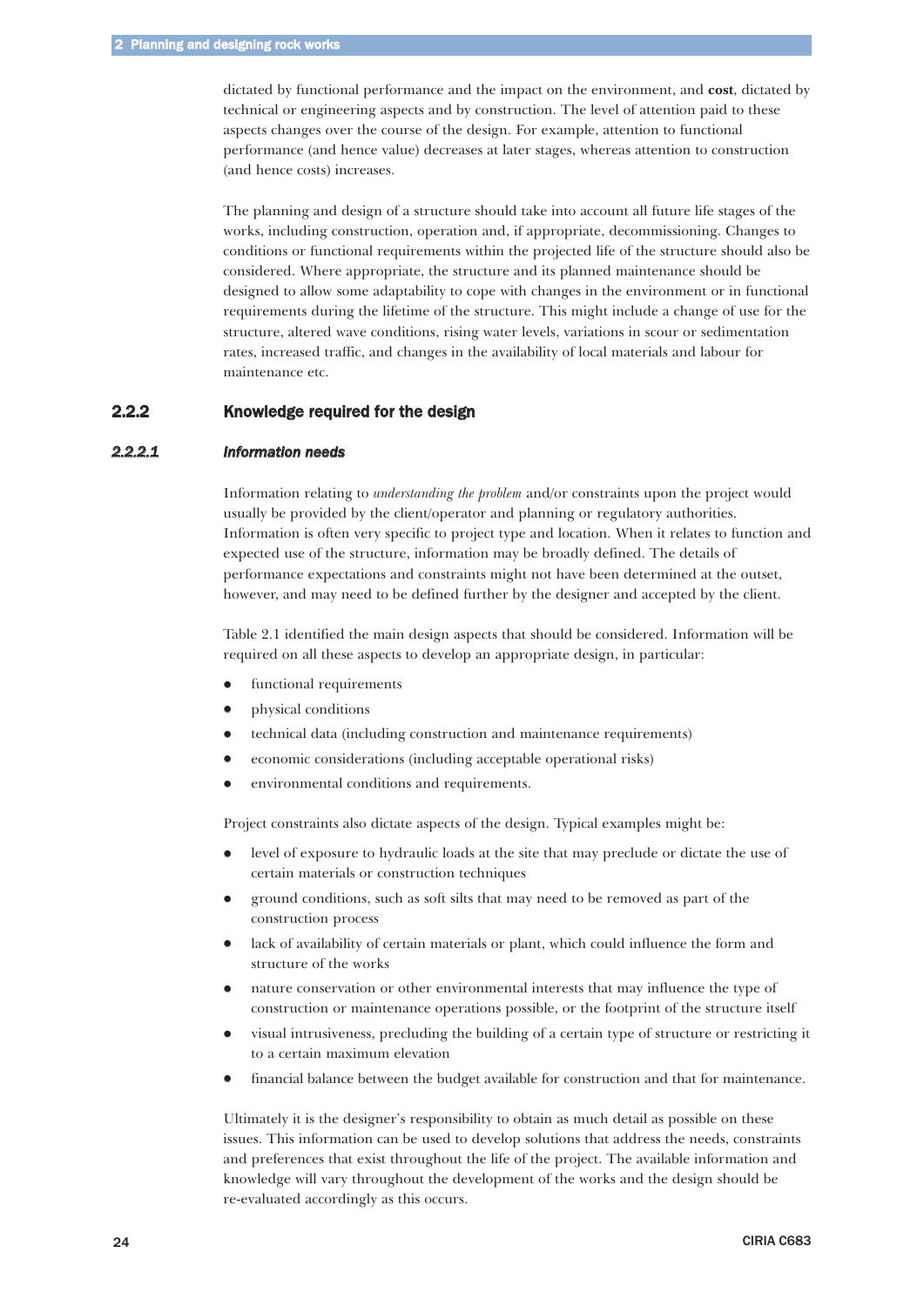# <span id="page-10-0"></span>*2.2.2.2 Functional requirements*

With any project it is important to have a full understanding of the functions that the structure should fulfil, particular problem(s) that need to be resolved and the requirements for the solution. Performance expectations should be clearly defined at the outset with the client/operator, as problems may arise if each party has different expectations when a design proceeds. Before embarking upon the design, maintenance or rehabilitation of a structure the following questions should be asked:

- $\bullet$ what is this structure being designed or maintained to do?
- $\bullet$ what are the design performance requirements?

Although these questions seem obvious, they are not always addressed. It is good practice to produce a set of functional requirements for the structure that can be agreed upon and used as design criteria.

As an example, for a port breakwater the following key considerations all have an influence upon the structural design:

- $\bullet$ the purpose of the structure
- $\bullet$  the use of the facility and the extent of protection required – for example, different levels of protection are advocated for ports, fishing harbours and small boat marinas
- $\bullet$  layout of the facility – for example, whether the area directly behind the breakwater is to be used for berthing or storage, or whether access along the breakwater is required
- $\bullet$  acceptable downtime – for example, tolerable frequency of exceedance of the above conditions, downtime for operations, offloading of vessels etc
- $\bullet$  design life of the facility – not necessarily the same as the return period of the design parameters
- $\bullet$  acceptable risks during the structure lifetime, which should influence the choice of design parameters
- $\bullet$  level of maintenance and ease of operations or availability of material or plant – inherent damage allowances within designs should be identified and minimised if this is an issue.

# *2.2.2.3 Physical conditions*

Physical conditions are generally the primary determinant in the design and construction of a rock structure. They include hydraulic loading parameters that influence the form of the structure in terms of plan shape, height, profile, width and material composition, and how it is built. Project cost uncertainty can be controlled by increasing understanding of the physical conditions. This may be by investing in data collection on, for example, wave or foundation conditions. The extra effort needed to gather this knowledge is often a small fraction of the cost saving that can be achieved.

Physical site conditions of principal interest include bathymetry, topography and morphology, geotechnical conditions (foundation soil characteristics and pore water pressures), hydraulic conditions (water levels, winds, waves, currents) and other potential loads such as ice or ship collision. Chapter 4 provides details on these information requirements and methods of derivation for environmental loading parameters, for example numerical modelling of waves and water levels. It also discusses how to derive combinations of physical site conditions to be used in design, both for normal service conditions and for extreme conditions. Access to the site for construction and maintenance purposes should also be taken into account.

In terms of whole-life asset management and the possible need to modify the structure in the future, attention should also be paid to monitoring (see Section 10.3). The measurement may be of changes to the structure itself, achievement of performance criteria, and/or impacts upon the surrounding area.

3

7

8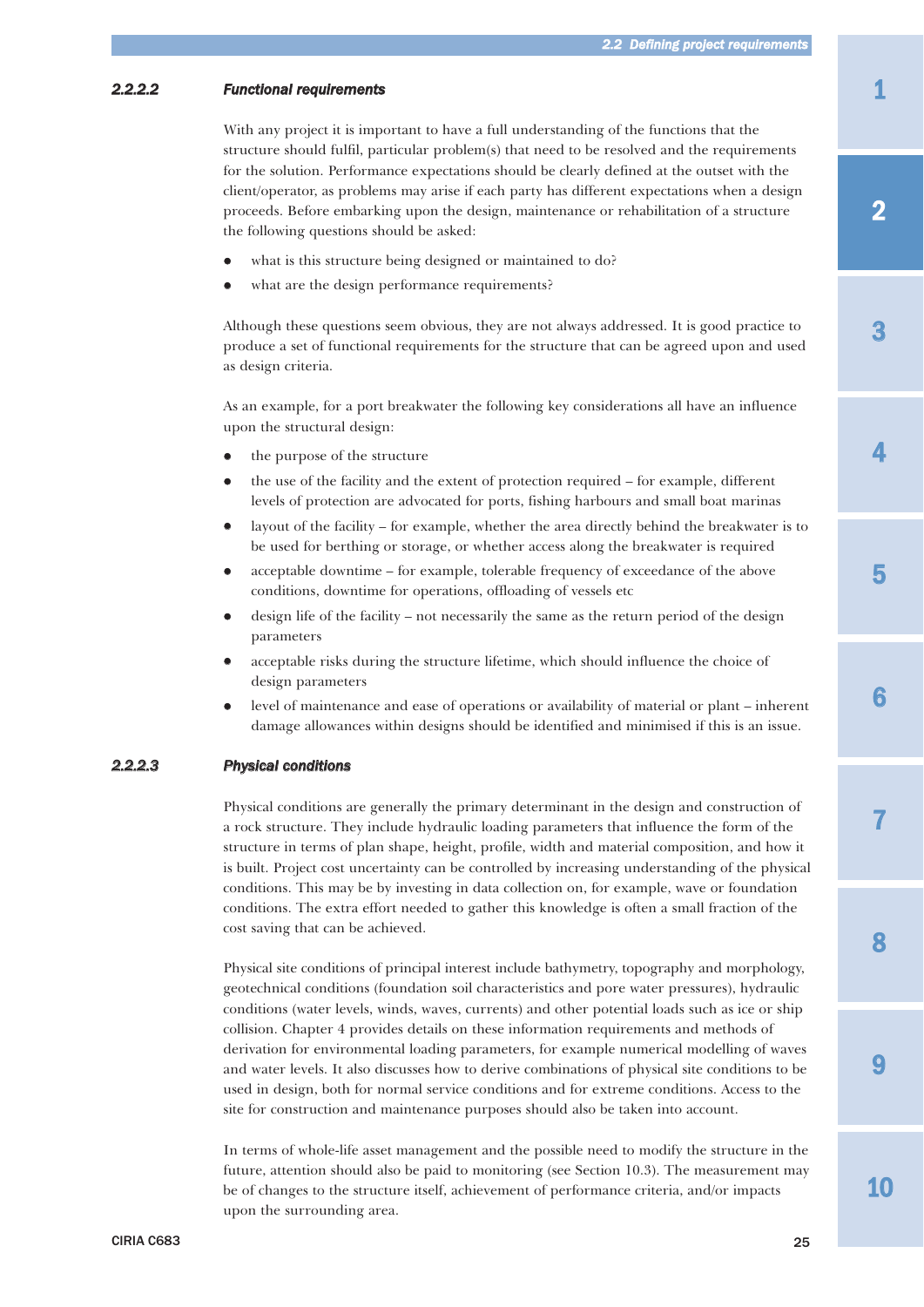### <span id="page-11-0"></span>*2.2.2.4 Technical considerations*

Technical considerations relate to both design and construction. For design, these include selection of an appropriate design approach and tools. It is important to understand how a structure behaves and the function of the various component parts of the structure. These are discussed in Section 2.3, which contains an overview of the technical aspects of design development, primarily focusing on technical principles. More details about the design tools are given in Chapter 5. Design guidance for different structure types is covered in Chapters 6, 7 and 8.

Construction and maintenance considerations usually act as boundary conditions to the solution rather than to the problem and so become part of the iterative design process. Where information is available on the quality of available materials or local constraints on particular working methods, this can be key to defining the solution (see Box 2.1).

#### Box 2.1 *Key construction considerations for rock solutions*

Essential construction considerations to plan and develop a rock solution include the following:

- - Availability of materials. In particular, this may influence the choice of armouring (eg armourstone, concrete armour units or other alternatives) and the shape of the structure (such as the adoption of shallower slopes or berm breakwater profile).
- $\bullet$ Local construction resources. If the quality of construction is questionable, make due allowances in design sizing and tolerances.
- $\bullet$ Best use of materials. The exact dimensions of a breakwater should ideally be proportioned to optimise the use of the quarry yield, for example gradings designed to use the quarry's whole production. Consider tailoring the design to suit local availability of material.
- $\bullet$ Type of plant. Consider the maximum reach of plant, particularly in placing large armour units. For example, construction of a breakwater from a barge can take twice as long as construction from the crest, but the latter requires ample working space on the crest.
- $\bullet$  Movement of plant. For example, consider whether there is sufficient crest width at a construction level above water level to enable plant movement, material supply, crane manoeuvrability, inclusion of passing places as features in final construction.
- $\bullet$  Uncomplicated details. Strive for simplicity in terms of stone layers etc; keep the number of different construction activities to a minimum.

Construction issues should not compromise or dictate the solution, but they should play a major part in determining the design. Account should be taken of the likely construction method, as invariably the simpler the method, the faster and cheaper the structure can be built, even though it may require more material. This is even more important where the structure forms only one component of a larger development, for example a port breakwater that is required for protection to allow other construction activities to start safely. However, it can be difficult to convince a client or operator that the smallest material volume may not equal the lowest cost. In some circumstances it may be appropriate to design and tender two alternatives, one reflecting lowest volume and the other the simplest construction solution.

Future maintenance requirements form an important element in the planning and design of any rock structure. The designer needs to consider similar issues to those of construction, but should recognise that maintenance matters may be more challenging. For example, access along a structure and the suitability of plant are likely to be of greater significance for maintenance than construction. Activities may be limited by constraints that did not exist during construction, such as the need to avoid disrupting operations or endangering life through a temporary reduction in the standard of protection usually afforded by the structure.

More details on construction, monitoring and maintenance of structures are provided in Chapters 9 and 10.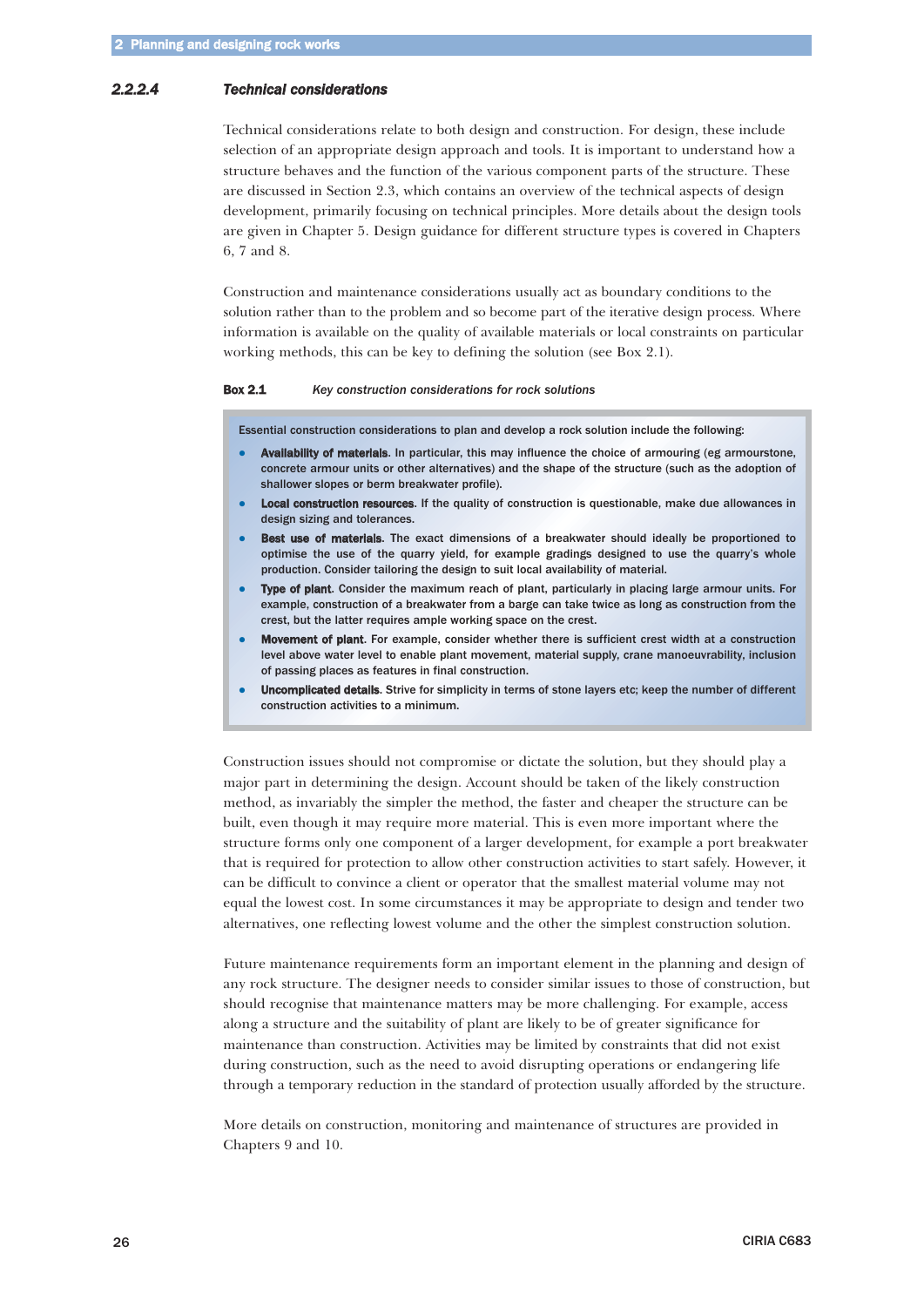# <span id="page-12-0"></span>*2.2.2.5 Economic information*

The cost of a project is always a major consideration during design and is affected by many of the factors listed in Table 2.1. Generally only a few of these – usually relating to either material volume or constructability – have a major influence. Other costs may be relatively minor, but should still be considered.

The availability and sources of funds are important. Publicly funded projects may need to satisfy economic criteria, perhaps progressing in stages as criteria are met at each stage.

The client/operator may not at the outset recognise all the economic consequences of performance and level of risk over time (see Section 2.3.3.2). An option may be a structure with a lower initial cost but a higher risk of damage during its operational life. This choice may be acceptable where capital outlay is constrained, but the client should be aware that higher maintenance costs are possible. If so, there should be a degree of certainty that an adequate maintenance budget will be available in the future. Other criteria, such as requirements for public safety or safe working conditions, also need to be established.

Section 2.4 provides detail on the cost considerations of a rock project.

### *2.2.2.6 Environmental information*

The designer, supplier, contractor and operator need to be aware of the environmental implications of using rock in hydraulic engineering. Consideration of environmental issues should normally begin at the definition stage of a project and should continue to be looked at regularly throughout the course of the project. These issues will relate to the works themselves, such as the materials and the methods of construction, and to the impacts of the works. The environment includes the physical surroundings, natural habitats and species, and human/ social activities. The use of resources, pollution of air, water or land, and adverse effects on habitats, flora and fauna by construction-related activities are all examples of environmental impacts. The use of rock may also provide opportunities for environmental enhancement, such as its beneficial use where rock is a by-product of other activities or recycled from previous works, or even the creation of new habitats.

Many environmental considerations are site-specific, relating to local regulations and local features. An environmental assessment might have to be conducted for the project. The assessment procedure is outside the scope of this manual, but it needs to be understood by those involved in the planning and design of a project.

Complying with environmental requirements, which often are driven by legislation or planning policy, can be time-consuming, requiring comprehensive studies and provision of mitigation measures. Planning permissions and licences may have to be obtained from a range of organisations and consultations may be needed. It is important, therefore, that developers, designers and contractors engage with the appropriate authorities as early as possible during the project to ensure the process runs smoothly.

Environmental requirements vary significantly between countries and types of works, so they cannot all be discussed within this manual. However, throughout much of the world some form of environmental impact assessment (EIA) is normally a prerequisite to a scheme being accepted. Section 2.5 presents the general principles of EIAs and discusses specific issues for rock structures.

Methods of construction and working practices may be dictated by environmental and social impacts, greatly affecting the cost of a structure. For example, the stockpiling of rock may be restricted, the ability to transport material by road may be prohibited or it may be critical to prevent losses of fines into the air or water during placement of quarried rock.

3

4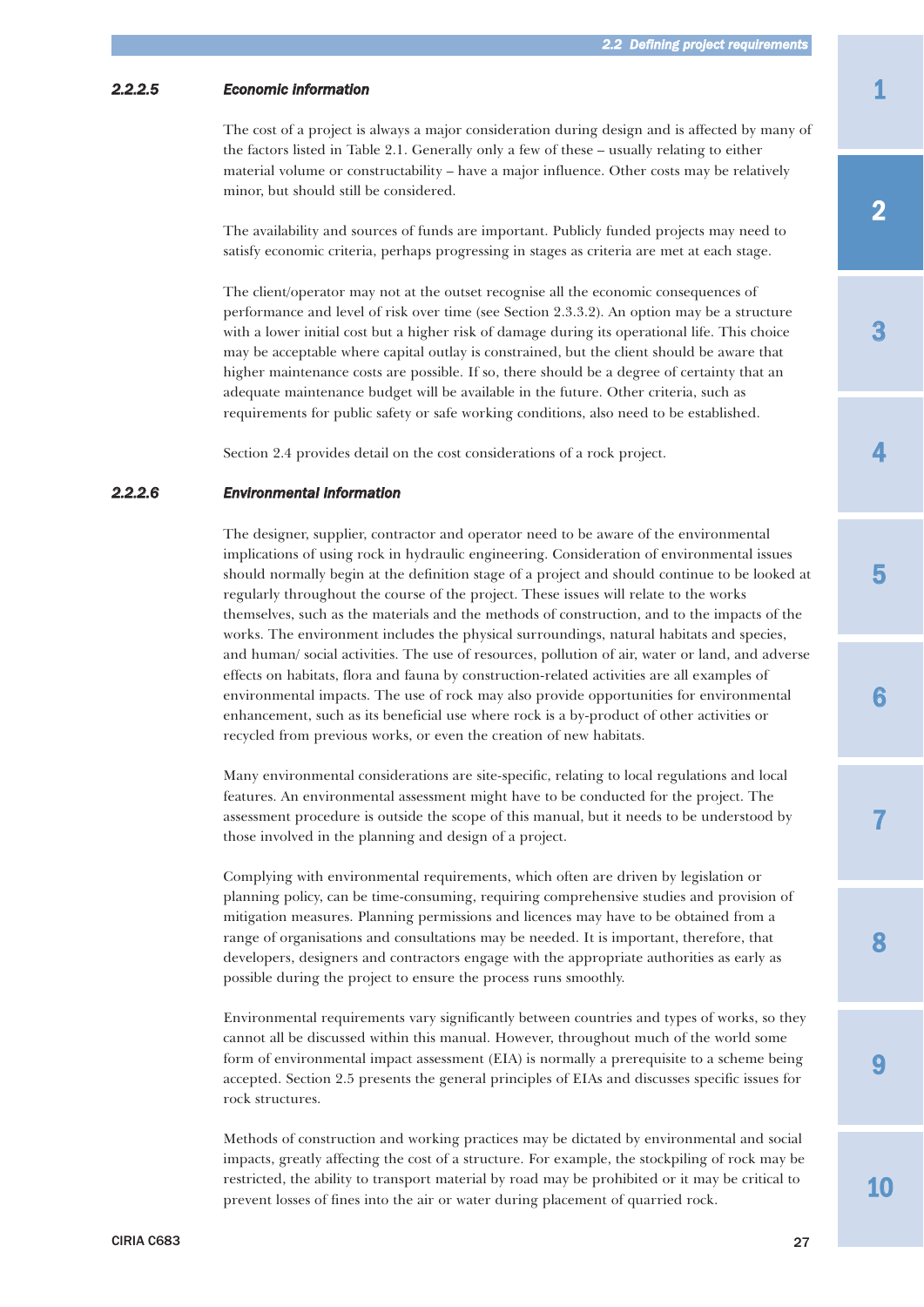<span id="page-13-0"></span>Environmental considerations also include the sustainability of material selection, which requires:

- $\bullet$ efficient use of materials
- $\bullet$ waste minimisation
- $\bullet$ recycling of waste.

These factors may be critical to the design, either through using the full quarry production to minimise waste and by-products, using recycled materials, or ensuring the materials can be recovered and reused in the future. Social aspects, such as health and safety of construction workers and stakeholder consultation, are also relevant. A brief discussion on these issues is given in Section 2.6.

Environmental and social aspects should be considered for the whole life cycle of a structure – including operation, maintenance and decommissioning – not just its design.

Sections 2.5 and 2.6 provide more detail on environmental and social considerations.

# 2.3 TECHNICAL CONSIDERATIONS

The section will help the user to understand how rock structures perform as well as how to design and build them effectively. The information presented here is generic to any type of rock structure. The reader should refer to Chapters 6, 7 and 8 for details of the different structure types and discussion on their design. Supporting those chapters, the tools that are used to develop designs are presented in detail in Chapter 5.

# 2.3.1 Rock systems and responses

This section describes the general principles of rock systems and their responses.

A rock system is schematised with its hydraulic and structural responses in Figure 2.2. Design methods based on these responses are presented in Chapter 5.



Figure 2.2 *A rock system and its responses to hydraulic loading (waves)*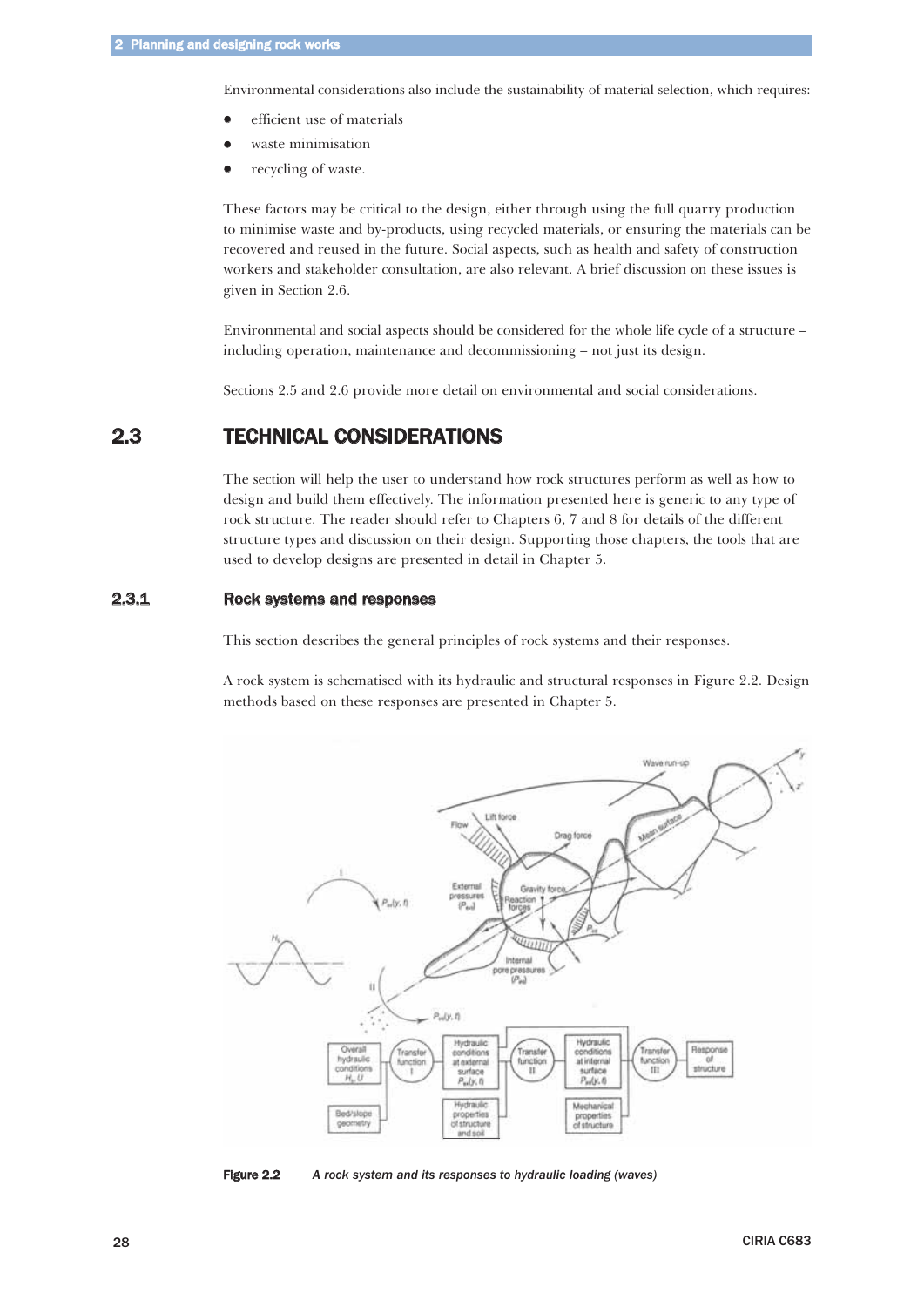A range of scenarios should be considered in the design of hydraulic structures, including those related to normal functioning of the structure in service and also to ultimate or accidental situations. Some degradation or even failure of the structure or elements of the structure may occur as a result of the loadings generated in these situations.

Failure occurs when the response exceeds a value of performance that relates to the structure's functional requirements. Failure is a response that corresponds to a defined loading (the failure loading) for a given design scenario. In general, failure mechanisms are named after their consequent displacements or movements. Failure is thus characterised by a relatively large increase in response that is generated by a minor increase in loading. An overview of the principal failure mechanisms for rock structures and corresponding loadings is given in Figure 2.3.

Each of the failure modes shown in Figure 2.3 should be considered in the design of rock structures, although the degree to which these are relevant will vary for different structures, locations and design scenarios. Some failure modes can be allowed to occur repeatedly up to a certain limit during normal service life, for example overtopping up to an acceptable threshold or displacement of stones on a dynamically stable slope. Other failure modes, such as ship collision or ice loading in normally mild regions, are rarer events that may be considered as ultimate design scenarios. For some failure modes not even a single occurrence can be accepted, such as liquefaction of the subsoil under a breakwater.

In general, very limited damage to the structure is accepted for normal service design scenarios, as the structure is expected to fulfil its functional requirements. For rarer types of event, such as ultimate or accidental situations, some level of damage of the structure or some under-performance may be accepted, as it is usually not cost-effective to design for no damage under extreme conditions. The designer should identify a range of normal service and ultimate design scenarios and evaluate the potential degradation or failure that each one may induce, so they can be compared with defined acceptable levels of performance, ie limited degradation or some degradation. The client may need to confirm selected acceptable levels of performance. Further discussion on acceptable risk levels and selection of design conditions is given in Section 2.3.3. The use of the above approach is fully developed for geotechnical verification of the structure in Section 5.4.

It should be noted that often these failure modes are interrelated: for example, settlement of the structure may lead to increased overtopping, which may cause instability of the inner (rear-side) slope of the structure. Table 2.2 presents a summary of the key failure mechanisms and their characteristic parameters and notes some of the interactions between failure modes, with cross-reference to Figure 2.3. Further discussion on failure mechanisms is given below.

4

3

5

7

9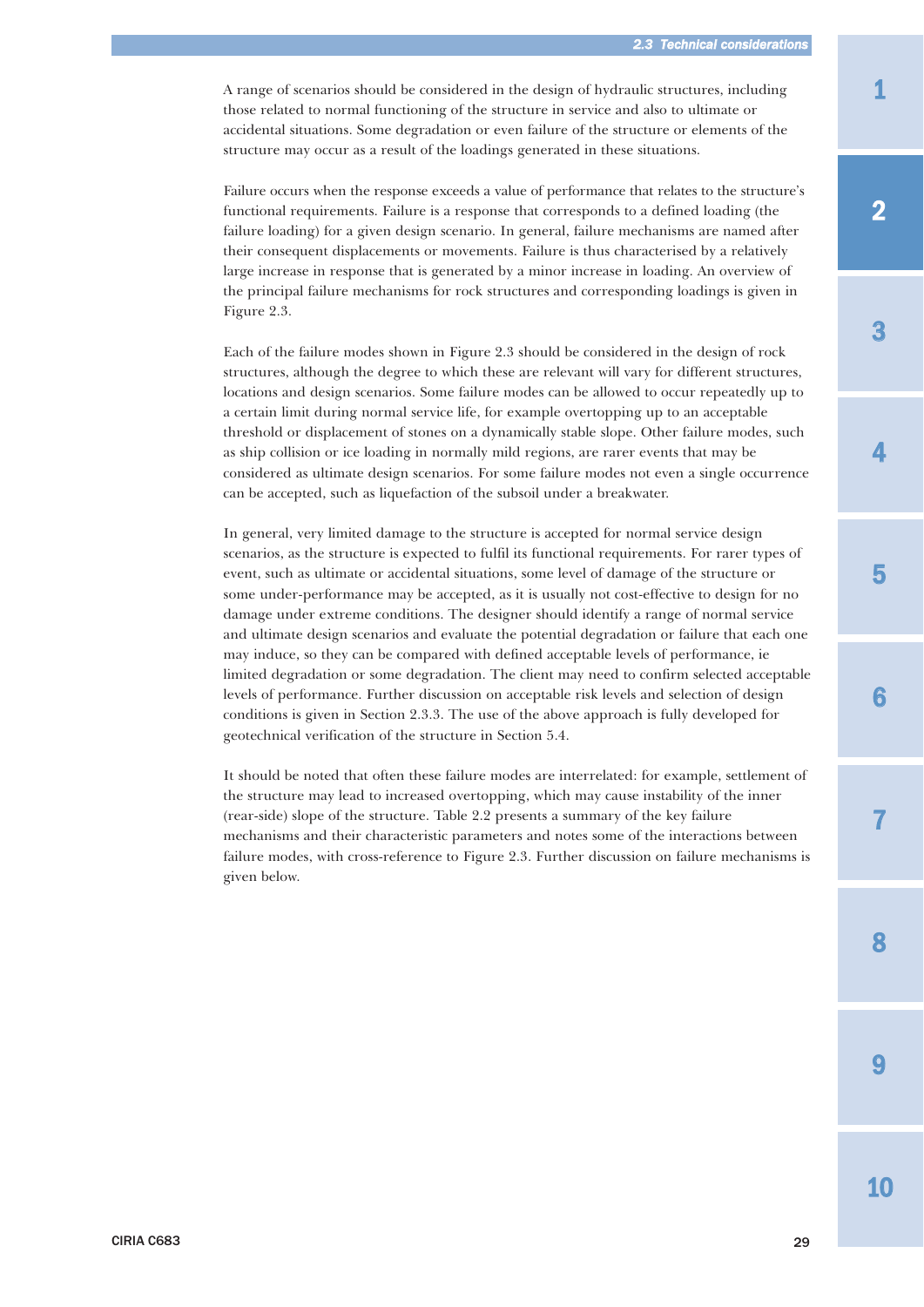

Figure 2.3 *Typical failure modes of rock structures*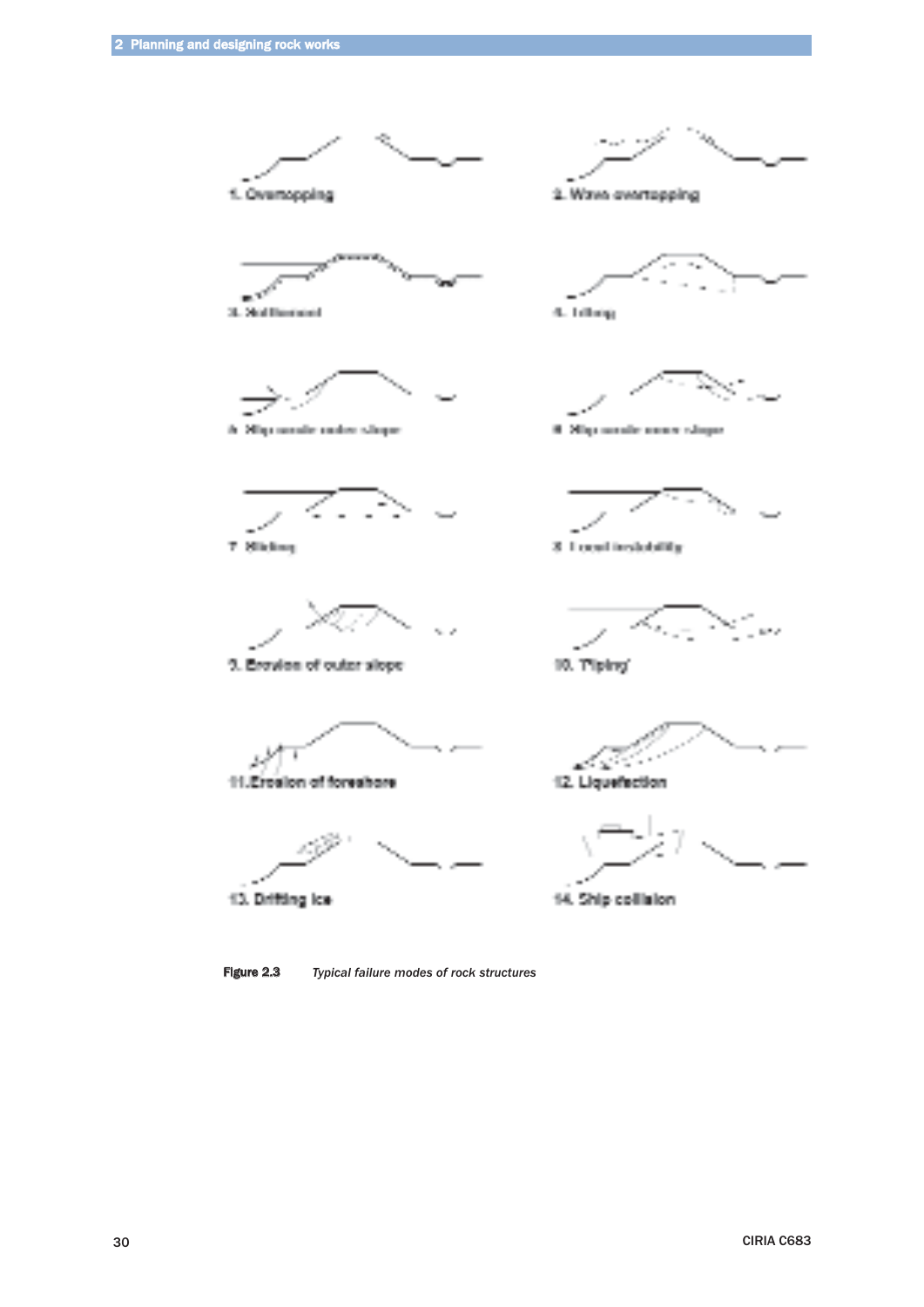| <b>Principal loading parameters</b>                                                                                                                            | System characteristics                                                                                        | Response characteristics                                                                                                                                   | Ref in<br><b>Fig 2.3</b> |
|----------------------------------------------------------------------------------------------------------------------------------------------------------------|---------------------------------------------------------------------------------------------------------------|------------------------------------------------------------------------------------------------------------------------------------------------------------|--------------------------|
| Waves - height, period<br>Water levels                                                                                                                         | Crest level; slope angle<br>roughness and energy<br>dissipation<br>characteristics of outer<br>face and crest | Damage to crest and rear-<br>side slope; undesired<br>water discharge to the<br>rear side                                                                  | 1, 2                     |
| Weight - specific density of<br>materials; saturation degree;<br>pore water pressure; time                                                                     | Soil compressibility;<br>soil permeability; layer<br>thicknesses                                              | Crest lowering; horizontal<br>deformations: increased<br>overtopping; increased<br>loading in structure<br>(eg caisson)                                    | 3, 4                     |
| Water levels - differential water<br>levels<br>Waves - weight of construction<br>materials; pore pressures; slope<br>angle                                     | Internal friction angle<br>of material                                                                        | Rotational failure of slope                                                                                                                                | 5, 6                     |
| Weight of structure or elements -<br>weight of construction materials;<br>pore water pressures (influenced<br>by wave height and period);<br>slope angle       | Friction angle (between<br>layers); cohesion and<br>permeability of soil,<br>core and cover layer(s)          | Sliding of (a significant<br>part of) the structure;<br>collapse (may also take<br>place at the base of a<br>caisson)                                      | $\overline{7}$           |
| Waves - height, period, angle of<br>incidence<br>Currents - turbulence, velocities<br>Ice - layer thickness and drift<br>intensity                             | Stone size and density;<br>permeability of the<br>cover layer                                                 | Rocking; sliding; lifting;<br>rolling; loss of armour<br>units leading to erosion of<br>front face and local<br>instability (may induce<br>stone breakage) | 8, 9                     |
| Water level changes - waves,<br>ship-induced water movements,<br>other dropping water levels;<br>hydraulic gradients; internal flow<br>velocities              | Layer permeabilities<br>and thicknesses; grain<br>sizes                                                       | Internal material transport<br>rate; local instability or<br>deformation                                                                                   | 8, 9                     |
| Hydraulic gradients - internal<br>channel flow velocities                                                                                                      | Flow path length;<br>hydraulic resistance;<br>grain size                                                      | Internal material transport<br>rate                                                                                                                        | 10                       |
| Waves - height, period<br>Currents - velocities,<br>turbulence                                                                                                 | Sediment grain size;<br>structure slope;<br>permeability of structure                                         | Scour of sea bed in front<br>of structure                                                                                                                  | 11                       |
| Waves - height and period<br>Earthquakes - acceleration,<br>frequency; number of loading<br>cycles; pore water pressures;<br>(relative) shear stress amplitude | Permeability;<br>compaction; thickness<br>of layers; friction<br>angles                                       | Serious deformation of<br>structure; collapse                                                                                                              | 12                       |
|                                                                                                                                                                |                                                                                                               |                                                                                                                                                            |                          |

#### Table 2.2 *Main failure mechanisms and characteristic parameters*

#### **Overtopping**

Combinations of waves and water levels or extreme water levels alone can lead to water overtopping the crest of a structure. Small volumes of overtopping water may be acceptable, but larger volumes may damage the structure crest and rear-side face or cause flooding of the hinterland, which may be classed as a failure of the structure in terms of its service requirements. The amount of acceptable overtopping will depend on the robustness of the crest of the structure and its ability to withstand high-velocity flows over the crest.

### **Settlement**

The weight of a structure causes an extra load on the subsoil. As a result it may be compacted or squeezed, either instantaneously or, for low-permeability compressible layers, over time. A

3

4

6

7

9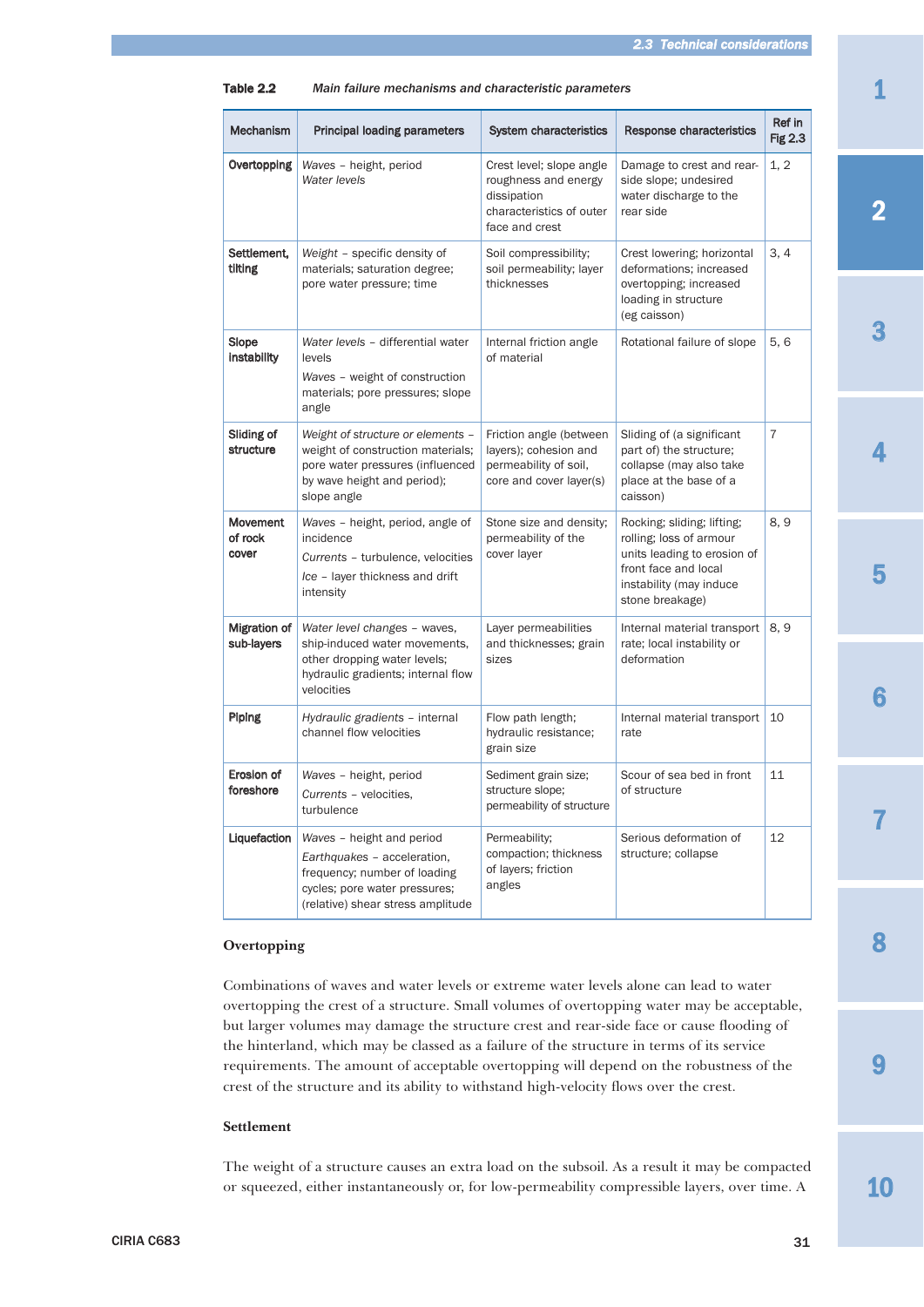further consequence may be the collapse of underground cavities. In addition, the structure itself may become more densely packed during construction or in the first stages of its operation; this can equate to 5–10 per cent of the height for a rubble mound structure.

The above processes cause the crest level to settle, reducing the structure's effectiveness in limiting overtopping during high water levels and/or wave attack. Differential settlements produce uneven surfaces, which can make some stones more susceptible to being displaced. Differential settlements can also lead to undermining of support for crest structures. However, for submerged structures, settlement can improve armour layer stability as the structure moves farther from the zone of highest hydraulic loads.

#### **Slope instability**

Low or loss of internal friction within a rock structure can generate slip failures. Where the structure slope angle is close to the angle of repose, small changes in loading may also induce slope instability. Erosion of the foreshore may lead to slope instability if scour damages or undermines the toe of the slope.

Instability can also be caused by wave action or rapid changes in water level, for example when tide levels fall and the internal water level in the structure lowers more slowly, as the structure is subjected to additional forces. Overtopping may contribute to slope instability on the inner (rear-side) face of the structure because of the additional hydraulic loading on the crest.

#### **Sliding of (parts of) structure**

The stability of a rock slope is determined by slope angle, specific weight, pore pressures caused by water level differences and wave motion, internal friction and interlocking. Also of importance are horizontal accelerations, which may arise during earthquakes or wave shock loading, for example. Sliding is also more likely along interfaces between different materials, for example armour and underlayer, because the local friction here is reduced, or indeed where other materials are incorporated, such as geotextiles or membranes.

The subsoil plays a part in supporting the structure and can lead to excess pore pressures in the structure and in the foundation. Liquefaction in any fine layers beneath rock structures may be important for toe stability and slope support. Excess pore water pressures also have to be considered when the stability of the slope is calculated, for example where the water level drops more rapidly than the groundwater, which is common in tidal conditions.

Crest structures – usually concrete walls – may move, typically by sliding, under wave loading, so adequate friction between the structure and the underlying rock is critical for stability.

#### **Movement of rock cover**

Waves and currents determine the lift and drag forces acting on the stones in the cover layer. The inertial forces are also determined by the stone characteristics. The stone weight and forces due to friction and interlocking are stabilising factors.

The dynamic loss of balance of all these forces may cause stone movements. Displacements are generally associated with the outer (seaward or riverside) face of structures but may also occur on the rear-side face of breakwater roundheads, the lee side of groynes and the landward side of structures as a result of excessive overtopping. These responses may be allowed for in the design, but care is needed to avoid responses large enough to initiate other degradation or failure modes such as damage to the filter layer.

Over time the materials in the structure may become susceptible to deterioration. This can take the form of degradation of the rock, including rounding of stones and reduced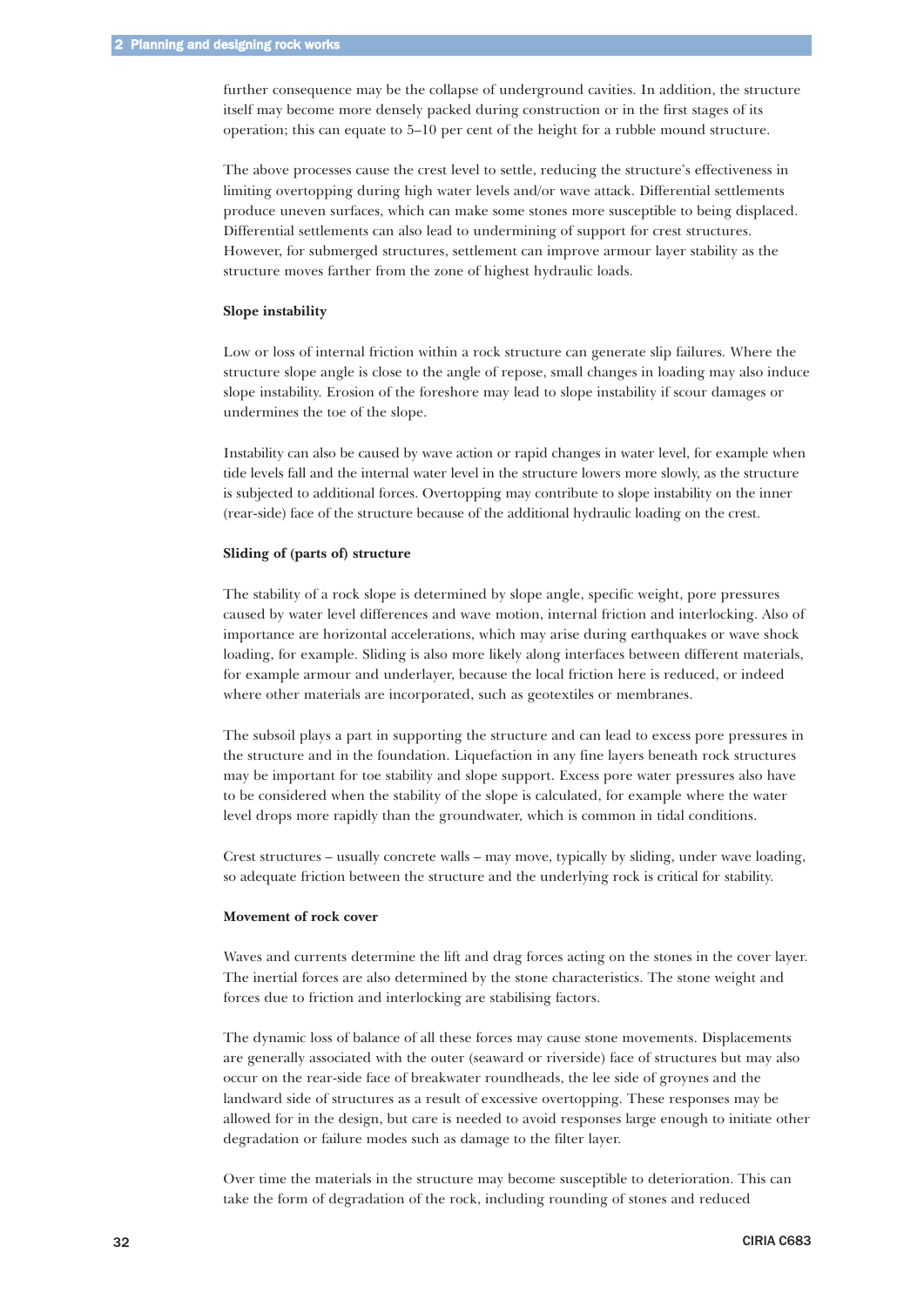<span id="page-18-0"></span>interlock. Breakage may occur, as wave action redistributes stones over time. This may loosen the cover layer or reduce the unit weight of the armourstone, making it more prone to failure.

In some circumstances, especially where wider gradings of smaller stone are used such as riprap, longshore transport of the cover stones may take place if the angle of the structure is acutely orientated to the direction of wave attack.

#### **Migration of sub-layers**

An internal flow may be established because of a difference in water level or local excess pore water pressures. When a certain critical hydraulic gradient and the corresponding flow velocities occur, the finer grains are transported out from the inner layers through the coarser material of the upper layers. Often these finer grains pass easily through the cover layer, resulting in a loss of material from the sub-layers (filter, underlayer) and/or from the core, which may ultimately lead to local settlements.

#### **Piping**

Piping refers to the formation of stable open channels in a granular skeleton created by migration of particles out of the system. These short *pipes* may connect up and thus allow progressive internal erosion, eventually causing the structure to collapse. This phenomenon is more likely to occur at structural interfaces, such as boundaries between permeable and less permeable materials, or where loosely packed and densely packed granular materials adjoin one another.

#### **Erosion of foreshore**

Waves and currents may generate sediment mobility. Interactions with the structure (wave reflection, wave draw-down, generation of turbulence) may result in scour of bed or beach materials directly in front of the toe of the structure, with the potential to cause undermining.

#### **Liquefaction**

Cyclic loadings can generate excess pore pressures when the deformations resulting from the loading cause compaction at the same time that the drainage capacity for dissipation of the resulting increases in pore pressure is low. Liquefaction refers to a situation in fine granular materials where excess pore pressures are generated to such a degree that intergranular contact is lost. The whole medium loses its shear strength and behaves like a thick fluid. Under these circumstances any shear loading may cause sliding or stability failure.

# 2.3.2 Structural design

### *2.3.2.1 Structural components*

This section provides an overview of how a structure is designed and built to accommodate and counter the failure modes discussed in Section 2.3.1.

A structure comprises various components, each having a specific function critical to the structure's overall performance and adequacy. The most critical elements for rock structures are generally stability of the cover layer, a secure foundation to minimise settlement, toe protection to prevent undermining, and a suitable crest for protection. The components of any rock structure and their relative importance differ according to the structure type. These are described in more detail in Chapters 6, 7 and 8, which cover marine works, closure works and river and canal structures, respectively. For all structures, the main requirement is to understand each component's functions and its importance to the overall design. It should be noted that not all structures require all of the components in order to function properly.

3

7

9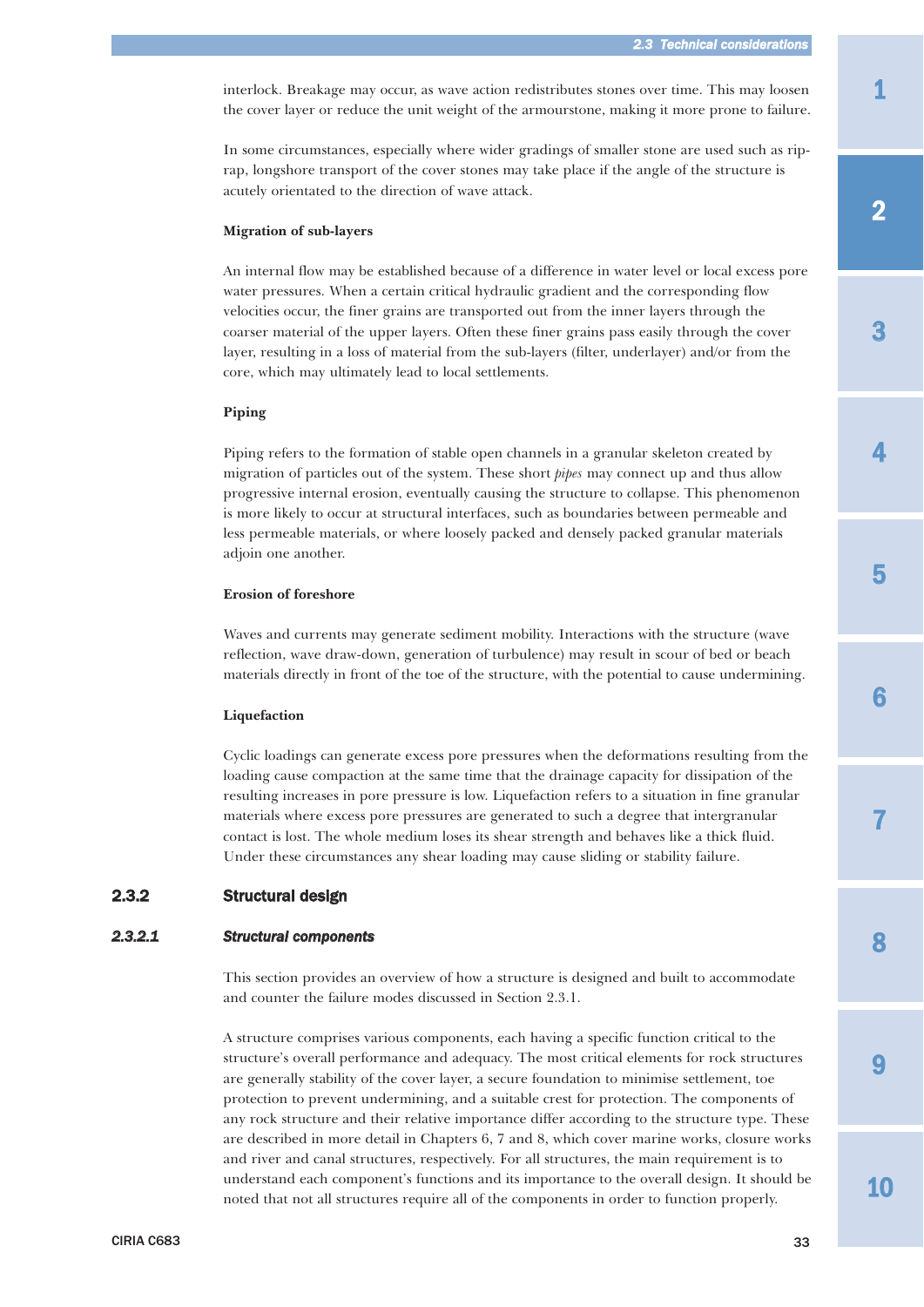The functions of component parts fall into two categories:

- functions related to the primary function of the structure
- $\bullet$ functions related to maintaining the structural integrity of the structure.

These functions are best appreciated by an example. Figure 2.4 illustrates the key component parts of a breakwater, which are also listed in Table 2.3 along with the primary functions they perform. It can be seen that the core of a breakwater fulfils a primary function by preventing or significantly attenuating wave transmission, but it also provides support to the armour layer and overall geotechnical stability.





| Table 2.3<br>Functions of typical component parts of a rock structure |  |
|-----------------------------------------------------------------------|--|
|-----------------------------------------------------------------------|--|

| Component                                  | <b>Function</b>                                                                                                                                                                                                                                                                                                                   |
|--------------------------------------------|-----------------------------------------------------------------------------------------------------------------------------------------------------------------------------------------------------------------------------------------------------------------------------------------------------------------------------------|
| Scour protection                           | Prevents erosion and undermining of the toe<br>$\bullet$                                                                                                                                                                                                                                                                          |
| Core                                       | Attenuates wave transmission<br>$\bullet$<br>Supports armour layer and underlayers<br>$\bullet$<br>Provides geotechnical stability<br>$\bullet$                                                                                                                                                                                   |
| Berm                                       | Attenuates wave action, run-up and overtopping<br>$\bullet$<br>Provides additional geotechnical stability<br>$\bullet$                                                                                                                                                                                                            |
| Toe                                        | Provides stable footing to armour layer<br>$\bullet$                                                                                                                                                                                                                                                                              |
| Underlayer                                 | Acts as a filter<br>$\bullet$<br>Protects subsoil/core from erosion<br>$\bullet$<br>Provides in-plane drainage<br>$\bullet$<br>Regulating or levelling layer that provides appropriate surface for armour layer<br>placement<br>Separates armour from smaller sized materials and reduces hydraulic gradient into<br>subsoil/core |
| Armour layer                               | Prevents erosion of underlayer and core by wave action<br>$\bullet$<br>Dissipates wave energy<br>$\bullet$                                                                                                                                                                                                                        |
| Crest                                      | Attenuates wave overtopping<br>0<br>Allows access for maintenance                                                                                                                                                                                                                                                                 |
| Crown wall<br>(not shown in<br>Figure 2.4) | Attenuates wave overtopping<br>$\bullet$<br>Allows access for maintenance<br>$\bullet$<br>Provides support for facilities such as cabling and pipework<br>$\bullet$                                                                                                                                                               |
| Roundhead<br>(not shown in<br>Figure 2.4)  | Terminates the structure in a stable manner<br>$\bullet$<br>Diffracts waves<br>$\bullet$                                                                                                                                                                                                                                          |

34 CIRIA C683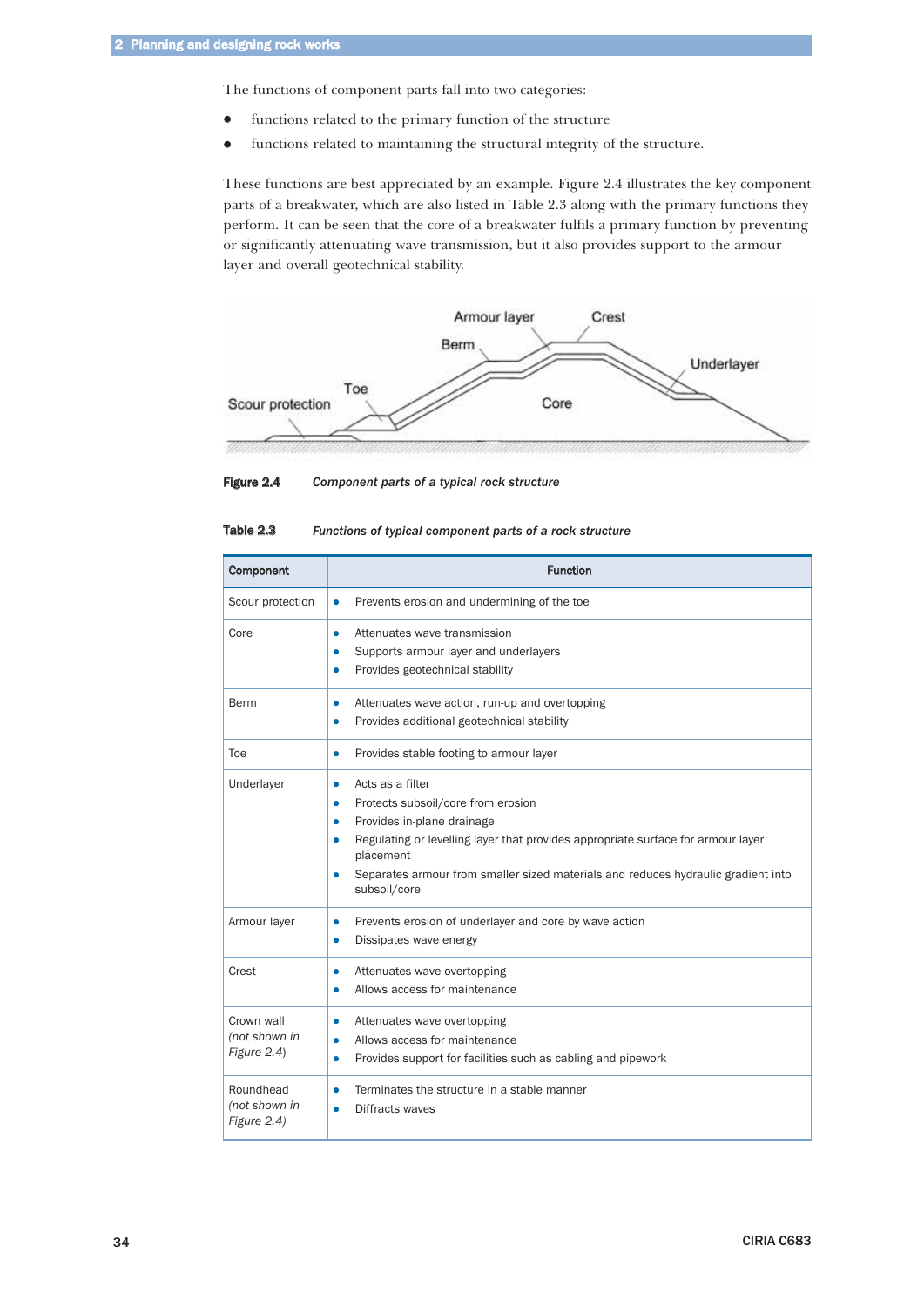# <span id="page-20-0"></span>*2.3.2.2 Structure loading*

When designing a structure it is important to understand which loading cases (intensity and duration) apply to each element of the structure. For example, the design of toe or scour protection of a structure should take into account a range of water levels, in combination with waves if appropriate, to establish the critical conditions for stability. By contrast, in the design of a structure crest for satisfactory overtopping performance, the highest water levels are generally the most important. A typical example of loads and the zones of the structure where they apply is presented in Figure 2.5, illustrating a coastal structure in a tidal region. The four loading zones are defined as follows:

- $\bullet$ Zone I – permanently submerged zone below mean low water (MLW)
- $\bullet$  Zone II – zone between mean low water (MLW) and mean high water (MHW) with continuous low-intensity wave action
- $\bullet$  Zone III – the zone between MHW and the design (extreme) water level, which can be heavily attacked by waves; the frequency of wave attack decreases moving further up the slope
- $\bullet$  Zone IV – the zone above design level, which will experience wave run-up and overtopping.



Figure 2.5 *Exposure zones for a structure exposed to waves*

Similar zones may be identified for river structures, depending on the range of expected water levels under normal and extreme conditions. These zones will be categorised in terms of flow conditions, although, where appropriate, consideration may also have to be given to ship-induced waves under various navigable conditions.

Considering a structure in terms of loading zones should ensure that it is designed against the relevant failure modes for each zone. The appropriateness of the design for each zone should also be checked, including the identification of appropriate materials, the construction and maintenance methods to be employed, the potential environmental consequences of the construction and the cost implications.

More details on hydraulic loading conditions can be found in Chapter 4.

1

3

7

9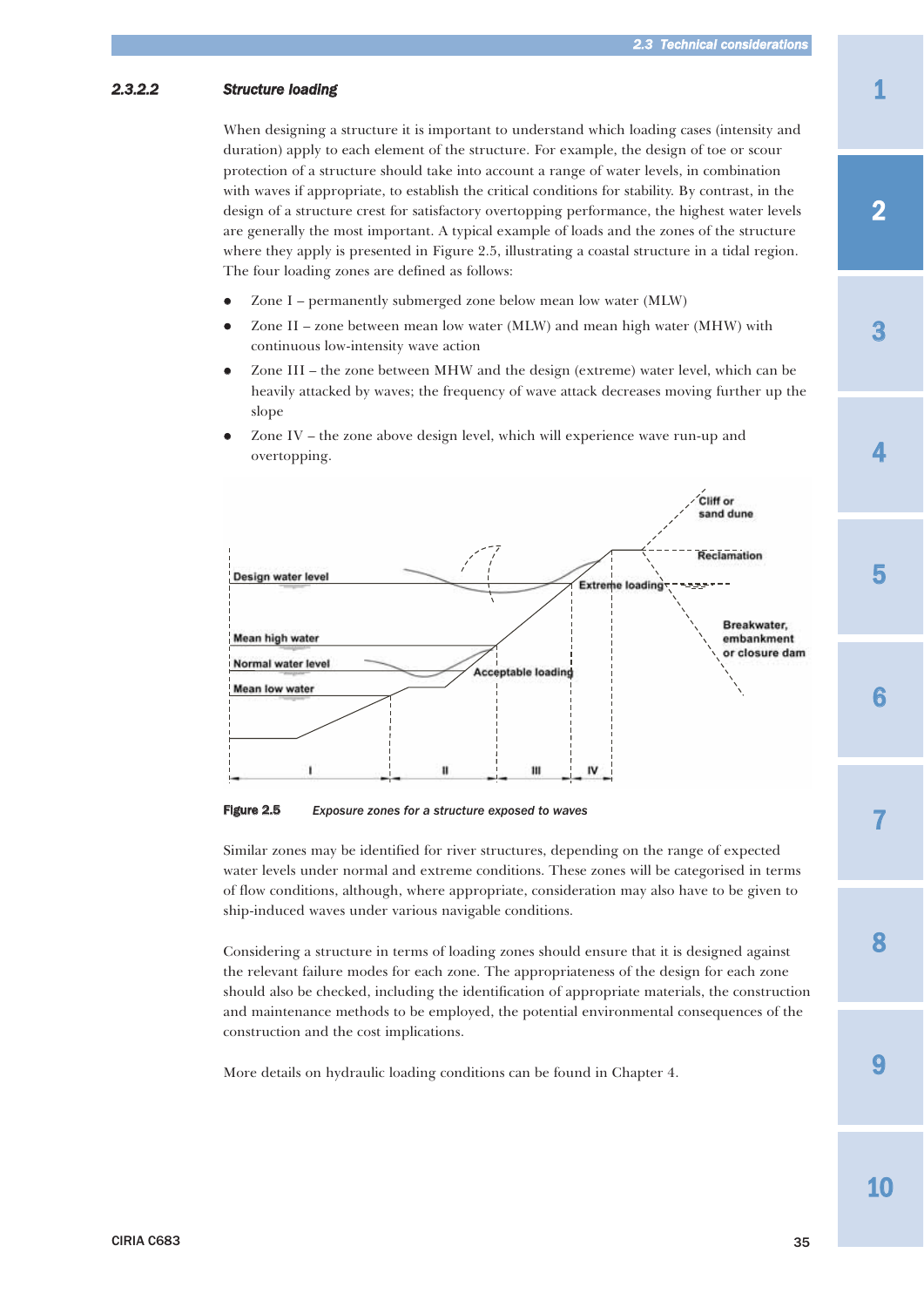#### <span id="page-21-0"></span>*2.3.2.3 Analysis*

As a minimum, the design of a rock structure typically needs to include analysis and design of the following:

- $\bullet$ armour layer (seaward/riverward face, crest, rear-side face protection)
- $\bullet$ toe (anti-scour protection)
- $\bullet$ underlayers and filters
- $\bullet$ core and foundation (drainage/settlement).

The design should consider the overall plan geometry, main cross-sections, arrangements at the limits and transitions in the structure and avoidance of outflanking.

Section 3.1.2 discusses material functions and properties that are important for design, relating to the different structure components. More detail on the requirements for design of each component for specific structure types is included in Chapters 6, 7 and 8. Chapter 5 provides information on the design tools for the structural design relating to each of the above components. Typical structural analyses for different structure types are listed in Box 2.2, although it should be noted that this list is not exhaustive and other site-specific analyses may also be required.

#### Box 2.2 *Typical analyses required for rock structures*

Typical analysis for a structure in the marine environment, exposed to waves, currents and tidal water levels, should include the following:

- run-up, and overtopping of waves to define structure profile and elevation
- $\bullet$ armour stability, to establish required material sizes and placement method for slope, toe and crest
- $\bullet$ filter criteria calculations to design underlayers etc
- $\bullet$  wave reflections and currents to help determine scour potential (and, occasionally, the effect on navigation or reflection performance)
- wave transmission to confirm crest elevation
- $\bullet$ scour potential for toe design
- geotechnical stability related to pore pressures including settlement, piping etc
- $\bullet$ slope stability and foundation stability
- $\bullet$ flooding and rear slope integrity where breaches occur
- $\bullet$ ship-wash, propeller cavitation and squat (where in close proximity to vessels, eg in a port or harbour).

Typical analysis for a structure in a fluvial environment, exposed to waves, currents and water levels, should include the following:

- $\bullet$ range of water levels to define structure profile and elevation
- armour stability, to establish required material sizes and placement method for slope, toe and, if required, crest protection
- filter criteria calculations to design underlayers etc
- $\bullet$ scour potential for toe design
- $\bullet$ pore pressures for geotechnical stability, allowance for settlement
- $\bullet$ local and global slope stability
- $\bullet$  impact of waves if relevant (eg wind-generated waves in a flood storage reservoir, or boat wash on navigable rivers).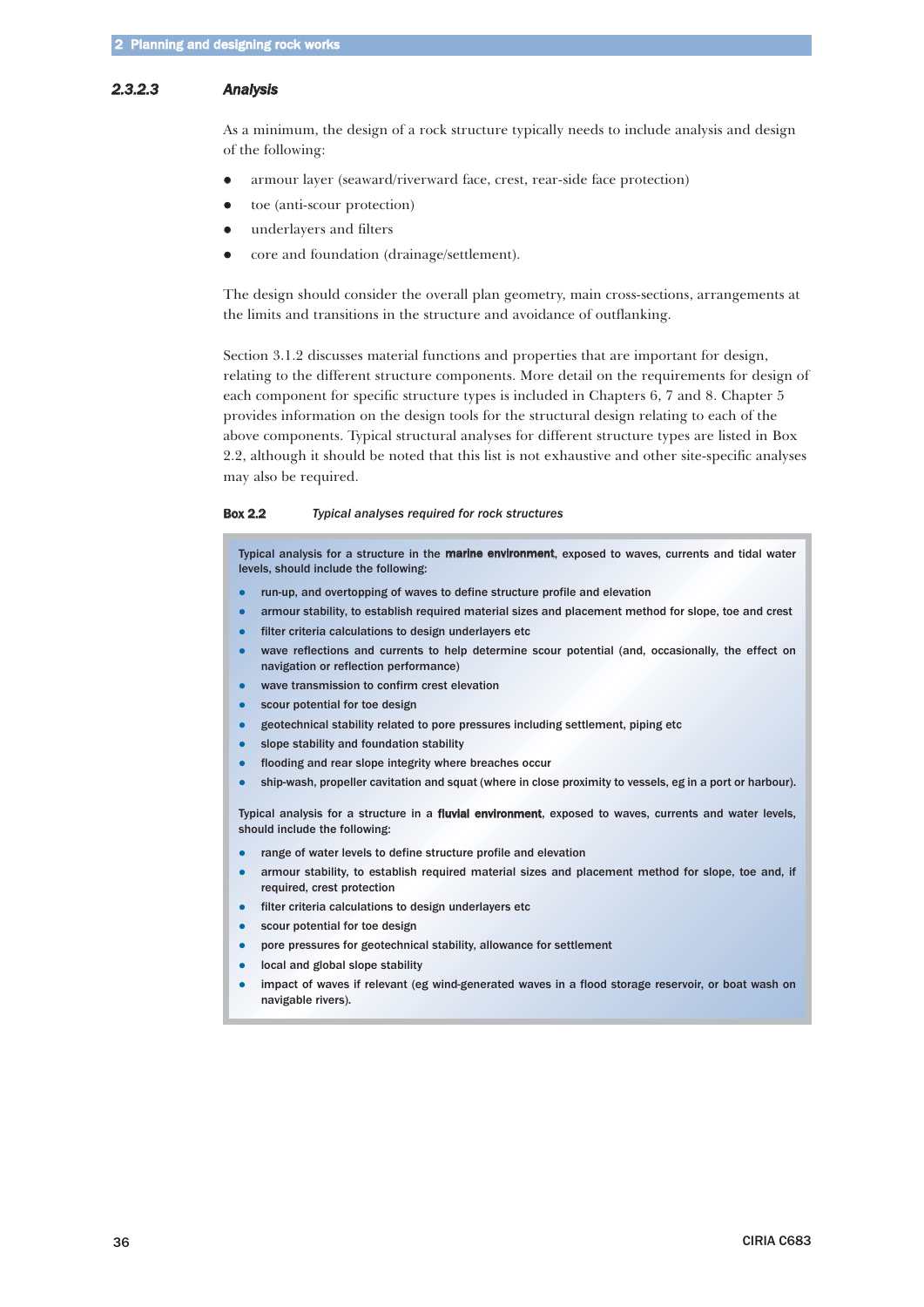# 1

# 2

3

4

5

6

7

8

9

# 10

<span id="page-22-0"></span>2.3.3 Design

# *2.3.3.1 The design process*

After selecting one or more solutions that meets the functional requirements of the project (see Section 2.2.2.2), the next stage is design and detailing. Figure 1.1 (Chapter 1) summarises the project and design process and includes cross-references to relevant chapters of this manual. The design stage consists of a series of calculations, and possibly model tests, to check and adjust as necessary all details of the structure and its construction. This is often an iterative process that starts with the development and assessment of various preliminary design options, from which a preferred one is selected. This preferred option will be developed at the detailed design stage, but further alternatives may be identified as part of the process of balancing the greatest functional efficiency with the least total cost. At this stage, the alternatives are usually minor variations on the basic design option.

Early in the design process, alternative solutions should be considered. Simple methods can be used to develop these preliminary designs, but a more thorough approach is required for the detailed design stage. The hydraulic and geotechnical tools used to check and adjust the hydraulic and structural performance in the detailed design should be a combination of established theoretical and empirical approaches, along with numerical and/or physical modelling where appropriate, notably for complex or very large projects. These approaches are presented in detail within Chapters 4 and 5.

**NOTE:** Empirical methods do not always cover the range of situations that may be encountered – the range of applicability for any empirical method used should always be checked. Physical modelling can be useful as a way to gain more accurate measurements of stability or performance for a particular design. Such modelling may also be useful to optimise designs and can produce cost savings.

The objective of the calculations and model tests is to ensure that the final structural design meets the functional requirements, given the physical site conditions and other boundary conditions. All available information on boundary conditions should be included, particularly details of physical site conditions. Depending on the schedule, results from surveys commissioned earlier in the design process may only become available during the detailed design stage. Where possible, the preferred construction techniques for the project should also be considered, preferably in consultation with potential contractors.

# *2.3.3.2 Technical design criteria*

As stated in Section 2.2.2.2, it is good practice to produce a set of functional requirements for the structure that can be agreed upon and used as design criteria. Acceptable damage levels should be properly defined before the design process proceeds. The criteria should relate to the design methods being used. For example, maximum permissible overtopping discharges should relate to a particular frequency of event occurrence and must be clearly stated.

The balance of economics and operational safety relating to performance and level of risk over time should also be calculated. It should be expressed in terms of risk of nonperformance or exceedance of specified conditions. This is illustrated by Table 2.4, which presents the risk of event occurrence during the lifetime of a structure. For example, a structure built to last for 30 years (ie it has a 30-year design life) has a 45 per cent chance of being exposed to a 1 in 50-year wave condition, and a 14 per cent chance of being exposed to a 1 in 200-year wave condition. Designing to resist damage for the latter condition might be more expensive, but it will mean there is a much lower likelihood that the structure will have to be repaired during its operational lifetime.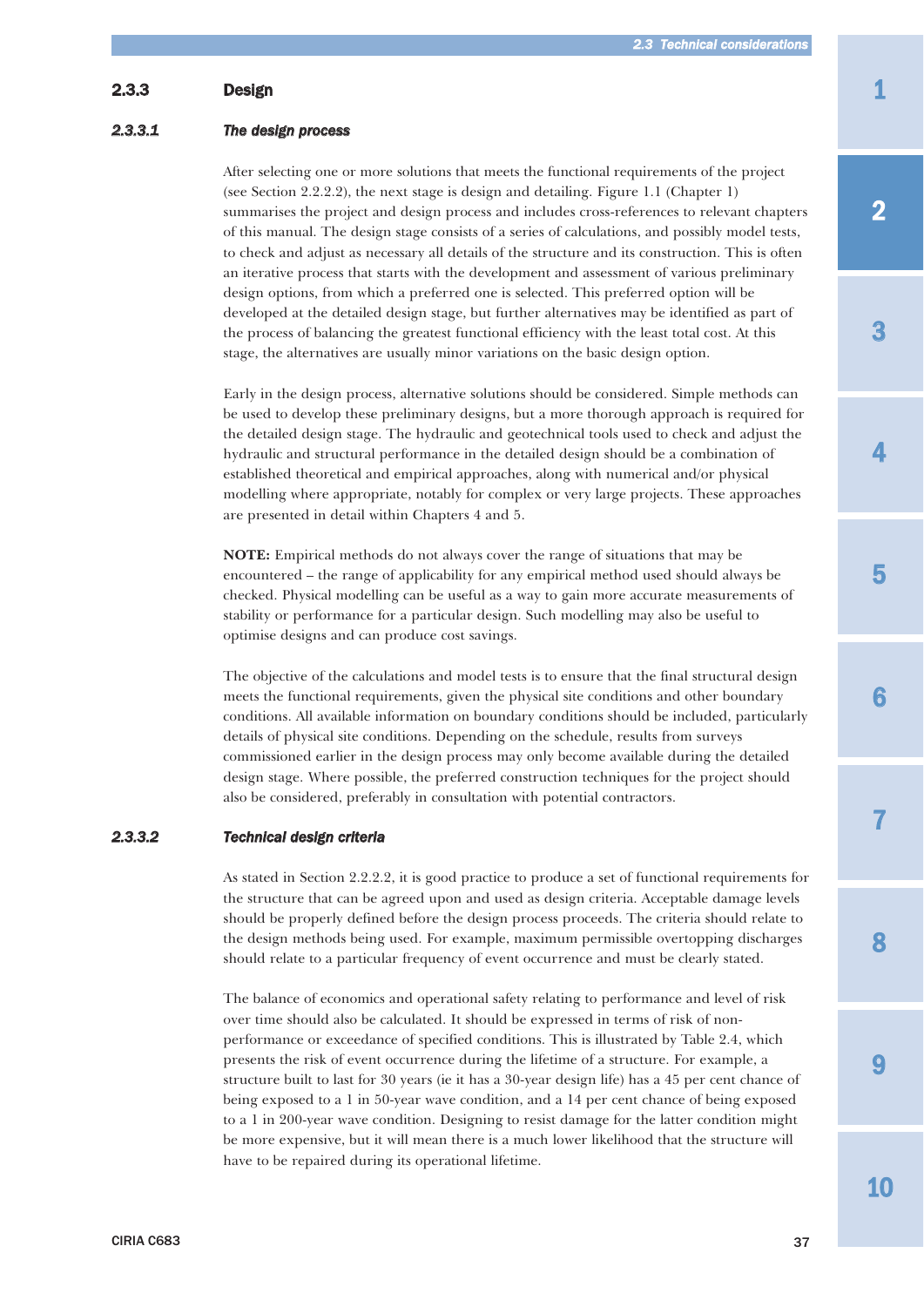| Design<br>life          | Event probability (per cent) for various return periods (years) |     |     |                |                |                |                |                |                |
|-------------------------|-----------------------------------------------------------------|-----|-----|----------------|----------------|----------------|----------------|----------------|----------------|
| (years)                 | 5                                                               | 10  | 20  | 30             | 50             | 100            | 200            | 500            | 1000           |
| 1                       | 20                                                              | 10  | 5   | 3              | $\overline{2}$ | $\mathbf{1}$   | $\leq 1$       | < 1            | < 1            |
| $\overline{\mathbf{2}}$ | 36                                                              | 19  | 10  | $\overline{7}$ | $\overline{4}$ | $\overline{2}$ | $\mathbf{1}$   | < 1            | < 1            |
| 3                       | 49                                                              | 27  | 14  | 10             | 6              | 3              | $\mathbf{1}$   | < 1            | $\leq 1$       |
| 5                       | 67                                                              | 41  | 23  | 16             | 10             | 5              | $\overline{2}$ | $\mathbf{1}$   | < 1            |
| $\overline{7}$          | 79                                                              | 52  | 30  | 21             | 13             | $\overline{7}$ | 3              | $\mathbf{1}$   | $\mathbf{1}$   |
| 10                      | 89                                                              | 65  | 40  | 29             | 18             | 10             | 5              | $\overline{2}$ | $\mathbf{1}$   |
| 15                      | 96                                                              | 79  | 54  | 40             | 26             | 14             | $\overline{7}$ | 3              | $\mathbf{1}$   |
| 20                      | 99                                                              | 88  | 64  | 49             | 33             | 18             | 10             | $\overline{4}$ | $\overline{2}$ |
| 30                      | >99                                                             | 96  | 78  | 64             | 45             | 26             | 14             | 6              | 3              |
| 50                      | > 99                                                            | 99  | 92  | 82             | 64             | 39             | 22             | 9              | $\overline{4}$ |
| 75                      | >99                                                             | >99 | 98  | 92             | 78             | 53             | 31             | 14             | $\overline{7}$ |
| 100                     | >99                                                             | >99 | 99  | 97             | 87             | 63             | 39             | 18             | 10             |
| 150                     | >99                                                             | >99 | >99 | 99             | 95             | 78             | 53             | 26             | 14             |
| 200                     | > 99                                                            | >99 | >99 | >99            | 98             | 87             | 63             | 33             | 18             |
| 300                     | >99                                                             | >99 | >99 | >99            | >99            | 95             | 78             | 45             | 26             |
| 500                     | >99                                                             | >99 | >99 | >99            | >99            | 99             | 87             | 63             | 39             |
| 1000                    | > 99                                                            | >99 | >99 | >99            | >99            | >99            | 99             | 86             | 63             |

<span id="page-23-0"></span>Table 2.4 *Percentage chance of a particular return period event occurring during the design life of a structure*

Designers should identify and calculate responses for a range of events, including conditions above and below the nominal design level, and not just for a single *design event*. This provides the necessary inputs into sensitivity analysis and/or risk analysis and into whole-life costing. For consistency in evaluation it is suggested that, as a starting point, responses are calculated for the events of the return periods given in Table 2.5.

| Subject of evaluation                                                                     | Event frequency and return period (years) |          |                                                                                                                                                                                                                                                    |        |                   |  |
|-------------------------------------------------------------------------------------------|-------------------------------------------|----------|----------------------------------------------------------------------------------------------------------------------------------------------------------------------------------------------------------------------------------------------------|--------|-------------------|--|
|                                                                                           | Frequent                                  | Probable | Occasional                                                                                                                                                                                                                                         | Remote | <b>Improbable</b> |  |
|                                                                                           | 0.1                                       | 1        | 10                                                                                                                                                                                                                                                 | 100    | 1000              |  |
| Permanent structure design<br>(lifetime 30-100 years)                                     |                                           |          | In addition, if the structure is designed to be optimal, or if its performance is to<br>be changed significantly, at other annual frequencies of event occurrence,<br>information should be given and evaluation prepared for those events as well |        |                   |  |
| Design for temporary state<br>during construction<br>(duration: a few months or<br>years) | 0.01                                      | 0.1      | 1                                                                                                                                                                                                                                                  | 10     | 100               |  |

Table 2.5 *Key events for use in project appraisal and performance evaluation*

# *2.3.3.3 Design approaches*

A technically sound design is essential to ensure the level of stability and protection of any particular area of the structure is delivered as intended. The primary risks are either underdesign, leading to potential failure, or over-design, producing a *safe* but possibly more expensive and inefficient structure than necessary. The likelihood of either of these situations arising depends to some extent upon the design approach used.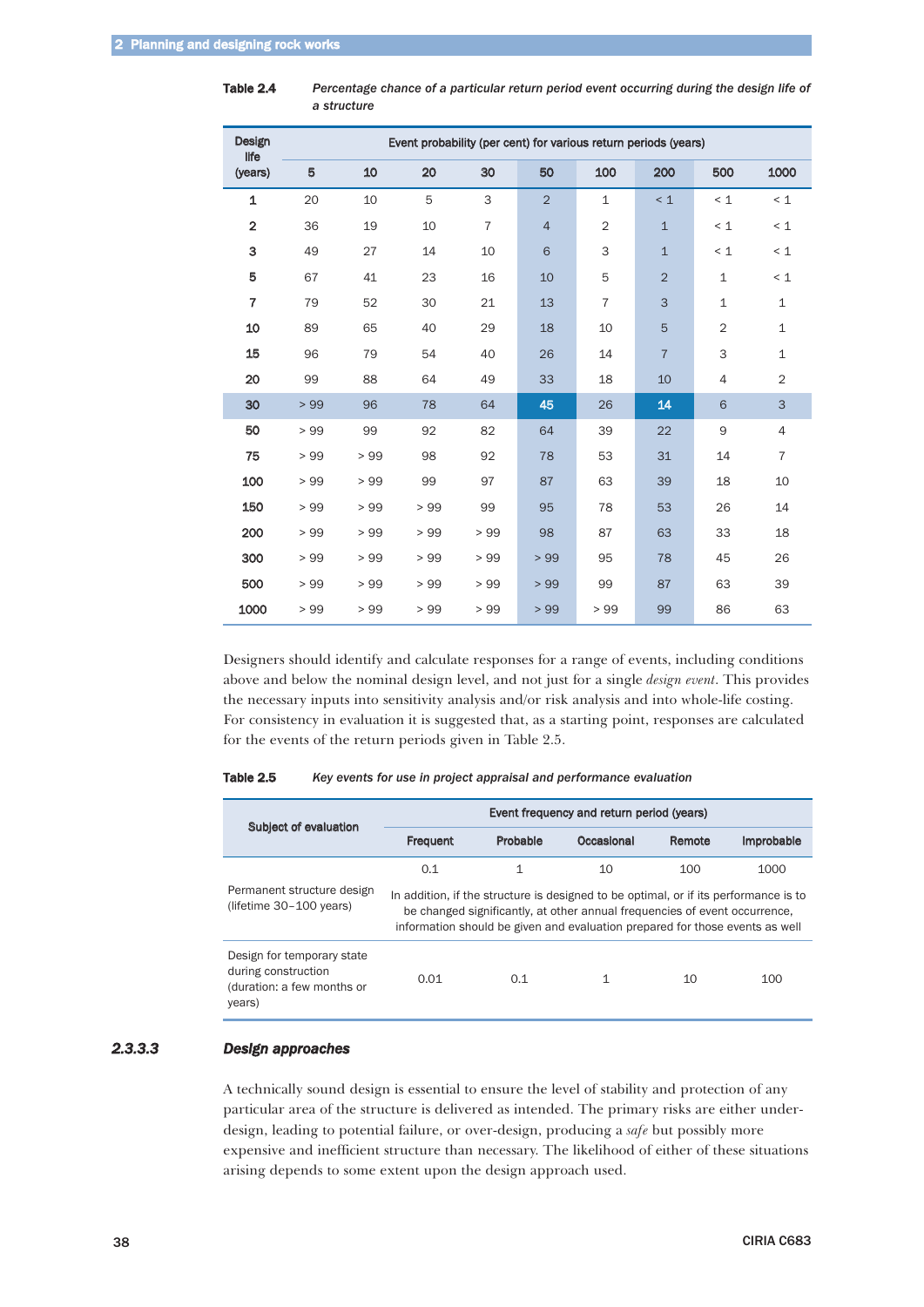Three generic approaches to design are:

- $\bullet$  **deterministic** – single characteristic values are used for all variables and input values, giving a single value as the output, therefore not acknowledging uncertainty in the result
- $\bullet$  **deterministic with sensitivity analysis** – the above method is repeated with a range of input values to assess the sensitivity of the results
- $\bullet$  **probabilistic** – input values are described by probability distributions, giving a result as a probability distribution.

Traditionally design practice has been deterministic, usually with sensitivity analysis to give confidence in the selected design. In the past there has been little comprehensive application of probabilistic approaches. This is a consequence of three factors.

- 1 Existing data on progressive failure mechanisms has been sparse because of the past lack of problems.
- 2 Structural response models (eg design equations) are largely deterministic, because they have been developed from failure criteria.
- 3 There is a mistrust of results and a desire on the part of those involved to ensure that any design is robust, providing a comfort factor.

While the first two points can limit the application of particular analytical methods, the last arises from not knowing enough about the actual risks inherent within a design.

There may also be an assumption in design approaches that the structure remains safely intact, providing the same level of protection until the end of its theoretical design life. In most cases this is not realistic: as structures age, the likelihood of failure usually increases. Furthermore, the uncertainties in the performance of an ageing, deteriorating structure are inevitably higher than for a new structure. A risk-based design approach allows for the changing probability of failure, which accounts for uncertainty instead of assuming that data values and prediction/design methods are known precisely. This approach can be constrained by points 1 and 2 made above, but does not necessarily require complex analysis. It can simply involve a rational assessment of potential failures employing engineering judgement. The alternative approach, which goes some way to addressing all three points, is to assess the sensitivity of failure to variation in different parameters and incorporate this into the design development. A useful tool for undertaking this type of assessment is the fragility curve approach to describing structure performance – see Box 2.3.

The design assessment should identify a range of scenarios for evaluation, taking into account loading conditions, potential for degradation, and relevant failure modes and mechanisms. In designing flood defence structures, for example, this is likely to include at least a breaching mode, and overtopping or overflow without breaching. It can prove useful to develop possible failure mechanisms in the form of *fault trees* or *event chains*. Where more than one mechanism may lead to failure, these should be analysed separately to establish their relative likelihood and importance. If necessary, they should be combined to determine the overall probability of failure; the *strength* of the structure is equal to the weakest failure mechanism.

Particular attention should be paid to unusual structures and features for which typical failure mechanisms may not be applicable. The question to ask is "what mechanism or sequence of events could result in degradation or failure?".

Further details on probabilistic design methods can be found in Vrijling (2001), Schiereck (2001), Mockett and Simm (2002), Oumeraci *et al* (2001), Van Gelder (2000). Also see the website of the Joint Committee on Structural Safety, <www.jcss.ethz.ch/>.

2

3

7

8

9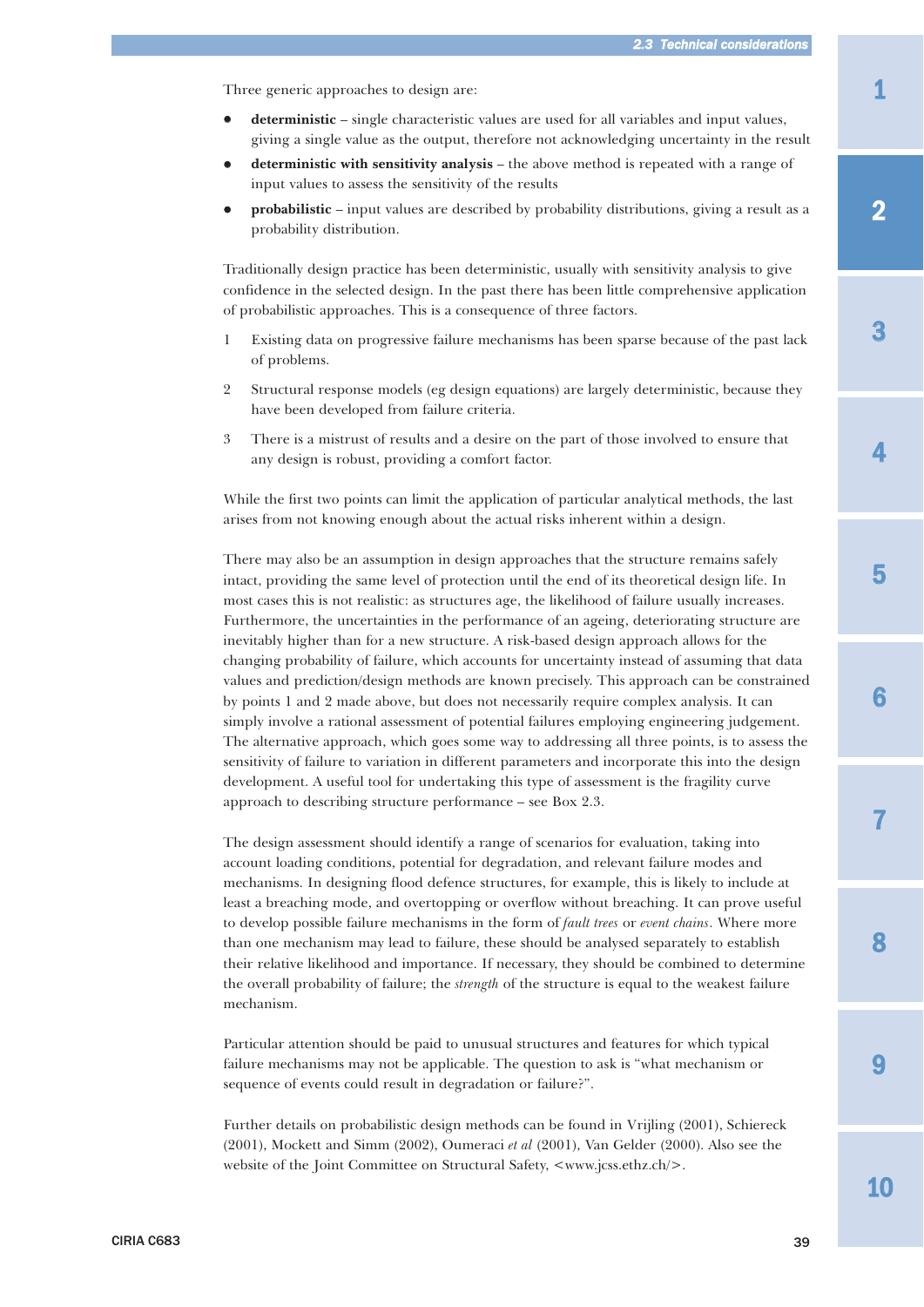#### Box 2.3 *Fragility curves*

Calculations of structural response for loading events of the return periods in Table 2.5 allow derivation of the probability of failure for that event. Failure can be described as the situation where the reliability, *Z*, becomes negative, when the relevant design equations or model is expressed in the general form:

$$
Z \text{ (reliability)} = R \text{ (strength)} - S \text{ (loading)}
$$
 (2.1)

where *R* represents the characteristic *strength* of the structure and *S* represents the characteristic magnitude of the loading.

Monte Carlo simulation based on the reliability function given in Equation 2.1 can be used to derive the probability of failure. The values for probability of failure (or probability that *Z* is negative) can be expressed in the form of a fragility curve. A fragility curve (see example in Figure 2.6) expresses the probability of a failure response, *Di,* with respect to failure mode, *i, P(Di*|*x*), conditional upon the given loading condition, *x*.



Figure 2.6 *Example fragility curve*

To identify which responses should be calculated, reference should be made to the design objectives and the models described in Chapter 5. Typically it will be necessary to calculate the probability of a relevant hydraulic response (eg maximum desirable overtopping rate) and a relevant structural response. The hydraulic response may need to be calculated taking account of the probability of a particular structural response occurring (eg crest lowering.) The fragility curve can be converted into a performance curve in which the horizontal axis is the probability of the loading event and the vertical axis represents the probability of a failure response, *P*(*Di*|*x*) (see Figure 2.7). The area under this curve is the annual probability of failure, a very useful number, which can be incorporated directly into whole-life cost analysis.

Further discussion on the use of fragility curves is given in Dawson and Hall (2001) and Buijs *et al* (2005).

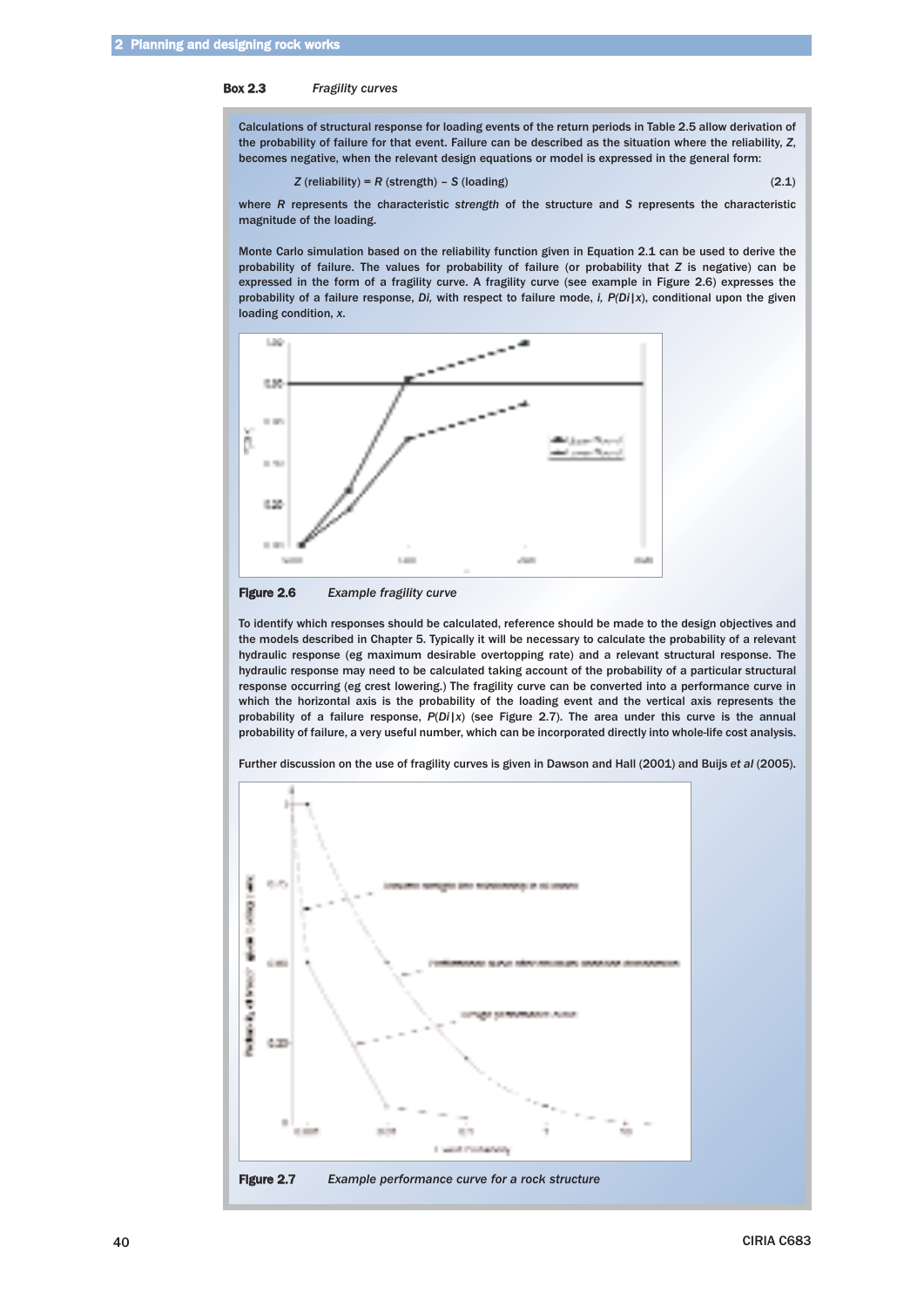# 1

3

4

5

# <span id="page-26-0"></span>2.4 COST CONSIDERATIONS

It is essential to have a good understanding of the project costs throughout the life cycle. There are various methods and requirements for determining costs, many being specific to particular countries or the structure's function.

# 2.4.1 Whole-life costing

As for all projects, a fundamental principle in the design of rock structures in hydraulic engineering is minimisation of total cost over the life cycle within the limits of the functional requirements and boundary conditions, including its construction and its eventual removal or replacement. It includes the costs of maintaining and operating the structure. It may also include the potential reuse of the materials in the future.

Whole-life costing can be used to support the decision-making process for investment. For example, it can be used to identify whether a higher initial capital cost for a structure is justified instead of a lower initial cost with higher maintenance costs during the operational phase of the project. In this approach, costs are often expressed in terms of their *present value* (*present value* is the capitalised value of a stream of future costs, damages and benefits) using an economic technique called discounting, see Equation 2.2:

Present value or capitalised costs = 
$$
\sum_{t=1}^{N} \left( \frac{C_t}{(1+r)^t} \right)
$$
 (2.2)

where:

| N              | design life (years)                                    |
|----------------|--------------------------------------------------------|
| $\overline{t}$ | time (years)                                           |
| $C_{t}$        | cost expenditure in year $t(\epsilon)$ or $(\epsilon)$ |
| $\gamma$       | market interest minus inflation rate $(-)$ .           |

This permits the calculation of a total whole-life cost based on the capital and discounted mean annual maintenance (monitoring, appraisal, repair) costs, together with the discounted costs of any major repair, rehabilitation or removal works expected during the lifetime of the structure.

The economic optimum may be a reduced capital cost requiring more frequent maintenance expenditure. However, high-maintenance solutions may be unrealistic for practical or environmental reasons and will need to be considered together with the economic case. Obtaining funding for maintenance may also be difficult. Owners or public authorities may make a policy choice to fund projects with high initial investments, to ensure better safety and less maintenance over the structure's lifetime. There can be a high degree of uncertainty in the calculation of repair costs because of the high number of variables involved. This uncertainty may also influence the final decision. For commercial developments, cash flow can be important. In some cases a rapidly built structure with low capital cost but high maintenance costs may be attractive because it generates an earlier revenue stream, which can then fund future maintenance.

In addition to the above costs, allowance might need to be made for the interest charges involved in financing a project. The relative balance of the cost components is not only project- and site-specific but is also affected by the economic conditions in the countries in which (or from which) engineering, material production, construction, maintenance and financing resources originate.

For further discussion on whole-life costing, see Mockett and Simm (2002) and PIANC (1998).

10

 $\mathbf Q$ 

8

7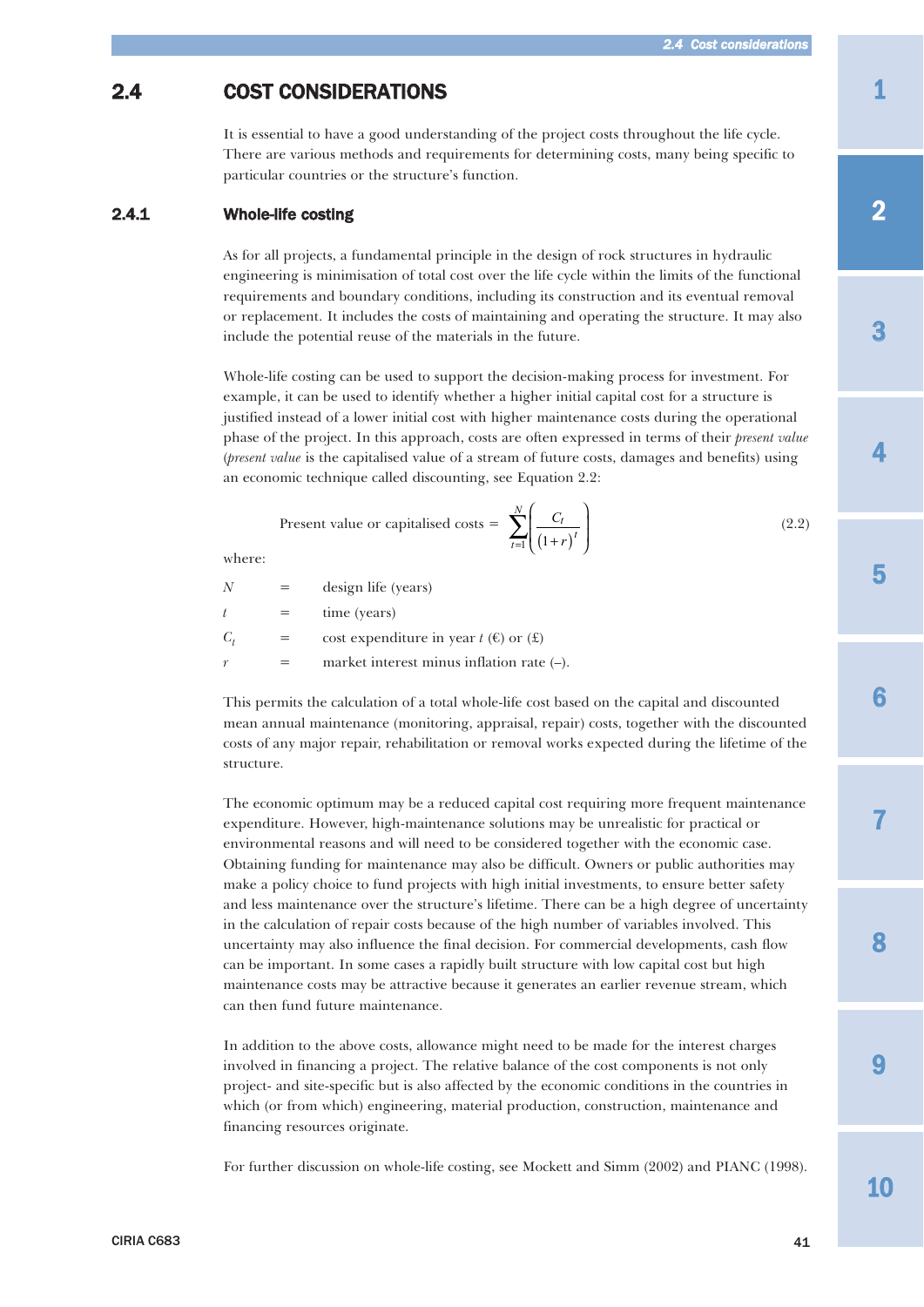# <span id="page-27-0"></span>2.4.2 Cost elements

# *2.4.2.1 Cost categories*

The costs involved in a rock structure generally fall into the following categories:

- $\bullet$ sourcing of materials
- $\bullet$ construction
- $\bullet$ maintenance and repair
- $\bullet$ removal.

These categories are discussed in more detail in Sections 2.4.4–2.4.7 below. In addition there are costs of investigations and studies leading to detailed design and preparation of contract documents. These costs usually constitute no more than 5–10 per cent of the overall project costs. Additional investment at the earlier planning and design stages is often relatively inexpensive and can reduce uncertainty and bring about significant savings for the project as a whole. For example, the cost of detailed numerical wave modelling studies or physical model tests are often equivalent to only 2–3 m of constructed breakwater. This illustrates the advantage of undertaking appropriate levels of initial study to fine-tune the design. Similar arguments may be applied to other aspects of the design process.

# *2.4.2.2 Fixed and variable costs*

The costs of a project may be split into fixed and variable costs. Variable costs relate to the time expended or to the quantity of material handled. Examples of all of these are presented in Box 2.4, while further details are presented with reference to construction in Section 2.4.5.

#### Box 2.4 *Examples of fixed and variable costs related to rock construction*

#### Fixed costs

- -Opening/closing of dedicated quarry (if necessary or beneficial)
- $\bullet$ Mobilisation/demobilisation of floating or land-based plant
- $\bullet$ Establishment/removal of accesses
- $\bullet$ Trials and testing to identify general material properties and site characteristics.

#### Variable (time-related) charges

- -Maintenance of quarrying activities
- $\bullet$ Maintenance of floating/land-based plant
- $\bullet$ Standing time for plant (eg when weather or hydraulic conditions prevent work progressing)
- $\bullet$ Maintenance of accesses
- $\bullet$ Designer's quarry inspections
- -Supervision and administration
- $\bullet$ Maintenance of survey and monitoring equipment (eg wave buoys).

#### Variable (quantity-related) charges

- -Site investigations including geotechnics, wave measurement etc
- $\bullet$ Excavation (and re-excavation)
- -Excavation ancillaries (eg trimming of slopes)
- $\bullet$ Filling (eg placing armourstone in bulk or individually)
- $\bullet$ Filling ancillaries (eg trimming slopes, placing geotextiles)
- $\bullet$ Testing (to confirm continuing acceptability of materials).

Generally, cost assessment should concentrate on the following:

- $\bullet$ items that give the largest contribution to the total cost
- $\bullet$ elements that are subject to significant uncertainties or have a major impact on the project.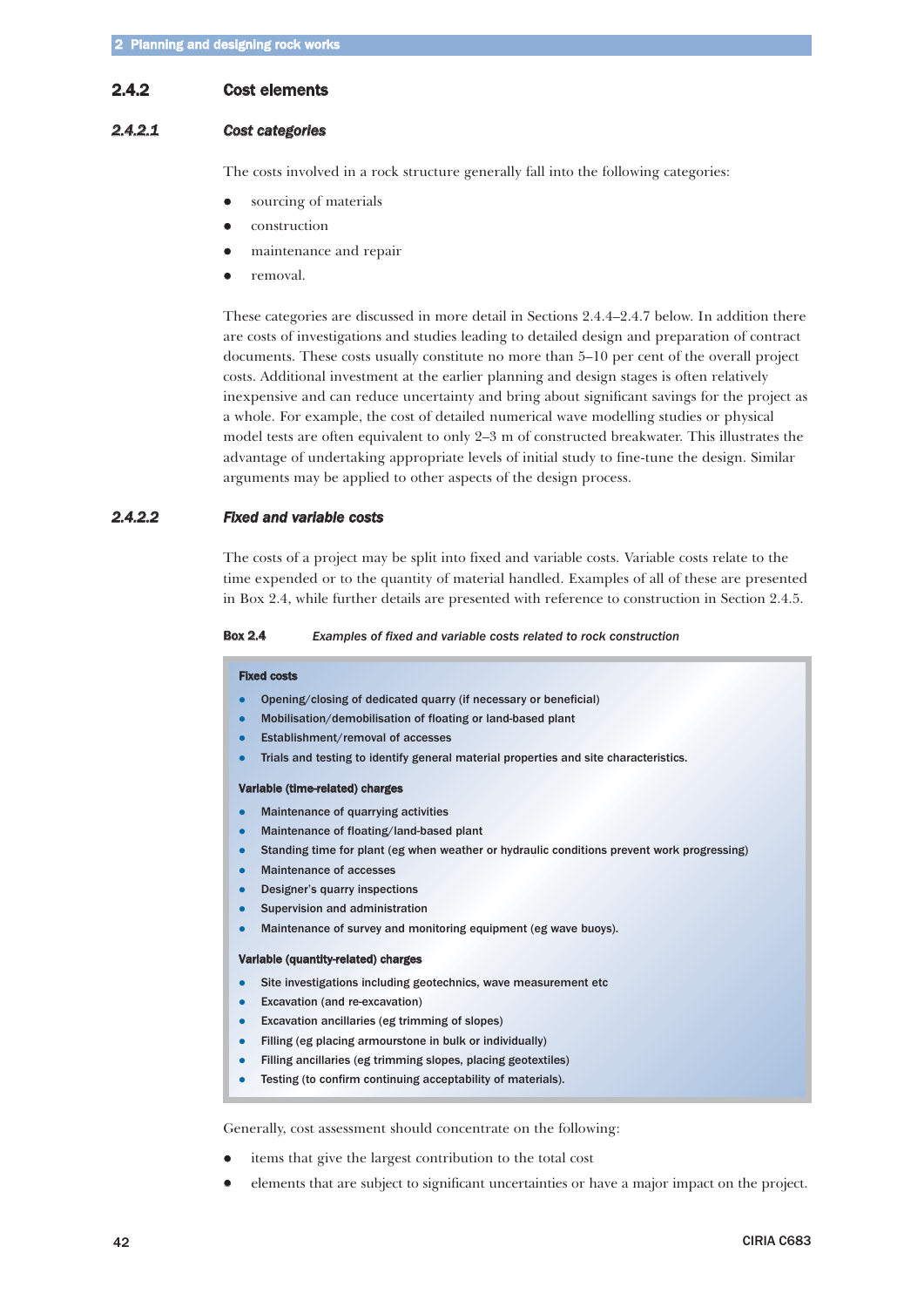For example, time-related charges may be important when there is risk that the programme will not be met. The economic consequences of higher or lower production rates may have to be considered where planning and cash flow consequences for the owner are critical. In this situation, a reduced construction time at the expense of higher production costs may prove most economical to the owner.

### <span id="page-28-0"></span>2.4.3 Cost estimation

In the design process, cost optimisation takes place at different levels and different phases of the design (see Table 2.6).

The project definition and conceptual design phases lead to alternative solutions that should be cost-analysed. Since this will generate choices, one of which is likely to form the basis for the final design of the project, every effort should be made to make the solution as realistic as possible.

Because of the inherent inaccuracies in the initial estimates, it is often advisable to bring forward more than one solution, eliminating options as the estimating process is refined. Design and construction (production, transport, phasing) costs are estimated with greater accuracy than maintenance and repair costs because the latter involve greater uncertainties (see Section 2.4.1). In assessing the options, the minimum cost for each should be considered, plus the potential risks attributable to errors in the estimates at this stage together with the reliability of the various estimates. At this stage it is often advisable to err on the side of a slightly higher capital cost and lower maintenance cost.

In the early stages of the process, estimates based on historic rates are adequate for arriving at an approximation of the cost. A rudimentary approach is to take the major quantities, cost them and add an allowance to cover the cost of the remaining minor items. The problems with this technique are that the rates may be broad-brush, or site-specific and difficult to update (even the update information is likely to be historic). Better accuracy can be obtained by using analytical estimating techniques once the major features of the design(s) are known.

An analytical estimate can be considered as a mathematical model of the project that gives cost as the final output. It involves looking at each operation required to execute the works, deciding what resources in terms of labour, plant and materials are needed to do it in what time, then applying up-to-date cost rates and summing the costs for all operations. There are computer programs available to help with this. This technique will also generate a realistic construction programme. It will be necessary to add allowances for mobilisation, demobilisation and any essential temporary works, operating costs, profit margin and risk or contingency.

During the tender phase, the various contractors will carry out the same estimating process, taking into account their unique experience and optimising the use of any specialist equipment they may own or be able to source and adding allowances for supervision, overheads, profit margin and risk to arrive at their final submission. Various procurement approaches may be adopted, such as a priced bill of quantities or a target cost based on an activity schedule. Incentives on early completion and cost may also be agreed between client and contractor. This process will also differ where a dedicated quarry is used and the design is supply-based – see Section 3.9.5.

Table 2.6 gives more detail on costs at each of the phases described above. It provides an indication of the typical accuracy that might be expected at each stage, although this can vary dramatically depending upon uncertainties associated with structure type, location and available information.

3

7

9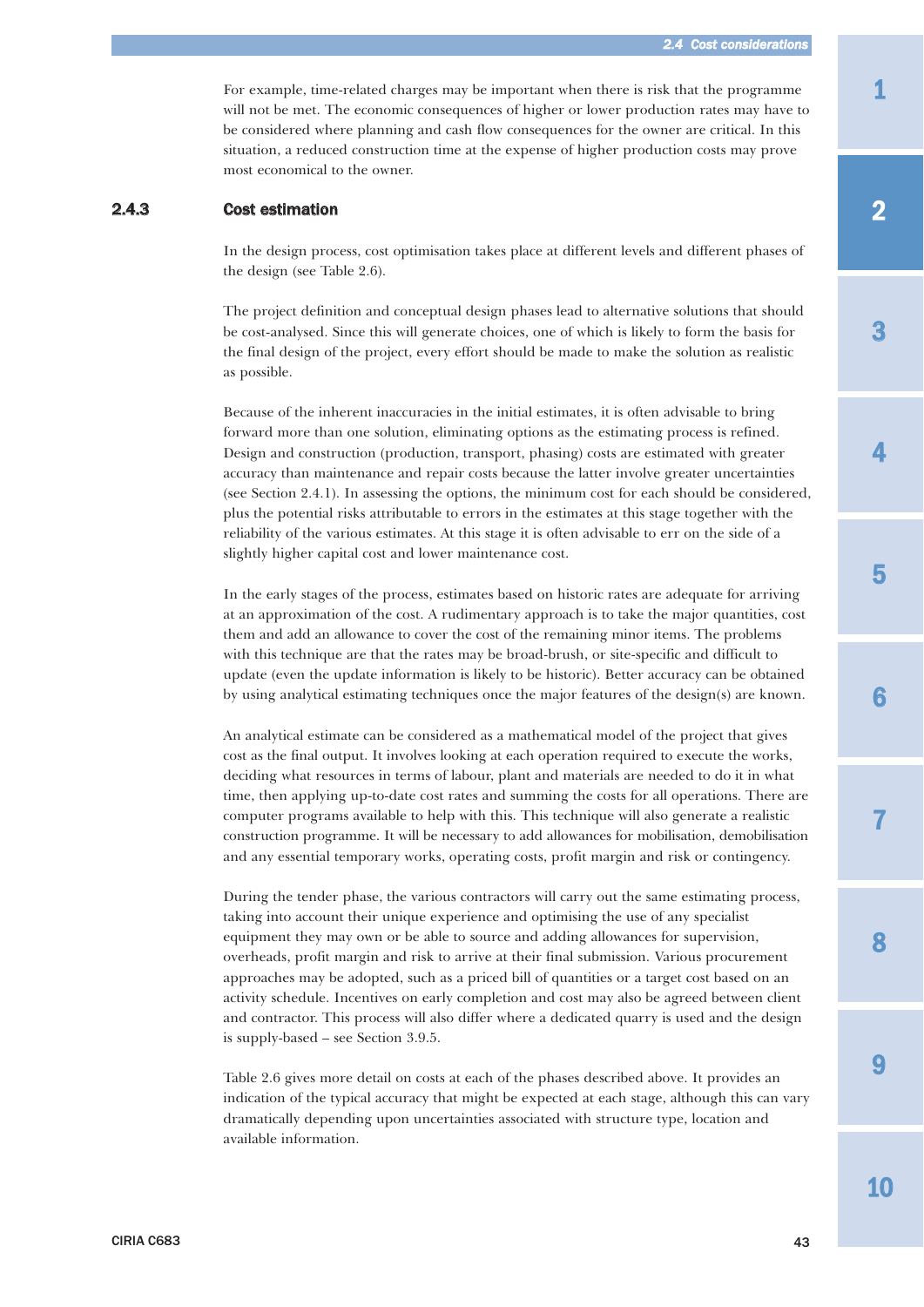Table 2.6 *Cost estimation associated with different stages in a project*

| <b>Stage</b>                                                                     | Key word in cost<br>determination                                | <b>Typical basis for cost determination</b>                                                                                                                                                      | Notes/example                                                                                                                                                                                                                                                                            |  |
|----------------------------------------------------------------------------------|------------------------------------------------------------------|--------------------------------------------------------------------------------------------------------------------------------------------------------------------------------------------------|------------------------------------------------------------------------------------------------------------------------------------------------------------------------------------------------------------------------------------------------------------------------------------------|--|
|                                                                                  |                                                                  | Design stage                                                                                                                                                                                     |                                                                                                                                                                                                                                                                                          |  |
| Project definition                                                               | Rough estimate                                                   | Historical data and reference projects<br>including whole-life maintenance<br>(Accuracy: $\pm 40\%$ )                                                                                            | 1 breakwater × price of similar<br>breakwater + inspection and<br>maintenance record                                                                                                                                                                                                     |  |
| Conceptual design                                                                | Estimate                                                         | Standard rates or approximate unit rates +<br>whole-life costs<br>(Accuracy: ±20-40%)                                                                                                            | 800 m of rock structure × rate per<br>linear m of similar size rock structure<br>plus maintenance costs                                                                                                                                                                                  |  |
| Preliminary design<br>Approximate<br>calculation                                 |                                                                  | Typical unit rates and approximate<br>quantities of each material + administration<br>(contractor's and designer's) and whole-life<br>costs<br>(Accuracy: ±10-20%)                               | 80 000 m <sup>3</sup> of armourstone × typical<br>price per m <sup>3</sup> of armourstone for similar<br>projects in the region plus maintenance<br>costs                                                                                                                                |  |
| Detailed design,<br>Engineer's estimate<br>including bills and<br>specifications |                                                                  | Unit rates and quantities + additions as<br>above<br>(Accuracy: $±5-10%$ )                                                                                                                       | 80 000 m <sup>3</sup> of armourstone × price per<br>m <sup>3</sup> of armourstone, ancillaries,<br>enabling works, constraints and whole-<br>life costs                                                                                                                                  |  |
|                                                                                  |                                                                  | Market stage                                                                                                                                                                                     |                                                                                                                                                                                                                                                                                          |  |
| Tendering                                                                        | Target budget                                                    | As above less whole-life costs                                                                                                                                                                   | Inclusive of project management,<br>insurances, taxes etc                                                                                                                                                                                                                                |  |
| Project acquisition                                                              | Tenderer's calculation                                           | Analytical estimate based on the total<br>resources required to construct the project                                                                                                            | Company's data                                                                                                                                                                                                                                                                           |  |
| Submission of<br>tender                                                          | Tenderer's bid                                                   | As above + profit and risk                                                                                                                                                                       | Contractor's experience of similar<br>projects and conditions                                                                                                                                                                                                                            |  |
| Award of contract                                                                | Contract value                                                   | Agreed price                                                                                                                                                                                     | Target budget versus price                                                                                                                                                                                                                                                               |  |
|                                                                                  |                                                                  | <b>Construction stage</b>                                                                                                                                                                        |                                                                                                                                                                                                                                                                                          |  |
| Preparation of<br>works                                                          | Project budget                                                   | Last modifications, including contractor's<br>suggestions                                                                                                                                        | Changed opinions, cost variations                                                                                                                                                                                                                                                        |  |
| Execution                                                                        | Project cost                                                     | Planning and production control                                                                                                                                                                  | Project management                                                                                                                                                                                                                                                                       |  |
| Execution                                                                        | Contract price                                                   | Monitoring                                                                                                                                                                                       | Resident engineer                                                                                                                                                                                                                                                                        |  |
|                                                                                  |                                                                  | Maintenance stage                                                                                                                                                                                |                                                                                                                                                                                                                                                                                          |  |
| Routine<br>inspections                                                           | Planned monitoring                                               | As identified in arriving at whole-life costs                                                                                                                                                    | Annual inspections for damage, wear<br>and degradation                                                                                                                                                                                                                                   |  |
| Routine<br>maintenance                                                           | Planned maintenance<br>or modifications                          | As identified in whole-life costs modified by<br>actual requirements                                                                                                                             | May feed back to modify monitoring<br>programme and future maintenance<br>costs                                                                                                                                                                                                          |  |
| Critical inspections                                                             | Required after any<br>major event that may<br>have caused damage | Critical repairs - these should have been<br>anticipated in the whole-life costs modified<br>by a relevant formula based on probability<br>and time                                              | Serious departure from original<br>scenarios may call for modifications to<br>control future maintenance costs                                                                                                                                                                           |  |
| Unplanned<br>modifications                                                       | Unexpected change<br>of use or physical<br>conditions            | This is likely to require a full-scale<br>re-evaluation, starting from the design<br>stage; a key factor will be how much of the<br>existing facilities can be incorporated in the<br>new design | Loss of fish stocks may lead to a<br>fishing port being adapted as a marina;<br>an offshore oil strike may lead to<br>modification to allow support vessel<br>facilities; collapse of undersea mined-<br>out coal seams; changing bathymetry<br>or sea levels may alter the wave climate |  |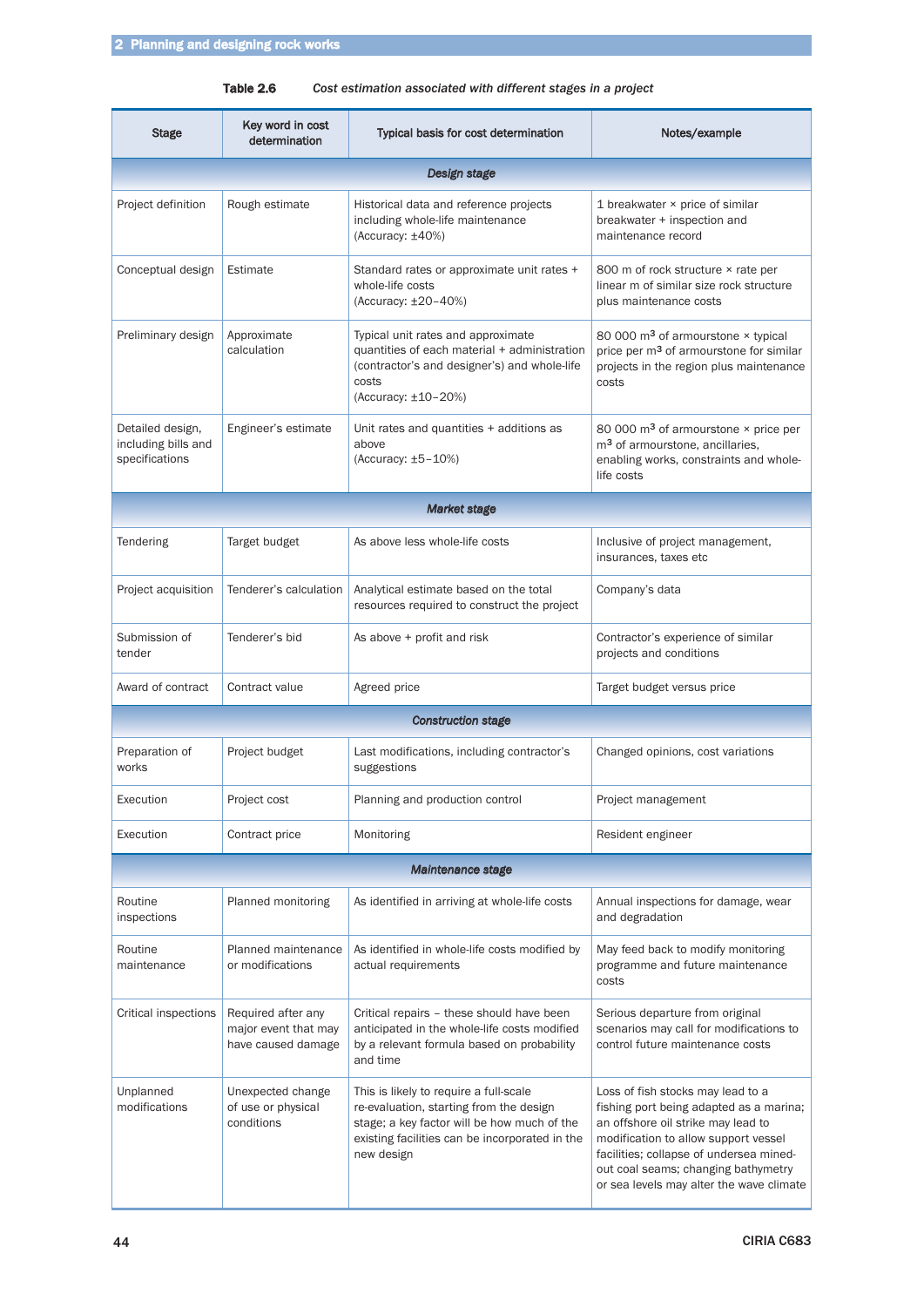# <span id="page-30-0"></span>2.4.4 Armourstone sourcing, production and transport

A significant part of the cost of a rock project is the expense of sourcing, producing and transporting the armourstone and core material.

#### **Sourcing and production**

One of the first considerations for a project should be whether armourstone of sufficient size, quantity, quality and durability is available. There are constraints upon the maximum size of armourstone that can be produced from any particular quarry. Where a local quarry is to be used, the design will need to reflect the size, quality and quantity of armourstone available, where this is practical (known as "supply-based design"). Local quarries are often preferred, as it may be impractical to obtain larger stones or material of superior quality from another source because of transport, cost and environmental factors. For example, several berm breakwaters in Iceland were designed and constructed making maximum use of the quarry yield obtained from areas adjacent to the site. Selection of a local rock source may require the use of lower-quality (less durable) rock (see Section 3.6). The design and maintenance planning for the structure should take this into account (see Section 10.2) and this aspect should be evaluated in terms of the whole-life costs of the project (see Section 2.4.1). Section 3.1 provides further details on the selection of appropriate materials.

#### **Transportation**

Transportation to the site – for example by water or by land – can dictate the source of rock. Factors influencing the choice include the preferred method of construction, accessibility, environmental constraints and costs, recognising that the costs are directly influenced by each of these factors. Market forces may also be involved, for example the regional availability of appropriate barges to service all ongoing projects.

# 2.4.5 Construction

The largest item within the whole-life cost of a project is usually the construction. This will break down into three types of cost, which will vary in importance with the nature of the project, the type of contract and the equipment used. The latter is particularly important when there is a significant element of the works needing floating plant as much of the available plant is unique and there are likely to be issues of availability and precise suitability to the task. Costs can be divided into three categories.

- **1 Fixed costs.** These include mobilisation, demobilisation and remobilisation of offices and plant; establishment and removal of the site compound and any temporary works or accesses; insurances, trials, opening and closing dedicated quarries or casting yards, manufacture of moulds; temporary fencing or barriers to separate the public from the works or for health and safety reasons; personal protection for operatives, public viewing areas and information boards, road and footpath closures/diversions; liaison with fishing authorities, moorings, anchorages and temporary jetties etc; and final site clearance. Most contractors will include allowances for risks they are required to assume under the contract in this category (weather downtime, subsidence etc), together with any inflation allowances.
- **2 Time-related costs.** Included in this category are site supervision, plant (particularly equipment that is not fully employed but is needed full time on site, such as reexcavation machines, cranes) and office hire; control of public at work/public interfaces, update of information boards and maintenance of any of the items listed above.
- **3 Remeasureable costs.** These are costs directly related to the quantity of work done, such as the quantities of materials incorporated (with allowances for conversion and waste) and the actual labour and plant required to manufacture, handle, prepare for and place them.

3

7

8

9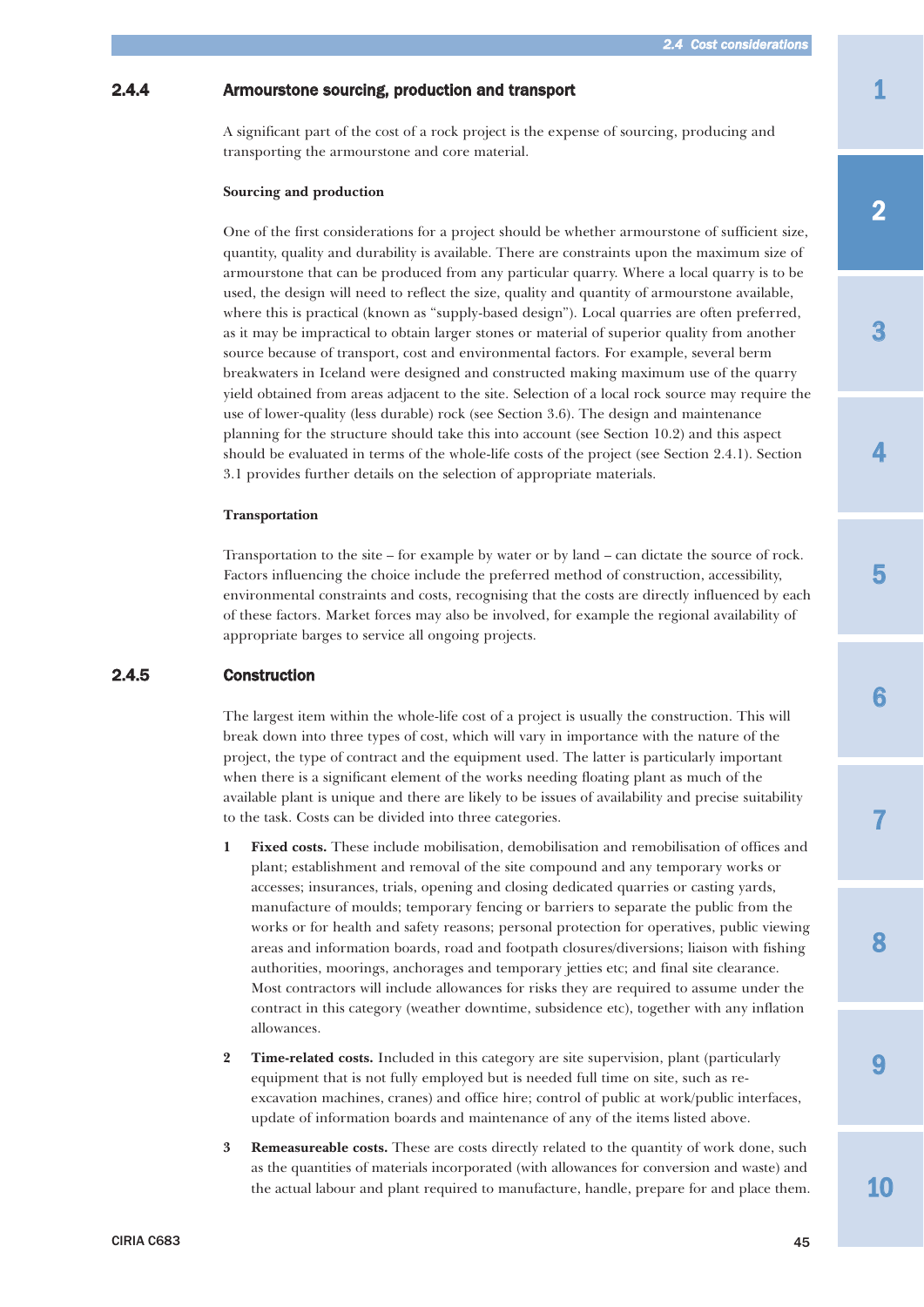Some items may not always fall in the same category, such as divers (who may be employed on a minimum charge per shift), drilling and blasting operations, quality control operations, mould filling and re-preparation, part-load costs, tidal and phased working. The method of costing these items will depend on the sensitivity of the unit cost rates to changes in quantity.

To optimise the costs of the works, the designer and/or employer need to address a number of issues. These can be resolved into a series of questions that should be answered clearly before the design and tender documents are finalised. The following list includes many of the questions associated with a major coastal project, including the placing of armourstone or concrete armour units.

- $\bullet$  Can the contractor get the plant and materials to site efficiently? If not, how can this be achieved?
- $\bullet$  Does the contractor have adequate space for offices, storage and a safe area in the event of bad weather affecting the works? If not, where and how can these facilities be provided?
- $\bullet$ Is a production facility (casting yard, quarry etc) needed? If so, where can it be sited?
- $\bullet$  Does the programme allow sufficient lead-time to set up the facility, manufacture moulds, open the quarry, build up or cure initial stocks, and begin production at a slow rate as the site team moves up its learning curve?
- $\bullet$  Are working hours or phasing required, for example tidal working? If so, can the contractor complete the works in the allotted time? What are the implications for costs, especially if expensive equipment, such as floating plant, cannot work efficiently?
- $\bullet$ Can local materials be used? This concerns quality, durability, size and delivery rate.
- $\bullet$  Is there an advantage in ensuring that the full range of quarry products is used? This is usually an issue for dedicated quarries (or quarry faces) or for local quarries that do not usually produce the grades required and need to maintain their core business.
- $\bullet$ What is the maximum load to be placed and at what reach? Can the reach requirement be reduced by modifying the design?
- $\bullet$ Is geotextile to be placed under water? If so, what ballasting methods are acceptable?
- $\bullet$  Are the contract tolerances and profiles consistent with what can be achieved under the placing conditions?
- $\bullet$  Does the design dictate that floating plant will be needed? Can the design be modified to allow use of much cheaper land-based plant?
- $\bullet$  Are adequate labour skills available locally? If not, is accommodation for travelling labour available? Could redesign allow better use of local skills?
- $\bullet$  Is the design over-complicated? Can it be simplified to use fewer armourstone gradings or types and hence allow the more efficient working of a reduced amount of equipment?
- $\bullet$  Is there a key plant item needed to do the work? Can the design be modified to increase its productivity?

Following this checklist should provide best value for money given the prevailing conditions and constraints at any one site. The reader should refer to Chapter 9 for a detailed discussion on the construction issues that should be considered during the development of the design.

Typical cost breakdowns for different rock structures are given in Box 2.5.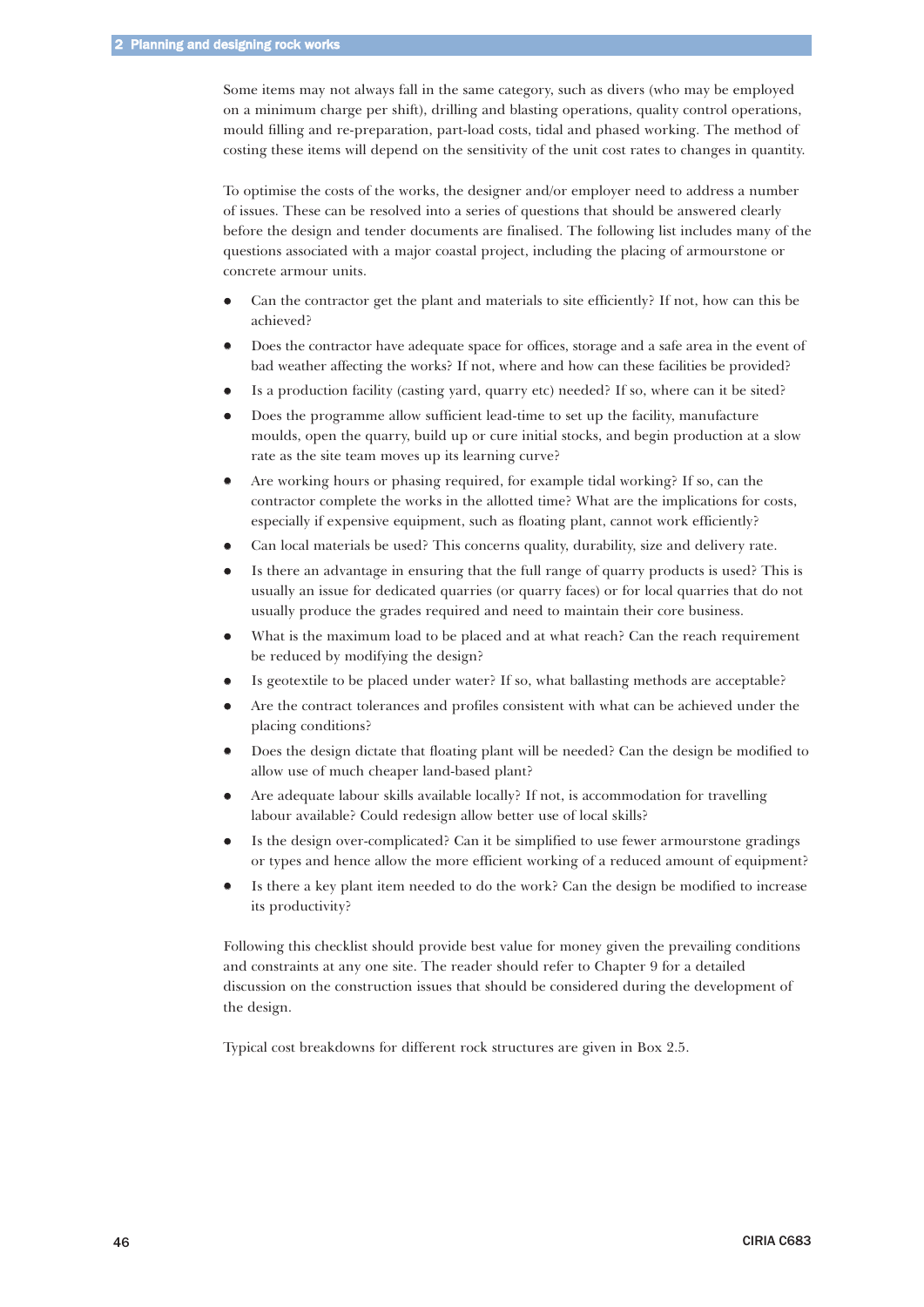#### Box 2.5 *Examples of relative costs for rock structures*

The case studies given here illustrate how costs can vary, depending on whether the armourstone is supply- or demand-based, and on the method of transport. They are indicative only and site-specific factors will affect costs for any particular project.

#### Case study 1: Modifying production from an existing aggregate quarry, delivery by road (courtesy Jones Bros)

For this project a protective rock bund was constructed to contain dredged fill material as part of a port expansion, using 120 000 t of core material and 30 000 t of 1–3 t armourstone. The contractor took over operation of four faces in two aggregate producing quarries and accessed the construction site from land. Surplus production from the quarry was stockpiled and used in surfacing fill areas after the fill was placed. Relative percentages of the cost for the core and armourstone production and supply are given in Figure 2.8.



Figure 2.8 *Breakdown of costs – Case Study 1*

#### Case study 2: Modification of design to use existing quarry production, delivery by sea (courtesy Foster Yeoman and RJ McLeod)

This project consisted of a harbour development on the west coast of the UK. Quarried rock quantities were: 700 000 m3 of fill/core material, of which 550 000 m3 was imported and 150 000 m3 was obtained by reusing material on site, 29 500 m<sup>3</sup> of primary armourstone and 14 250 m<sup>3</sup> of armourstone for the underlayer. Armourstone was sourced from an existing quarry located about 50 km from the project site. The contractor produced an alternative, more economical design that made use of available gradings. Armourstone was delivered to site in approximately 40 000 t cargoes on a specialised self discharging vessel. A percentage breakdown of the key cost items for the imported armourstone is given in Figure 2.9. This includes tax that had to be paid on the newly produced aggregate.



10

**Q** 

8

3

4

1

5

7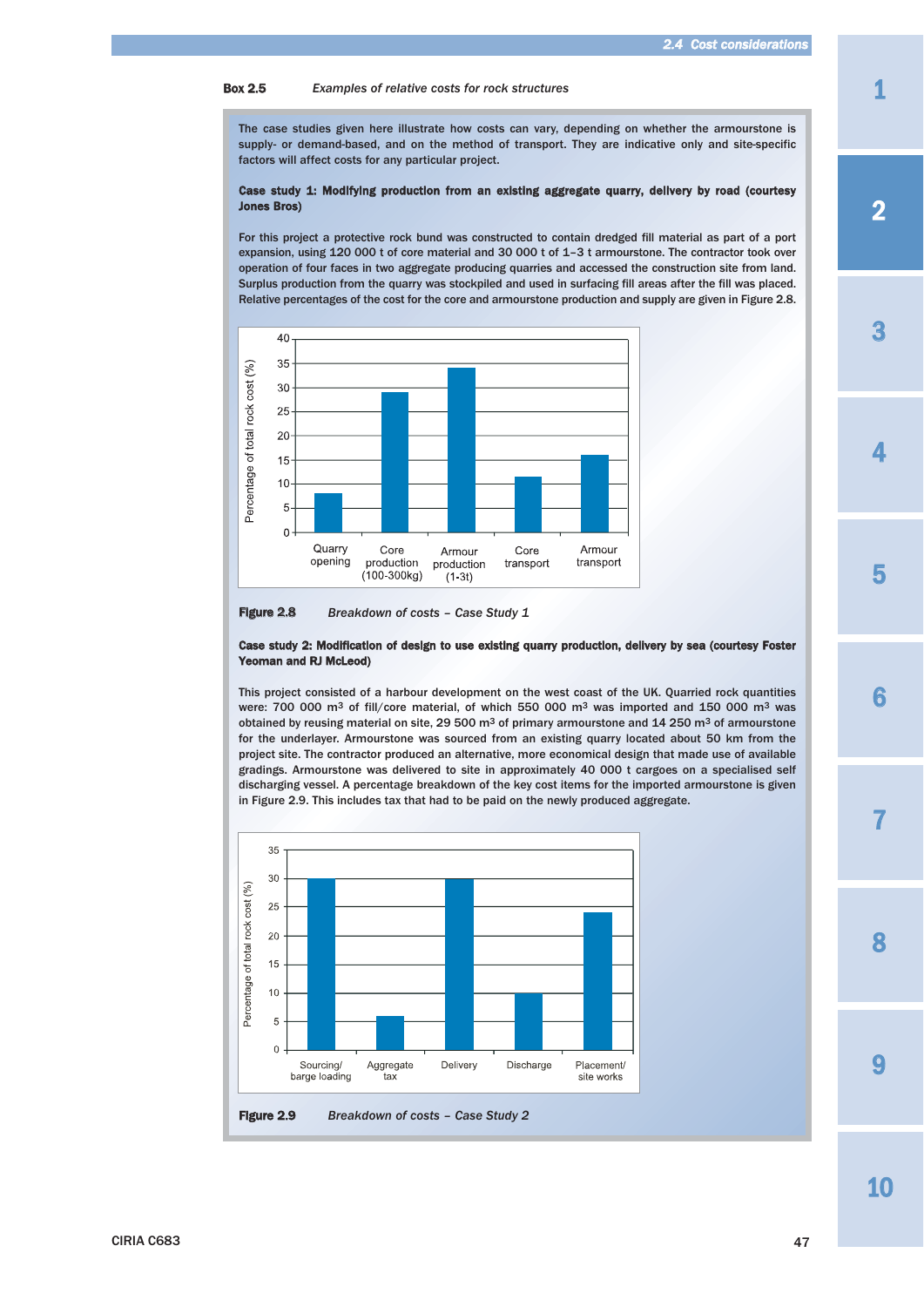### <span id="page-33-0"></span>2.4.6 Maintenance and repair

There are ongoing costs associated with a structure, including the following:

- $\bullet$ monitoring and inspection of the structure and surrounding environment (eg beach levels)
- $\bullet$ evaluation of condition and performance
- $\bullet$ repair
- $\bullet$ rehabilitation or replacement.

The level of activity, and thus cost, of any of the above tasks depends on aspects such as frequency and severity of storm events and accidental damage. It is also influenced by decisions on design life, design damage levels and monitoring frequency that were made at the time of planning and design of the works (see Section 2.3.3.2). Cost items whose probability of occurrence in a particular year can be estimated (eg from fragility curves – see Box 2.3), can be included as a multiple of the cost item and its probability of occurrence. For example, an item costing  $\epsilon$ 10 000 with an equal probability of occurrence of 10 per cent in any one year in a 10-year period (eg between years 10 and 20) could be included in each of these years as  $0.1 \times \text{\textsterling}10000 = \text{\textsterling}1000$ .

For rehabilitation or replacement of a structure, the factors described for construction in Section 2.4.5 apply, for example the cost of sourcing and delivering materials, plant and accessibility.

Chapter 10 discusses monitoring, maintenance and repair strategies and methods in detail.

### 2.4.7 Removal

Under some circumstances a structure may be expected to be decommissioned in the future and require removal. The costs of this may include:

- $\bullet$ equipment
- $\bullet$ removal of materials from site
- $\bullet$ dumping or reuse
- $\bullet$ dealing with polluted materials.

In such situations, these costs should be recognised at the design stage and are likely to influence the choice of design.

# 2.5 ENVIRONMENTAL CONSIDERATIONS

Rock works have the potential to cause serious impacts on the environment and there are different pressures at each stage of the project. This section outlines the environmental issues that arise when planning, designing or constructing rock structures. Environmental issues are of consequence not only in the construction area but also at the sites where materials are quarried and stored and along transport routes. They apply, too, where modification of the physical conditions could induce damage to habitats or cause changes in activities.

There is a considerable amount of literature and legislation attached to environmental assessment of projects. This section focuses on specific environmental considerations for the use of rock in hydraulic engineering and identifies the type of information that can be used in environmental assessment of rock structures. An overview of the Environmental Impact Assessment (EIA) process is provided in Section 2.5.4. In addition, Section 3.13.4 deals with the environmental risk analysis of alternative and secondary materials.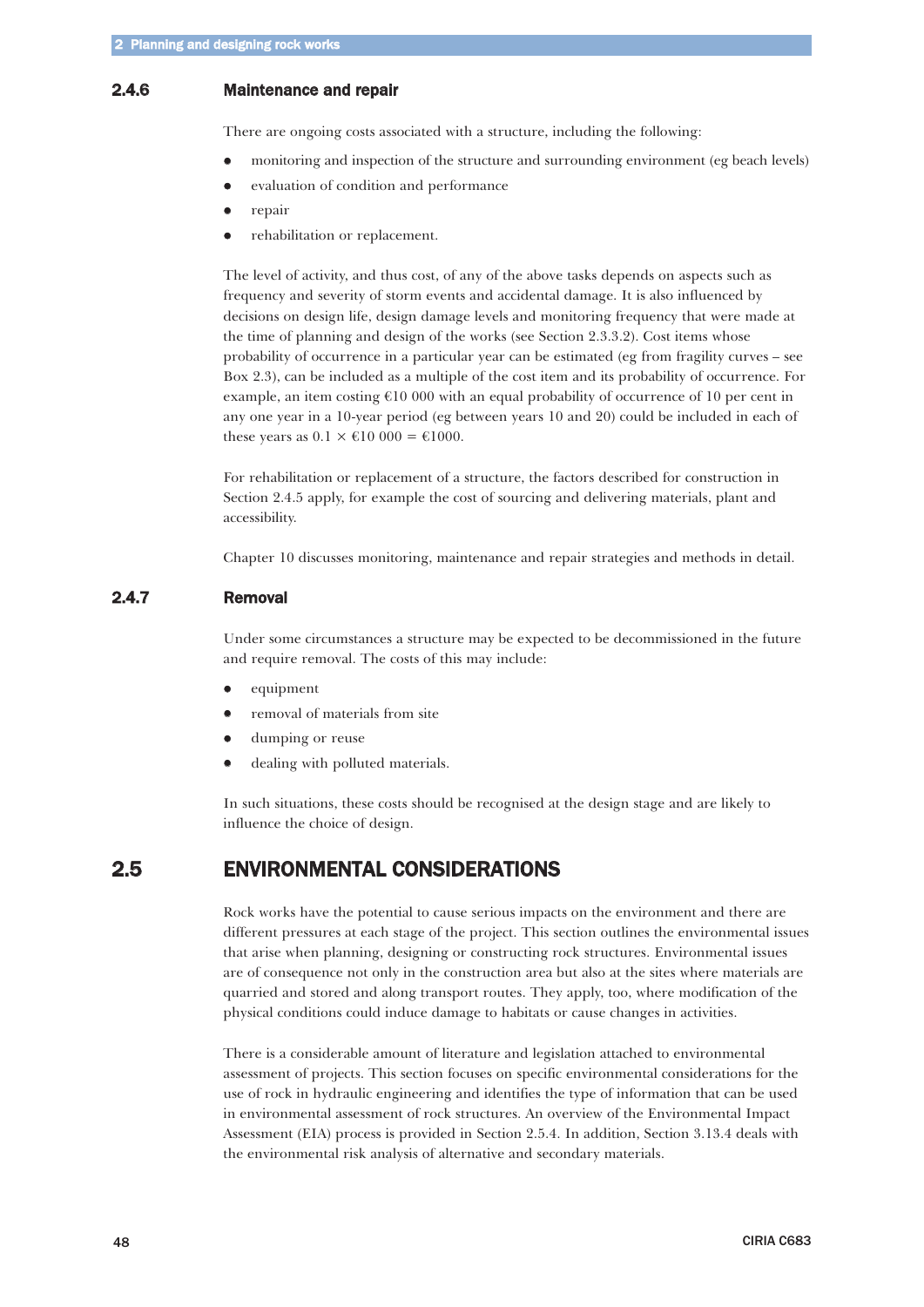# <span id="page-34-0"></span>2.5.1 Sustainable use of rock as a construction material

Alternative materials should be evaluated on their environmental performance rather than simply because a particular material is preferred. The Brundtland Report (WCED, 1987) encourages increased use of materials from alternative sources to meet quarried rock needs for construction. These include secondary materials, industrial by-products and wastes. This principle of sustainability in the construction industry requires:

- $\bullet$ efficient use of materials
- $\bullet$ minimisation of the production of waste
- $\bullet$ recycling of wastes.

Sustainable rock works should aim to reduce energy and rock resource consumption, transport and waste production. For each project option, whether using rock or alternative materials, the source, transport, placing, use and dismantling should be studied over the whole life cycle – from "cradle to grave". Criteria such as energy, waste, raw materials and human perception may be assessed to rank the preferred options. A tool for scoring the whole-life environmental impact of project options is given by Masters (2001) in a guidance document on sustainable use of new and recycled materials in coastal and river engineering. Calculations are based on the quantities of each type of material, the distances required to transport them to the construction site and the anticipated service life. These parameters are then related to the anticipated environmental impacts, such as greenhouse gas emissions, associated with the production and transport of each material.

Alternative materials to quarried rock and associated issues are specifically addressed in Section 3.13. Reviews of alternative materials are given in Brampton *et al* (2004) and Masters (2001).

# 2.5.2 Assessing environmental impacts through the project cycle

Many environmental matters need to be addressed when planning, designing, constructing and operating rock structures. Many of these are common to any project constructed in a marine or fluvial environment, and include effects on the physical environment (geomorphology, landscape) and those on physical processes (waves, currents). Often these impacts are actually the primary function of the works! Projects can affect ecology, social function, recreation, amenity, human senses, air and water quality etc. These factors all require consideration as part of any project, but are not considered in further detail here.

The remainder of Section 2.5.2 relates only to aspects specific to rock structures for those conducting such assessments. The discussion looks at the following environmental issues:

- $\bullet$ physical features
- $\bullet$ ecological and biological features
- $\bullet$ air, water and soil quality
- $\bullet$ heritage and landscape
- $\bullet$ social and socio-economic features
- $\bullet$ natural and industrial risks.

Typical considerations under each of these headings are given in Table 2.7. This list includes many factors that are relevant to a range of projects, not only those involving quarried rock. This list is not exhaustive and different projects may encounter other site-specific issues. Later sections discuss environmental aspects for rock works at each project stage. Many of the points listed in Table 2.7 require data that may also be necessary for design, so it is advantageous to address environmental issues as early as possible in the design process. This will allow data collection programmes to be designed to provide data to meet the needs of the design studies and the environmental studies, as well as any data required for construction planning.

1

4

3

6

7

8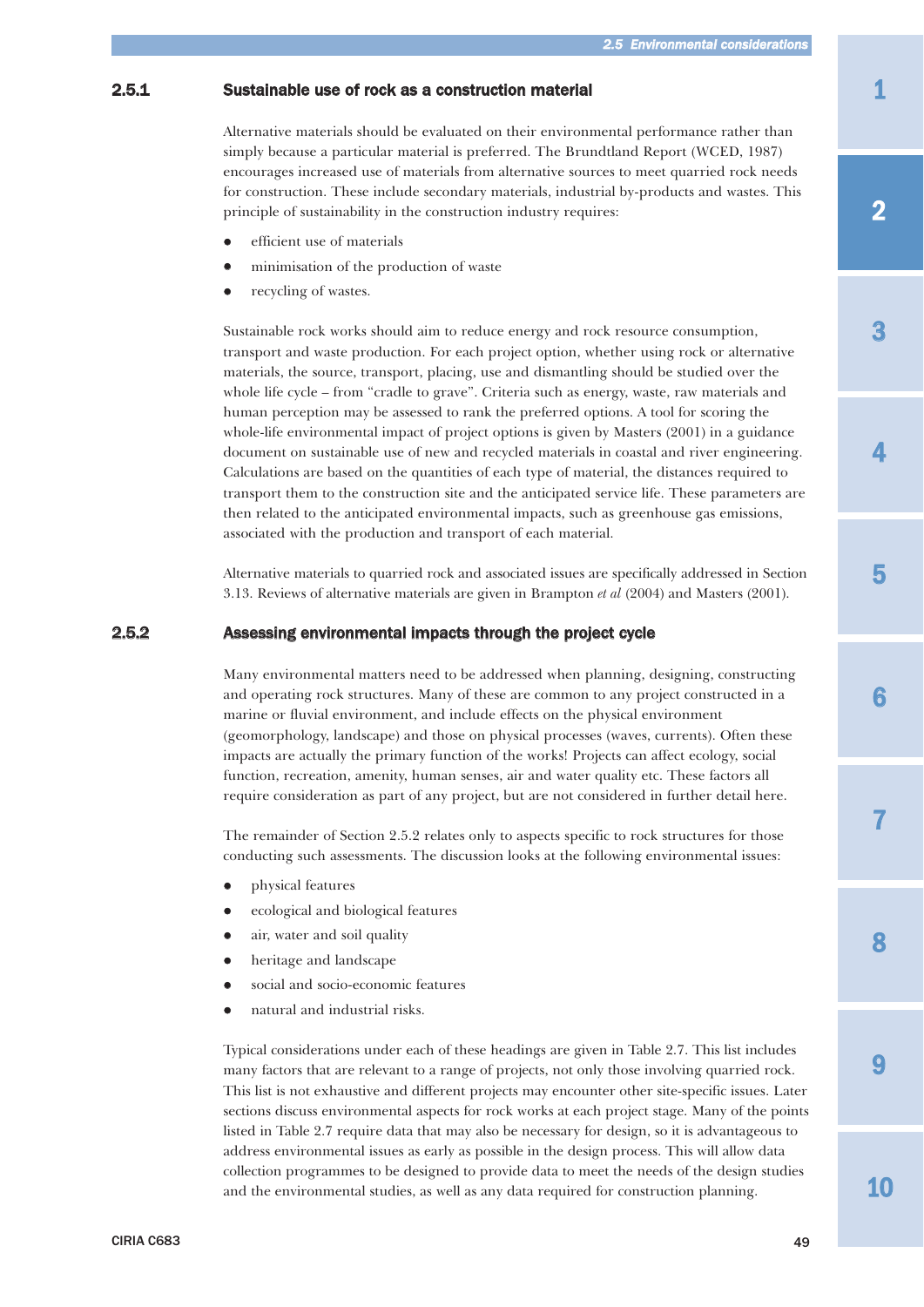Further general discussion on environmental assessment can be found in a range of literature, eg Morris (1995), Simm *et al* (1996), Budd *et al* (2003), VNF (1998), Michel (1998, 2001), SETRA (1996), CETMEF (1978).

| Table 2.7 | Key environmental considerations for rock structures |
|-----------|------------------------------------------------------|
|-----------|------------------------------------------------------|

| Physical aspects                                                  | Climate change: sea level rise, changes in physical processes, eg sediment transport<br>۰<br>Weather and ice conditions<br>$\bullet$<br>Changes to waves, tides, currents, flows due to project using rock structure<br>$\bullet$<br>Physical data for design, construction and monitoring (bathymetry, waves, flows, water levels)<br>۰<br>Potential for changes in design conditions during project life<br>۰<br>Interruption of drainage from land<br>$\bullet$<br>Potential geomorphological changes to existing physical systems: coastal estuaries, shore-<br>$\bullet$<br>lines, saltmarshes, dune systems, river bathymetry and morphology<br>Coastal squeeze<br>۰<br>Stabilisation of active sediment feeds, reducing sediment supply, affecting coastal evolution<br>۰<br>Scour, outflanking and need for future extension of defences<br>۰<br>Loss of designated geological landforms or rock exposures beneath structure footprint<br>$\bullet$ |
|-------------------------------------------------------------------|-------------------------------------------------------------------------------------------------------------------------------------------------------------------------------------------------------------------------------------------------------------------------------------------------------------------------------------------------------------------------------------------------------------------------------------------------------------------------------------------------------------------------------------------------------------------------------------------------------------------------------------------------------------------------------------------------------------------------------------------------------------------------------------------------------------------------------------------------------------------------------------------------------------------------------------------------------------|
| Ecological and biological<br>aspects                              | Direct impact on or reduction of protected habitats (mudflats, saltmarsh, dunes, river<br>۰<br>banks) and species because of structure footprint<br>Indirect loss of habitats or landforms - transfer of erosion to another location, scour, beach<br>0<br>lowering<br>Stabilisation of naturally dynamic habitats or landforms in lee of structure<br>$\bullet$<br>Risk of disturbance to feeding and roosting birds etc during construction<br>$\bullet$<br>Change in habitat due to rock structures<br>۰<br>Impact of construction or maintenance access on habitats<br>۰<br>Destruction of potential habitat on rock structures during decommissioning<br>$\bullet$                                                                                                                                                                                                                                                                                     |
| Air, water and<br>I quality<br>$\overline{\overline{\mathsf{g}}}$ | Emissions from rock transport, construction and maintenance<br>$\bullet$<br>Accidental releases of pollutants during rock transport, construction and maintenance<br>$\bullet$<br>Potential exposure of existing contamination<br>Change in water and air quality due to suspension of fine particles during construction<br>Leaching from construction materials                                                                                                                                                                                                                                                                                                                                                                                                                                                                                                                                                                                           |
| Human sensory, heritage<br>and landscape aspects                  | Visual intrusion, eg colour, shape of armourstone and type of placement<br>۰<br>Noise and vibrations caused by armourstone production, transport and placing<br>۰<br>Odour attributable to collection of debris or organic matter<br>۰<br>Impact on amenity beaches from stone fragments following construction<br>$\bullet$<br>Modification of landscape<br>$\bullet$<br>Effect on views from local housing<br>۰<br>Covering over archaeological features<br>$\bullet$<br>Other issues: light, historical, cultural aspects, palaeontology<br>۰                                                                                                                                                                                                                                                                                                                                                                                                            |
| Social and socio-economic aspects                                 | $\bullet$<br>Changes in local employment during construction and operation<br>Immigration into small community during construction<br>$\bullet$<br>Effects on local commerce<br>$\bullet$<br>Effects on recreation, eg loss of amenity beach due to structure footprint, loss of safe areas<br>$\bullet$<br>for children's play<br>Effect on pedestrian and vehicle access to beach, shoreline or river, including disabled access<br>۰<br>Effects on fishing<br>$\bullet$<br>Effect on flood risk of adjacent properties<br>$\bullet$<br>Vulnerability to vandalism<br>$\bullet$<br>Public health and safety risks<br>$\bullet$<br>Safety of rock structures<br>۰<br>Effects on navigation<br>$\bullet$<br>Sustainability of development<br>$\bullet$                                                                                                                                                                                                      |
| Natural and<br>industrial<br>risks                                | Health and safety of construction workers<br>$\bullet$<br>Safety of rock structures<br>$\bullet$<br>Presence of cables or pipelines<br>$\bullet$<br>Need for consents where works are in hazardous industrial sites<br>$\bullet$                                                                                                                                                                                                                                                                                                                                                                                                                                                                                                                                                                                                                                                                                                                            |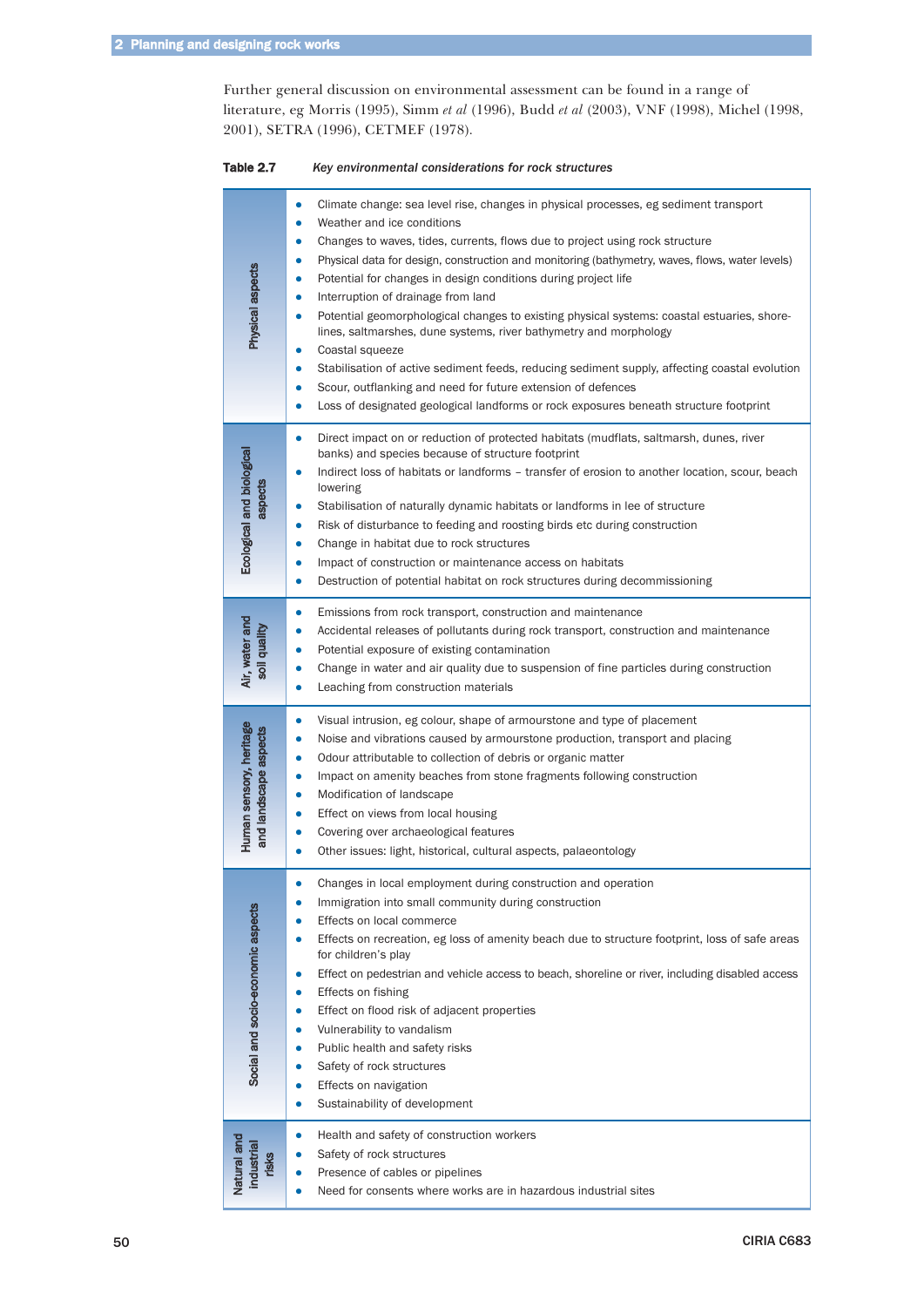# <span id="page-36-0"></span>*2.5.2.1 Project concept and design stage*

There are many opportunities for reducing environmental impacts during scheme concept and design stages. These include material selection and specification and integrating environmental considerations into the comparison of project options.

Rock structures are generally considered to be less reflective to waves than vertical structures. This may be of significance where foreshore or riverbed scouring is a concern. Where a physical habitat adjacent to the structure is protected by legislation (eg in Europe by the Habitats Directive) adverse impacts on this physical habitat must be avoided.

Transport of materials can be the most significant environmental issue. A suggested hierarchy of material sourcing options for consideration during design is given below (see Masters, 2001).

- 1 Suitable materials available on site from a previous project or structure.
- 2 Locally sourced reclaimed or recycled materials appropriate to fulfil the needs identified in the functional analysis.
- 3 Reclaimed or recycled materials from further afield that can be delivered by sea or rail or locally sourced primary materials.
- 4 Reclaimed or recycled materials transported from further afield by road or primary materials transported from further afield predominantly by sea or rail.
- 5 Primary materials transported from further afield by road.

Avoiding over-specification of materials in the design process can help reduce waste and encourage recycling of materials. Some organisations have already implemented site waste management plans that analyse the waste likely to be produced on site and minimise what is sent to landfill. Where possible, environmental factors should be included in benefit-cost analysis. This might be by using contingent valuation, which involves asking people in a survey how much they would be willing to pay for specific environmental services or, alternatively, the amount of compensation they would be willing to accept to give up specific environmental services.

The public perception of the advantages or disadvantages of a project needs to be addressed. Public consultation exercises will be of greatest value when there is an intention to allow those views to influence the design of the project. There may be statutory requirements for public notification and consultation. Early consultation and communication with site users and associations (recreational, fisheries and environmental bodies) is advised to improve public perception of the scheme both when planning to use quarried rock and perhaps especially when alternative materials are proposed.

The issues listed in Table 2.7 should be reviewed to assess which should be considered at this stage. In particular, key issues to be considered during design are:

- $\bullet$  localised changes to waves, tides and currents and consequent patterns of scour and deposition
- $\bullet$ provision of alternative habitats on soft shorelines, estuaries or rivers
- $\bullet$ identification of potential mitigation measures with environmental monitoring
- $\bullet$  landscape issues, especially with regard to colour and shape of armourstone and type of placement
- $\bullet$ coverage of archaeological features
- $\bullet$ safety of the rock structure.

CIRIA C683  $51$ 

10

9

8

7

6

1

2

4

5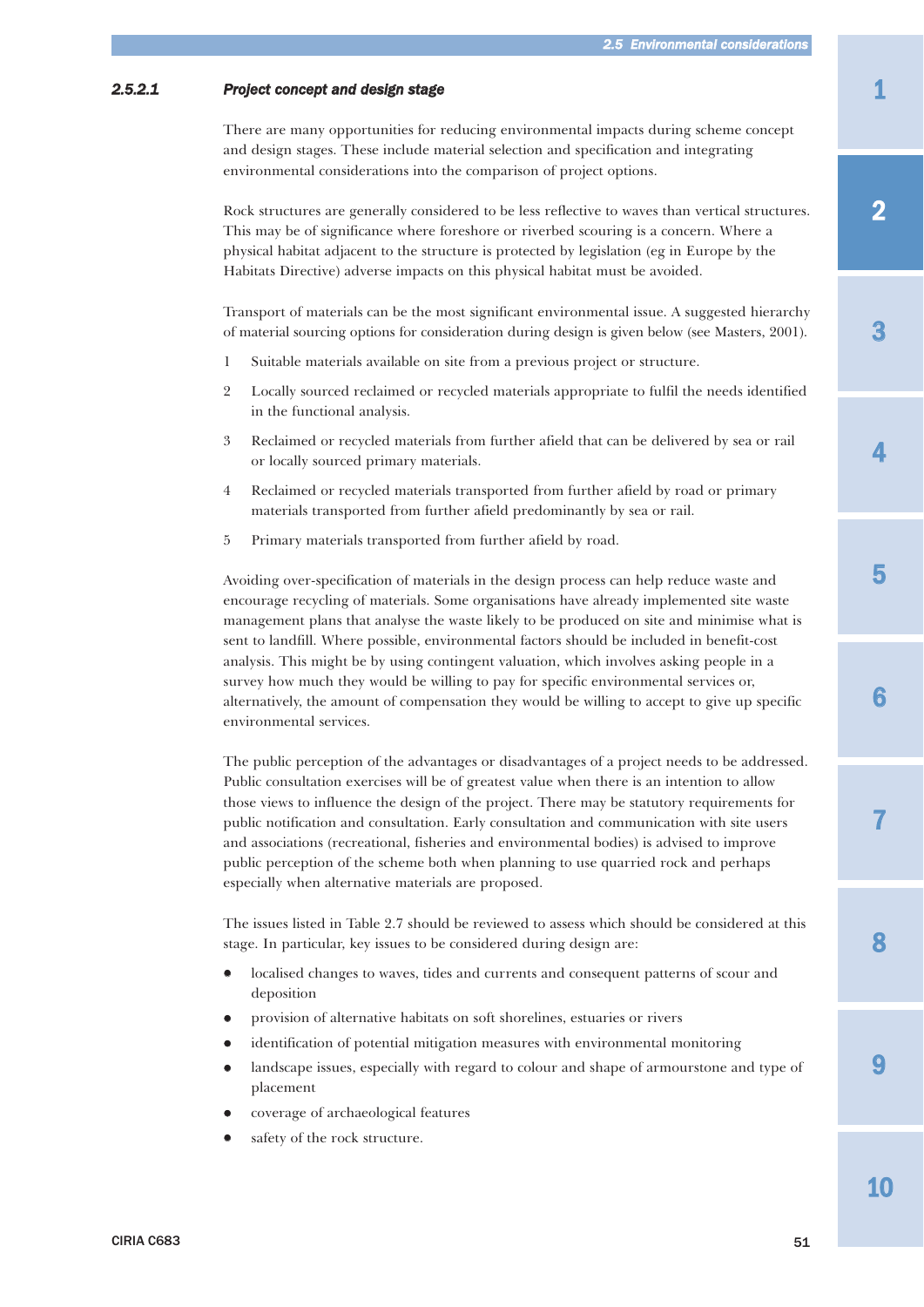### <span id="page-37-0"></span>*2.5.2.2 Project approvals stage*

As described in Section 2.5.4.2, the Environmental Statement (ES) will form a principal part of the planning (or other) application. The Environmental Impact Assessment (EIA) tackles issues such as impacts on protected habitats and reduction of the marine habitats area. The EIA forms an integral part of the public consultation process.

### *2.5.2.3 Project construction stage*

When considering the use of quarried rock, the following environmental matters need to be taken into account at the construction stage:

- $\bullet$ sourcing armourstone
- $\bullet$ transportation of armourstone
- $\bullet$ placing armourstone.

#### **Sourcing armourstone**

Armourstone in hydraulic engineering is usually a primary aggregate and is a non-renewable resource. In some cases, however, armourstone is a secondary aggregate obtained as a byproduct from quarrying other material, eg dimension stone, road or concrete aggregate, so it is used as waste from other operations.

Armourstone is generally quarried using drilling and blasting or diamond cutting. Rock material suitable for particular uses is selected and processed by various sorting methods (detailed in Section 3.9.7) and by rock cutting. Potential environmental impacts of quarrying and associated rock processing operations, include:

- $\bullet$ noise and vibration from blasting, crushing and sorting
- $\bullet$ habitat disturbance and removal
- $\bullet$ disturbance and removal of topsoil
- $\bullet$ particulate emissions to air and water
- $\bullet$ interruption of surface water and groundwater flows
- $\bullet$ traffic disruption to local communities
- $\bullet$ carbon dioxide emissions from fossil fuel burning
- $\bullet$ energy consumption during screening, sorting, crushing, drilling and transportation
- $\bullet$ production of solid waste
- $\bullet$ visual impacts.

The use of quarried rock should be compared with alternative materials commonly used in hydraulic engineering structures, for example timber and concrete. Timber for use in the marine environment generally has to be tropical hardwood because of its durability and resistance to marine borers. This is theoretically a renewable resource, but, despite considerable efforts (eg by the Forestry Stewardship Council in the UK and other certification organisations), doubts remain over the sustainability of harvesting practices for preferred timber such as greenheart. Timber can be recycled from coastal structures but has a limited life, after which it has to be replaced. Concrete is a manufactured material but requires raw materials such as aggregates and cement; many of the same arguments apply as for sourcing rock.

A full appraisal of the relative environmental impacts of rock and other construction materials requires a life cycle analysis. This looks not only at the sustainability of raw materials but also at the environmental impacts associated with material sourcing or production, transportation, use and eventual disposal, including the relative energy consumption to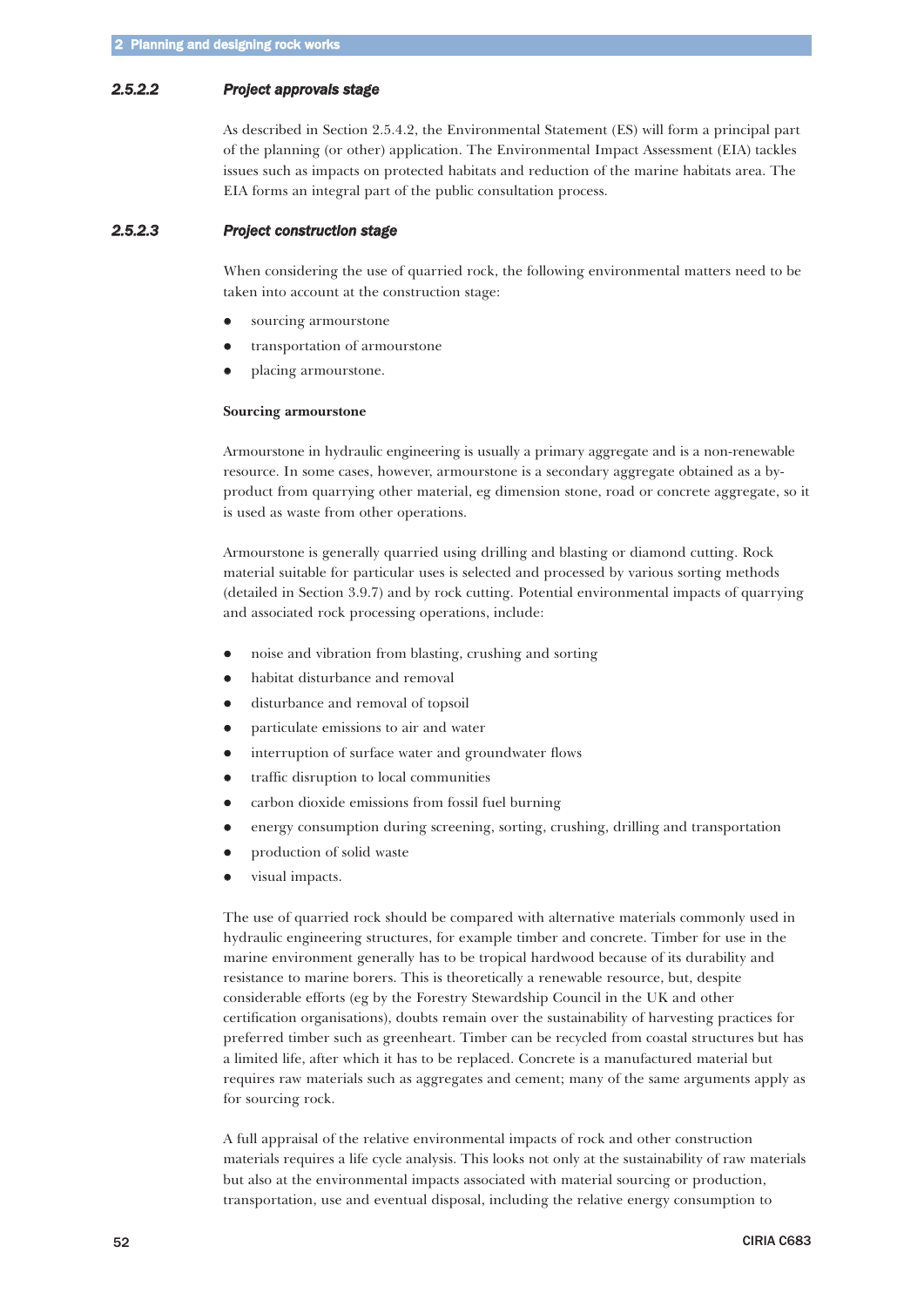source or produce different materials. A wide range of concepts and analytical tools have been developed to assist in this process (eg Howard *et al*, 1999). The outcome of such an appraisal will inevitably depend on the weighting assigned to each factor through multicriteria analysis. However, in view of its durability and flexibility for reuse, it is at least arguable that rock, particularly if obtained as a quarry by-product, is often more environmentally acceptable and sustainable than timber, and no more environmentally damaging than sourcing materials for concrete.

#### **Transportation of armourstone**

For many projects, in particular maritime structures, rock is delivered directly to site by barge from its source. This avoids an impact on the road network, which may be counted as an advantage of quarried rock over other bulk materials that are usually delivered by lorry. Barge transport also uses significantly less energy and produces lower carbon dioxide emissions than road transport. However, it should be noted that double handling usually takes place. Short distance road transport may first be required to reach barge loading facilities; cargoes from large barges often have to be offloaded into smaller barges that can reach the shore. (Accidental release must be avoided when discharging the armourstone from one barge into the other.)

Barge transport has implications for other marine uses and users such as recreation, shipping and especially fishermen. Fixed fishing gear such as nets and pots are vulnerable to damage from barges that need to approach close inshore to discharge their loads. This is usually addressed by agreeing a single point of delivery on each frontage, with an associated barge route, notified and, where possible, agreed with fishermen in advance. Standard marine safety rules should cater for possible conflicts with other vessels, though recreational activities may have to be restricted while quarried rock deliveries are in progress. Local requirements may make it necessary to give advance notice to mariners of works that are to take place.

Water-borne transportation of construction materials may be possible in navigable rivers and canals, but for many rivers and streams the only practicable means of transportation will be by road. Appropriate methods of transport and routes of access should be chosen, taking due account of environmental sensitivities.

Rail transport has a high capacity and a limited impact on the environment, allowing transport of large quantities of armourstone. Depending on the vicinity of the rock source and the construction site to the rail network, there may be a need for additional handling and also road transport in some cases.

Armourstone deliveries may have implications for nearby residents, particularly if they have to be made at night as a result of 24-hour or tidal working. Unloading usually requires the use of heavy plant, which inevitably generates noise. Reversing alarms on plant are typically found to be the most disturbing noise source owing to their pitch, tone and volume. Unless a method can be found to enable these to be safely turned off, night-time disturbance is likely to occur while working close to residential areas. Approaches to mitigation can include:

- $\bullet$  confining deliveries that are closest to residences to daylight hours, with deliveries to other parts of the scheme at night
- $\bullet$ erecting temporary noise barriers between residences and the working area
- $\bullet$  on frontages where tourism is important, scheduling armourstone deliveries outside the peak months.

An alternative in coastal locations is for stone to be tipped from a specially designed ship directly on to the beach, which not only avoids the use of excavators, dump trucks and shovels for unloading but also reduces both energy consumption and noise generation.

4

3

6

7

8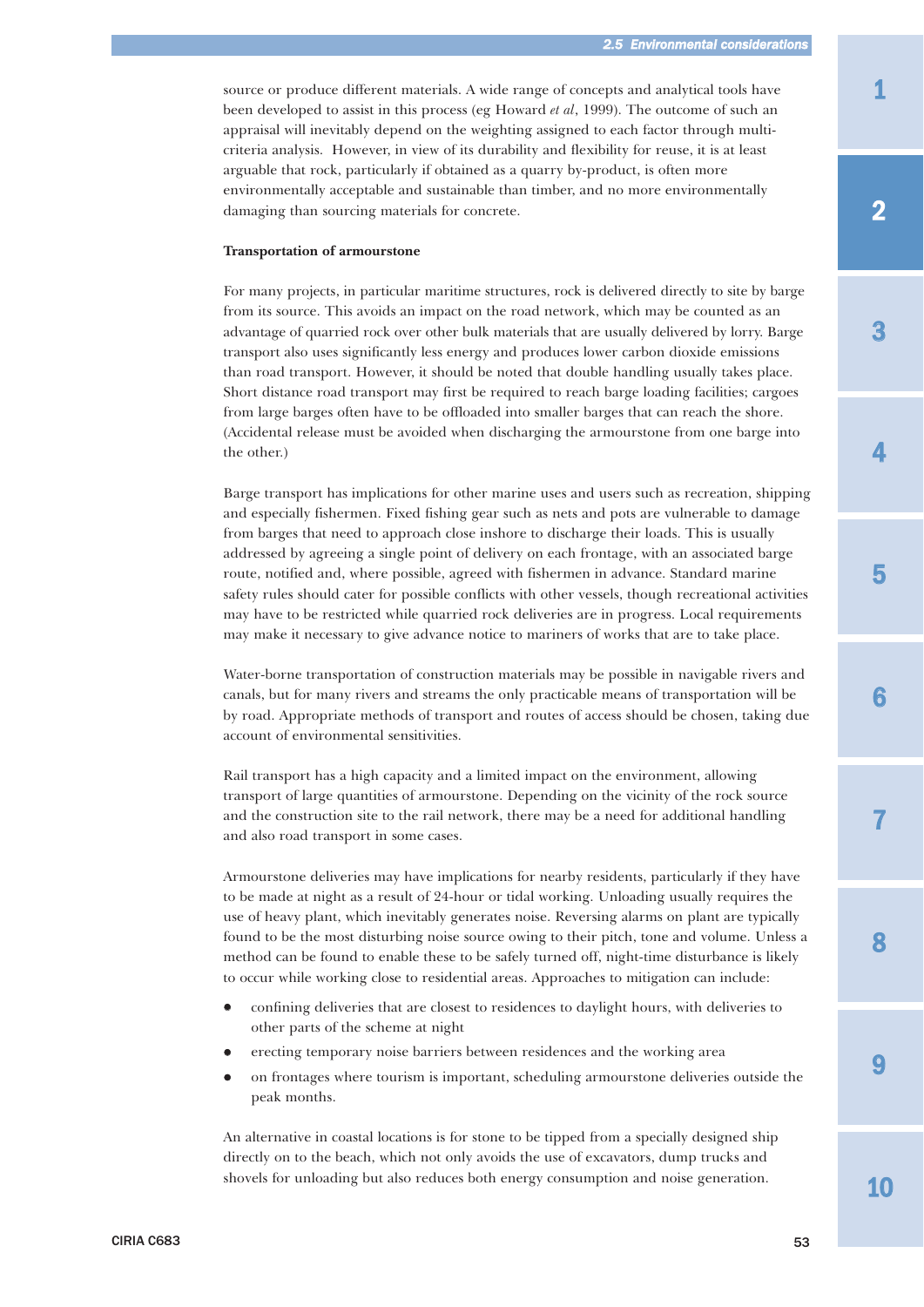#### <span id="page-39-0"></span>**Placing armourstone**

Environmental impacts of armourstone placement include:

- $\bullet$ noise nuisance
- $\bullet$  effects on the physical environment (eg beach or river bed), habitat and sediment disturbance as a result of excavation (though this is generally less than for concrete structures, as armourstone does not require such substantial foundations)
- $\bullet$ visual impact and habitat disturbance from stone stockpiles
- $\bullet$ energy consumption by vehicles
- $\bullet$ disturbance of local fauna such as birds, limiting the area for feeding and roosting.

Environmental benefits of using rock include relatively low wastage and reduced risk of air and water pollution, compared with construction using ready-mixed or locally batched concrete. Surplus armourstone can be added to the structure or stockpiled to provide a resource for future maintenance operations.

The construction work itself may provide much-needed employment or it may interfere with the livelihood of existing residents. Other social impacts may result from the influx of an outside workforce during construction of a major project in a sparsely populated area.

Once in place, rock structures are unlikely to cause any particular noise problems and have a low vulnerability to vandalism. Measures to mitigate environmental issues on site may be found in *Environmental good practice – working on site* (Coventry *et al*, 1998) and in the *Coastal and marine environmental site guide* (Budd *et al*, 2003).

# *2.5.2.4 Project operational stage*

Rock structures can provide habitats and new ecological niches for organisms such as crustaceans, molluscs, fish, algae and birds. Since rock is usually foreign to the location at which it is used, such habitats may be considered alien, particularly within soft coast environments. For this reason, biodiversity gain may not be accepted as contributing to nature conservation objectives. The impact on fisheries resources may, however, be beneficial. Monitoring on the north-east Norfolk coast in the UK, for example, has shown that the construction of a series of large offshore breakwaters is associated with a large increase in shrimp populations. On the other hand, the breakwaters have limited the access of trawlers to the inshore zone where shrimps are concentrated.

Rock structures generally require maintenance, as they are located in a dynamic hydraulic environment. Stones can be displaced, abraded or fractured. Heavy plant may be needed to undertake such maintenance, though associated environmental impacts are generally small.

Unless buried beneath natural material or under water, rock structures can have significant effects on the landscape and visual amenity. This is often raised as a concern when such structures are proposed. Nonetheless, it can be argued that timber structures such as groynes have a similar impact, but through long periods of use they have become accepted as part of many beach scenes. Over time, rock structures may become similarly accepted.

Effects on recreational amenity are another area of concern. Rock structures may trap weed and litter, which can be unattractive and cause an odour problem as it decays. This is less likely to be a problem where voids are largely filled (with beach sand, for example) or in high-energy locations where voids are regularly scoured and kept clear by wave or current action. It may be more troublesome in areas already prone to accumulation of vegetation or litter, in which case a commitment may have to be made by the owner or operating authority to clean the rock structures periodically.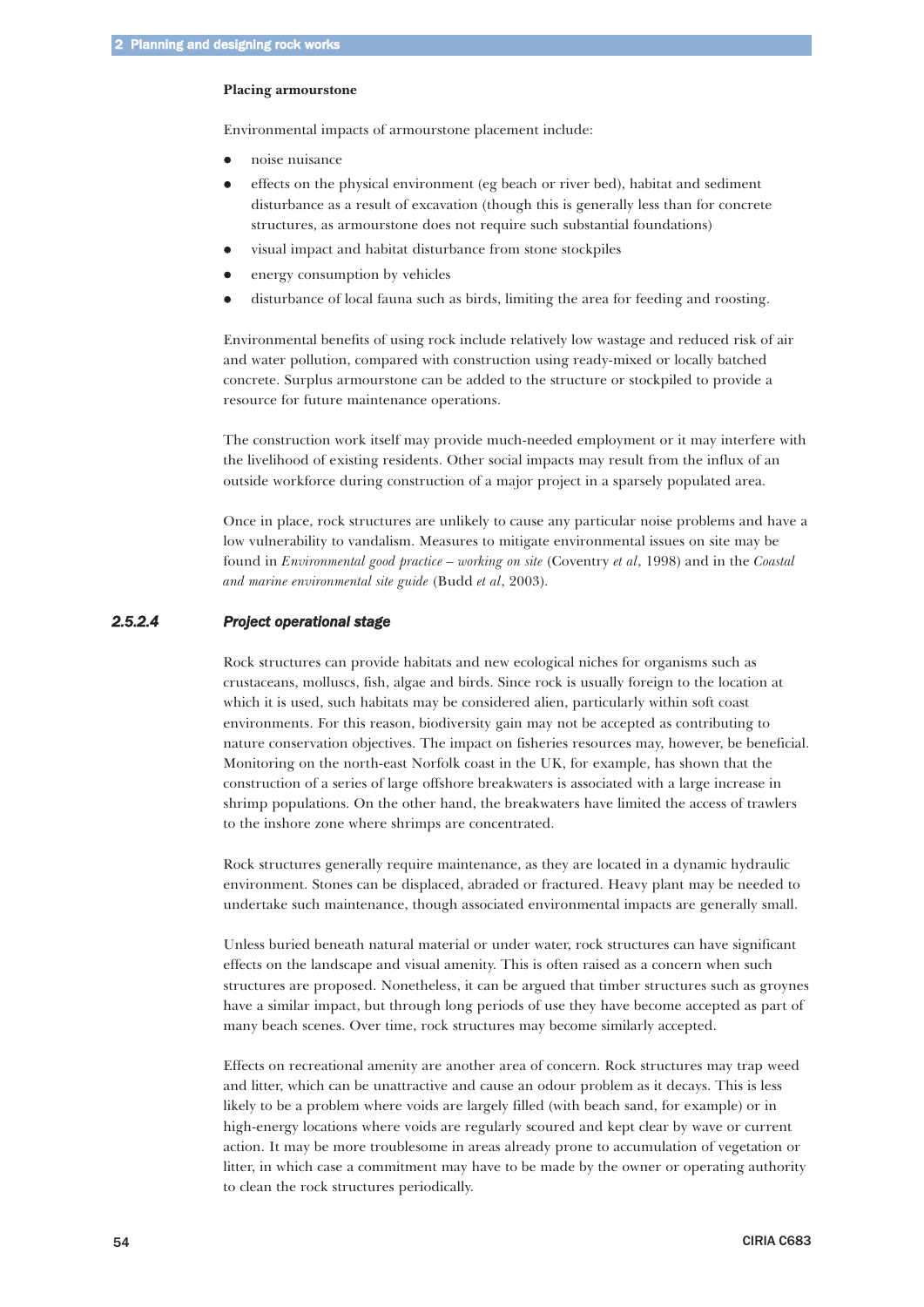<span id="page-40-0"></span>Rock structures do present potential safety hazards to the public, because of the risk of people slipping or falling. Pedestrian access along rock structures can be difficult to provide. In certain cases it may be necessary to maintain public access along a particular stretch of shoreline or riverbank. However, while members of the public would see access along a breakwater as advantageous, it may be cheaper and safer to prevent it. Concerns have also been expressed that people could become trapped in voids between armour stones and drown. These risks are generally addressed through signs warning the public not to climb on the structures. Localised packing of stones to provide ramps and footways to selected areas can also mitigate this. The safety risks of rock structures are potentially no greater than those associated with other types of coastal structures such as concrete walls; both types present a risk of injury from falling.

Other potential environmental impacts associated with the operational stage of rock structures include:

- $\bullet$ direct loss or coverage of coastal habitats under the structure footprint
- $\bullet$ visual intrusion and impact on the landscape (eg sea view from houses)
- $\bullet$  effects on recreation (including change in access to shoreline and loss of safe or shallow areas for children's play)
- $\bullet$ safety of rock structures
- $\bullet$ need for ecological monitoring.

# *2.5.2.5 Project decommissioning stage*

Environmental matters to be considered at the decommissioning stage of rock structures are mostly the same as for the other stages in the structure's lifetime. An often-quoted advantage is that rock structures are relatively straightforward to dismantle and constituent rock can be reused or recycled into other projects. Even if rock has been severely abraded and degraded in the marine environment, it can still be recycled into primary aggregate.

Environmental aspects that should be considered at the decommissioning stage include:

- $\bullet$ destruction of potential habitats on rock structures
- $\bullet$  re-activation of a former sediment feed and re-creation of natural coastal habitat and transition
- $\bullet$  accidental release during demolition, or unintended failure to remove the entire rock structure
- $\bullet$ modification of the landscape once again
- $\bullet$ presence of services within the structures.

# 2.5.3 Opportunities for environmental enhancement

Rock structures can offer opportunities for environmental enhancement, for example by providing habitats for marine and river life. Some guidance is given by Jensen *et al* (1998), who discuss habitat creation, present suggestions to encourage colonisation of aquatic life that is naturally attracted to hard surfaces, and identify the types of species that may be attracted.

Structure design should aim to reproduce rock environments such as foreshores and river beds as found in nature. Typical features should be a range of stone and crevice sizes, irregular outlines and surface orientations to provide a variety of micro-habitats for small mobile and immobile species as well as larger species. For structures in the littoral zone, features of a rocky shore may be reproduced by providing hollows and crevices to form rock pools, projections to create overhangs and placing stones in isolation from the main works to create scour pools. As with all design aspects, costs and practicality will need to be considered. 2

3

4



6

7

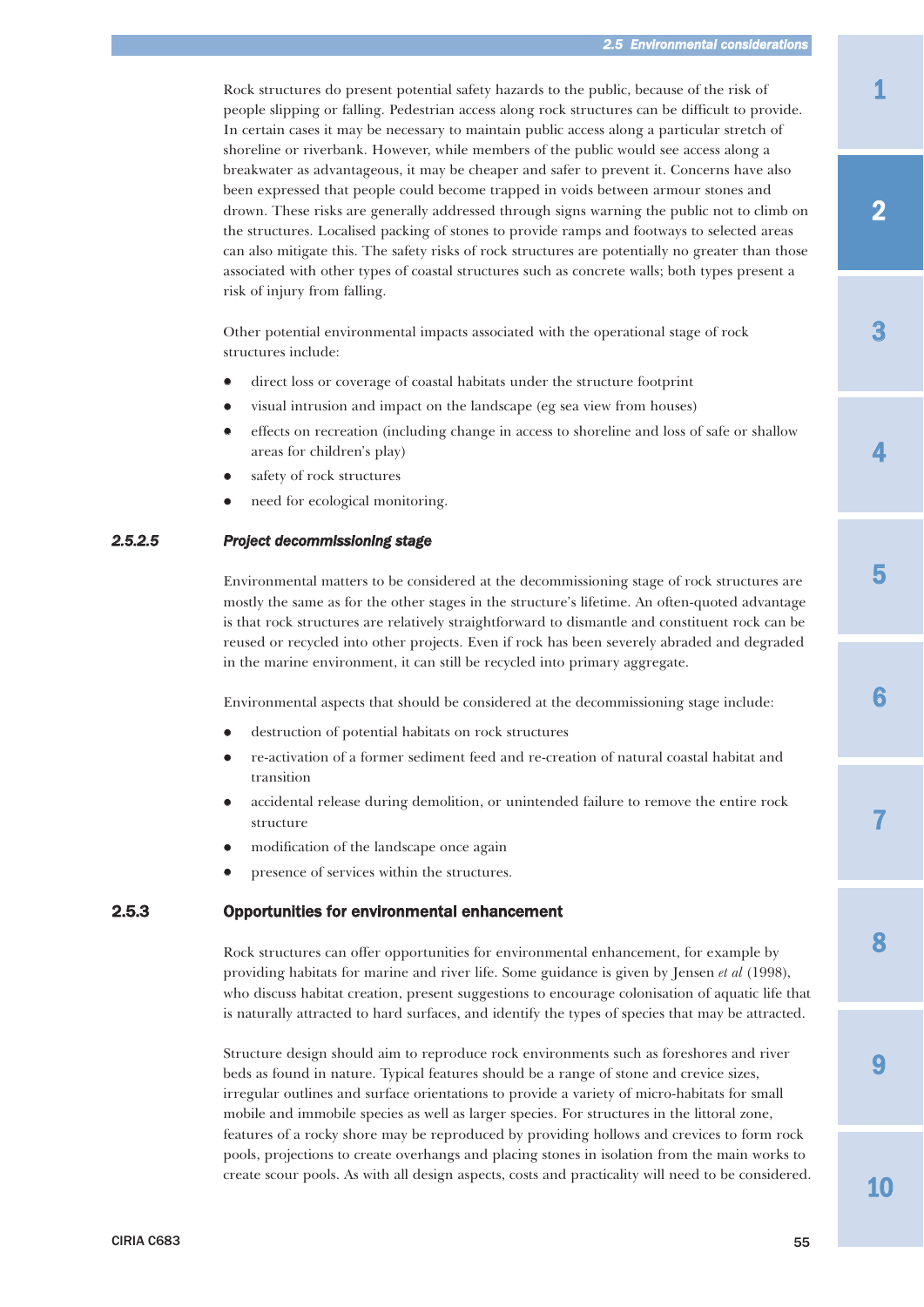The colonisation and distribution of plants is subject to their ability to survive at various levels of dryness (normally linked to height above low water) or light penetration when under water. For marine structures, elements at or below low water level may be colonised by kelp, which, like most seaweeds, attracts a wide range of animal communities for shelter or feeding. At mid-beach levels, seaweeds like bladder wrack may colonise.

Fish and crustaceans can use the crevices between stones and concrete blocks to hide from predators, lay eggs, or feed on organisms growing on the structure. If the structure is submerged, shelters for edible crab (crevices on the outside of the structure) and lobsters (galleries within the structure), and shelter for fish species such as wrasse, lumpsuckers and conger eels can all be incorporated.

Under normal conditions, surfaces of concrete or quarried rock structures in the marine or fluvial environment are rapidly colonised by naturally occurring micro-organisms that consume many of the dissolved and suspended substances in water. Settlement of larger organisms, such as barnacles and mussels, which can directly filter suspended matter for their food, can also occur. Grazing and browsing organisms living on rock structures devour many of the plants and animals living sedentary lives on the hard surfaces, creating scope for continued colonisation.

When a structure is constructed there is inevitably a loss of habitat and, with it, associated species. Sandy or muddy sea beds and foreshores and river beds and riverbanks contain a multitude of organisms (worms, crabs, molluscs etc) many of which are important to the food chains of commercially fished species and birds (particularly in the intertidal zone).

As a starting point for ecological enhancement, the points in Box 2.6 should be considered when planning rock structures in the hydraulic environment. See also Irving and Northen (1999) for details of ecological survey of rock structures.

#### Box 2.6 *Considerations for ecological enhancement of rock structures*

The following points should be considered to provide opportunities for environmental enhancement (adapted from Jensen *et al*, 1998):

- 1 Location. Consider the appearance of rocky habitat and reproduce it where you plan to build the rock structure. For marine structures below the low tide level, opportunities for fishery habitat enhancement increase with water depth.
- 2 Maximise the diversity of crevices created. The greater the heterogeneity of the habitat the more diverse the final biological community is likely to be.
- 3 Consider using a mix of materials does everything have to be made from the same rock type?
- 4 Be creative. Provide a structure that has rough surfaces rather than one that is smooth, neat and symmetrical.
- 5 Build in animal-friendly features, intertidal rock pools, isolated boulders for scour pools, projections to create overhangs.
- 6 Consult local residents and users. Conservation groups or environmental organisations at local and national level, local authority ecologists, academics and fishery organisations are professionals too and will be delighted that nature conservation and/or fishery provision is being considered.
- 7 Use the fact that you are taking extra care to promote your approach to rock structure construction. A project that blends into the existing landscape will be more popular than one that visually conflicts.
- 8 Be realistic. No single project will do everything. Take a long-term view and over time the benefits will mount up.
- 9 To assess these benefits be prepared to monitor. Quantification of benefits may require professional surveys, especially sub-tidally, but descriptive evaluation allows local enthusiasts to become involved. Encourage local schools and colleges and/or conservation groups to adopt the structure as a study site (shore or river ecology is a favourite theme for field trips). You will be able to use their data and images to follow the biological community development over time.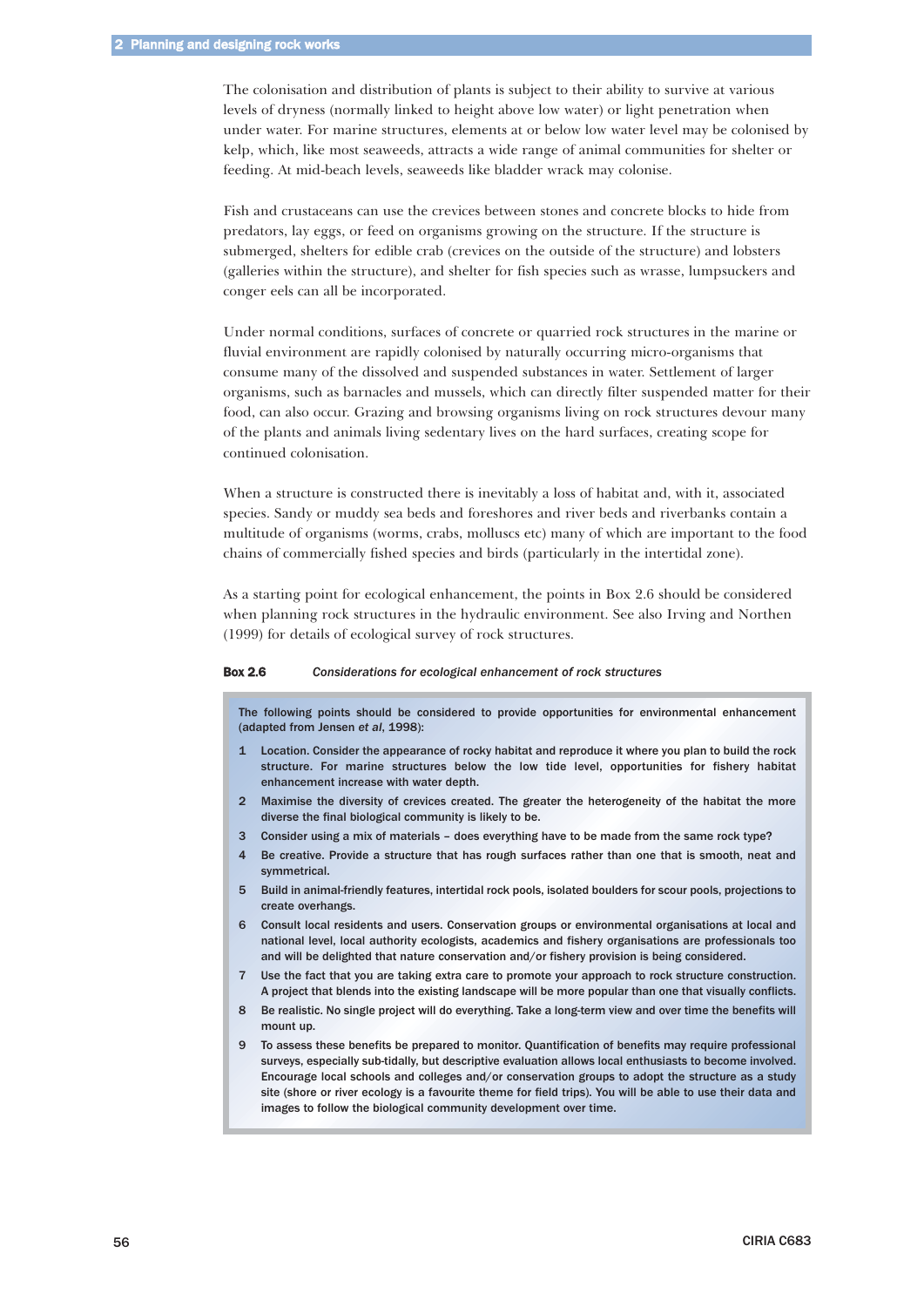# <span id="page-42-0"></span>2.5.4 Environmental Impact Assessment process – an overview

# *2.5.4.1 EIA legislation*

Projects have to comply with a large number of statutory requirements. For many projects there is a need to prepare an Environmental Impact Assessment (EIA) before the project can proceed. This is a tool for assessing construction and operational impacts. Where European sites of nature conservation importance Special Protection Areas (SPAs) and Special Areas of Conservation (SACs) or Ramsar sites may be affected by construction, there is a need to comply with the requirements of the EU Habitats Directive. Some authorities require projects to seek biodiversity gains, particularly relating to protected habitats and species. In the UK these are covered by Biodiversity Action Plans (BAPs). Increasingly, EIAs are also expected to consider environmental issues associated with material sourcing.

This document does not fully describe the legal requirements for environmental assessment, as these vary internationally and are also subject to changes with time, but some of the main European and international legislation to be complied with is summarised in Table 2.8. Reference is made in this section to this legislation although it is recognised that outside Europe some of the requirements may not apply.

| Table 2.8 | Main international and European environmental laws related to Environmental Impact |
|-----------|------------------------------------------------------------------------------------|
|           | Assessment                                                                         |

| <b>Issue</b>                        | European community law                                                                                                                                                                                                                                                                                                                                                                                                                                                                                                                                                                              | International law                                                                                                                                                                                                                                                                                                                                                                                                                                                                                 |
|-------------------------------------|-----------------------------------------------------------------------------------------------------------------------------------------------------------------------------------------------------------------------------------------------------------------------------------------------------------------------------------------------------------------------------------------------------------------------------------------------------------------------------------------------------------------------------------------------------------------------------------------------------|---------------------------------------------------------------------------------------------------------------------------------------------------------------------------------------------------------------------------------------------------------------------------------------------------------------------------------------------------------------------------------------------------------------------------------------------------------------------------------------------------|
| Wildlife and nature<br>conservation | Environmental Impact Assessment Directive<br>$\bullet$<br>85/337/EEC amended by 97/11/EC<br>Surface Waters Directive 75/440/EEC<br>Bathing Waters Directive 76/160/EEC<br>Dangerous Substances in Water Directive<br>76/464/EEC<br>Fisheries Directive 78/659/EEC<br>۰<br>Agricultural Sewage Sludge Directive<br>٠<br>86/278/EEC<br>Urban Wastewater Directive 91/271/EEC<br>۰<br>Nitrates Directive 91/676/EEC<br>٠<br><b>Environmental Strategy Assessment</b><br>۰<br>Directive 2001/42/EEC<br>Shellfish Directive 79/923/EEC<br>Birds Directive - 79/409/EEC<br>Habitats Directive - 92/43/EEC | Ramsar Convention on wetlands of interna-<br>۰<br>tional importance - 1971<br>Convention on protection of world cultural<br>and natural heritage Stockholm declara-<br>tion $-1972$<br>World Charter for Nature - 1982<br>Bonn Convention on the conservation of<br>migratory species of wild animals - 1979<br>Bern Convention on the conservation of<br>European wildlife and habitats - 1982<br>Rio Convention on biological diversity dec-<br>۰<br>laration - 1992<br>Espoo Convention - 1991 |
| Water and marine<br>pollution       | Water Framework Directive - 2000/60/EEC                                                                                                                                                                                                                                                                                                                                                                                                                                                                                                                                                             | Marpol Convention 1973-78<br>London Convention - 1972<br>٠<br>Ospar Convention - 1992<br>Barcelona Convention - 1976, amended in<br>1985<br>Bremen Declaration - 2003                                                                                                                                                                                                                                                                                                                             |

#### **Note**

Table compiled from Fowler *et al* (2001), André (2003), Sunkin *et al* (1998) and Morris and Therivel (1995).

The project promoter may perceive environmental assessment as an additional financial burden. However, the cost of Environmental Impact Assessment, which depends on project size, existing environmental data and sensitivity of the environment, will in most cases be a small proportion of overall project costs.

2

3

4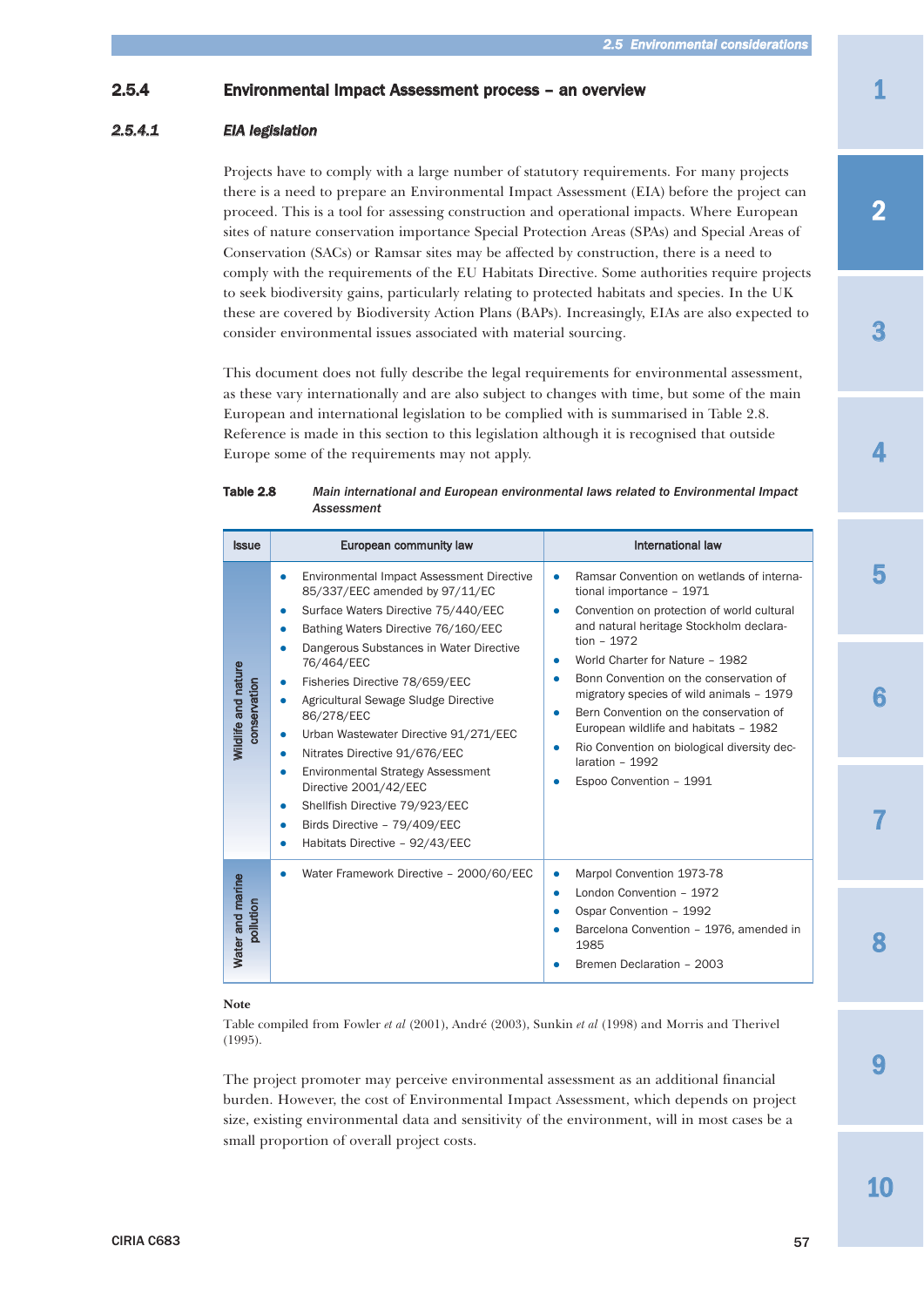<span id="page-43-0"></span>The environmental assessment procedure has the following advantages for the promoter:

- $\bullet$  identifying environmental impacts during the planning and design stage will lead to the most cost-effective inclusion of measures to mitigate adverse impacts
- $\bullet$  liaison and consultation, which is normally an integral part of the assessment, will reduce the risk of an unexpected refusal of development consent at a late stage
- $\bullet$  probable areas of objection to a project will be identified at an early stage and enable sensitive matters to be addressed and project delays minimised
- $\bullet$  the opportunity for public consultation can result in greater acceptance of a project in the affected community
- $\bullet$  minimisation of unforeseen adverse environmental impacts that may incur considerable future financial liabilities
- $\bullet$  establishing licences or consents that are required can facilitate some aspects of the development.

Failure to conduct appropriate environmental assessment at the correct time can be costly, as the start of the project may be delayed.

# *2.5.4.2 Environmental Statement*

The results of an EIA are normally presented in an Environmental Statement (ES). For mandatory assessments this report will form a principal part of the planning (or other) consent application.

The Environmental Statement contains:

- $\bullet$ a full description of the proposed project
- $\bullet$  a description of the existing environment in which the project is to be situated and that may be affected by the proposed project
- $\bullet$  a brief description of other options considered (including the option of doing nothing) and reasons for their rejection
- $\bullet$ a statement of the predicted environmental impacts of the proposed project
- $\bullet$  where the predicted impacts are adverse, a description of the measures that will be adopted to mitigate those impacts
- $\bullet$ a description of analysis methods used.

# *2.5.4.3 EIA process*

The European EIA Directive sets out the main phases of EIA:

- $\bullet$  compilation of information on the likely environmental effects of the project into an Environmental Statement (essentially the four steps referred to below)
- $\bullet$  publicising of the ES and the project to which it relates to seek public response on the project and ES
- $\bullet$  determination of the acceptability of the project by the relevant authority, referred to as the *competent authority* (normally the local authorities where the project is to be located), taking into account the ES, possible mitigation measures proposed and any feedback or comments received from the consultation.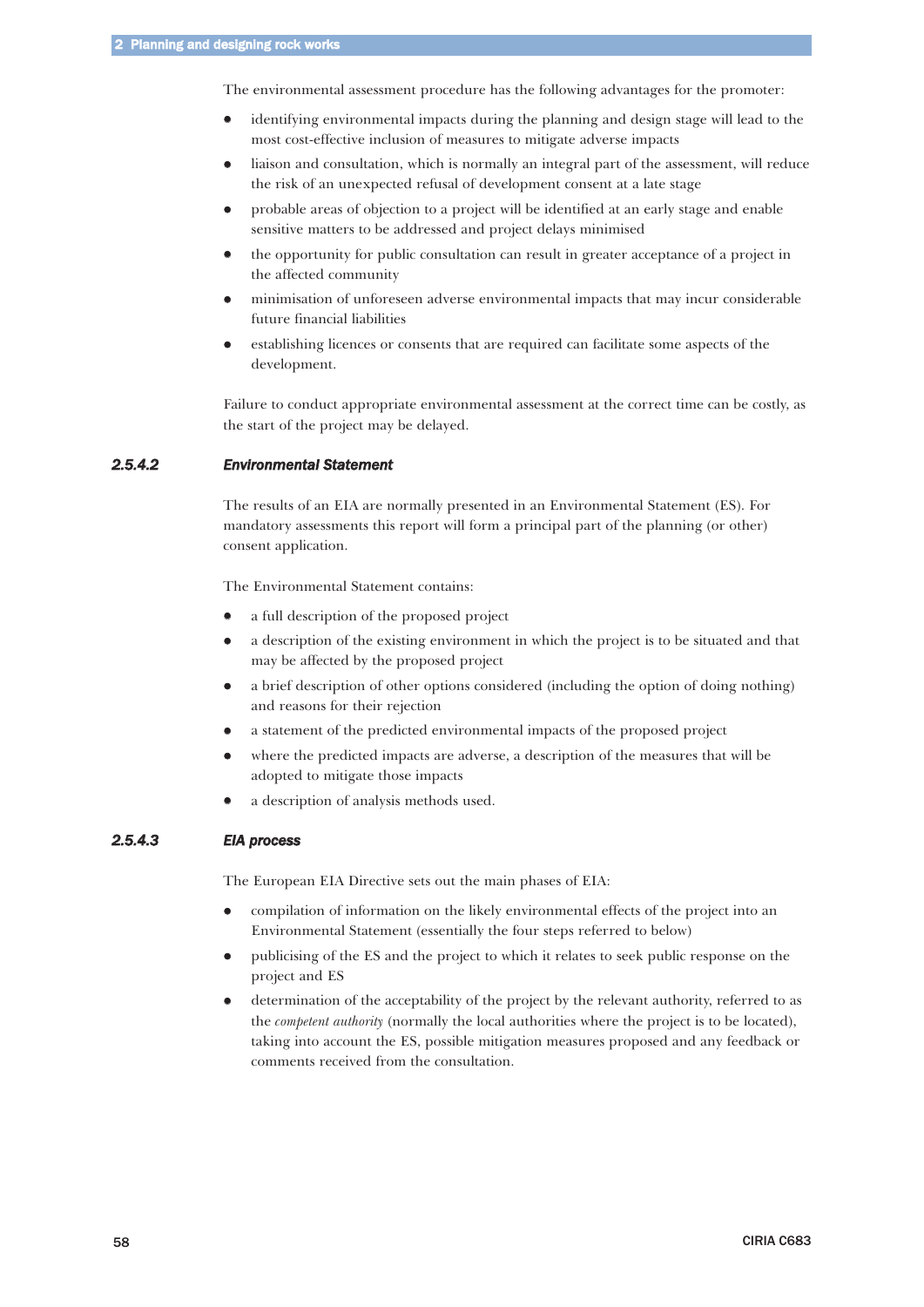1

3

2

4

5

There are four main steps for compiling information on the likely environmental effects.

- 1 **Scoping**, to identify priority issues for detailed assessment.
- 2 **Baseline survey**, to define the existing environment.
- 3 Projection of the proposed project on to the existing environment and the **assessment of probable impacts** (beneficial or adverse).
- 4 Investigation of **measures to mitigate impacts** that are found to be adverse, and the possible incorporation of those measures into the design.

#### **Scoping**

Scoping identifies the priority issues to be assessed. The environmental aspects that rock engineering works may affect or may be affected by include those listed in Table 2.7 together with the interactions between them.

Initial consultations should take place with the planning, coast protection, river drainage and navigation authorities and other statutory bodies whose consent will be required to allow the project to proceed. Statutory bodies advise on designations relating to nature conservation (eg wildlife) and other environmental aspects (eg water, air, landscape, geology). It is usually beneficial to consult all organisations whose interests are likely to be directly affected by the proposed works. As a general rule, consultation should be as widespread as practicable.

### **Baseline studies**

Environmental data can be collected by existing literature and *in situ* surveys. The latter can be time- and money-consuming but may be the only way of securing local information. The objectives should be focused on the description of the existing environment with background data in order to assess future modifications due to the proposed engineering project.

#### **Impact identification and prediction**

This step identifies the range of potential environmental effects and ascertains the significance of each. It can be complex and time-consuming. Environmental effects can be categorised as follows: beneficial or adverse, direct or indirect, widespread or localised, permanent or temporary, reversible or irreversible, short- or long-term, cumulative or immediate.

#### **Mitigation and enhancement**

To obtain consent, it may be necessary to identify mitigation measures that will avoid, reduce or compensate for predicted major negative environmental impacts of shoreline, coastal or estuarine and riverine engineering projects. They may also aim to enhance positive effects. One such measure is to put in place an environmental monitoring programme (see below).

#### **Environmental monitoring**

The aims of environmental monitoring are to provide:

- $\bullet$  **before construction** of the works: input data for calibration of numerical models and baseline study
- $\bullet$  **during and after the construction** of the works: indicators or environmental parameters for quantification of predicted impacts and mitigation, as well as of remedial measures or warning of unexpected impacts.

The site and the probable impacts of the project will dictate the frequency and extent of the monitoring.

10

9

8

7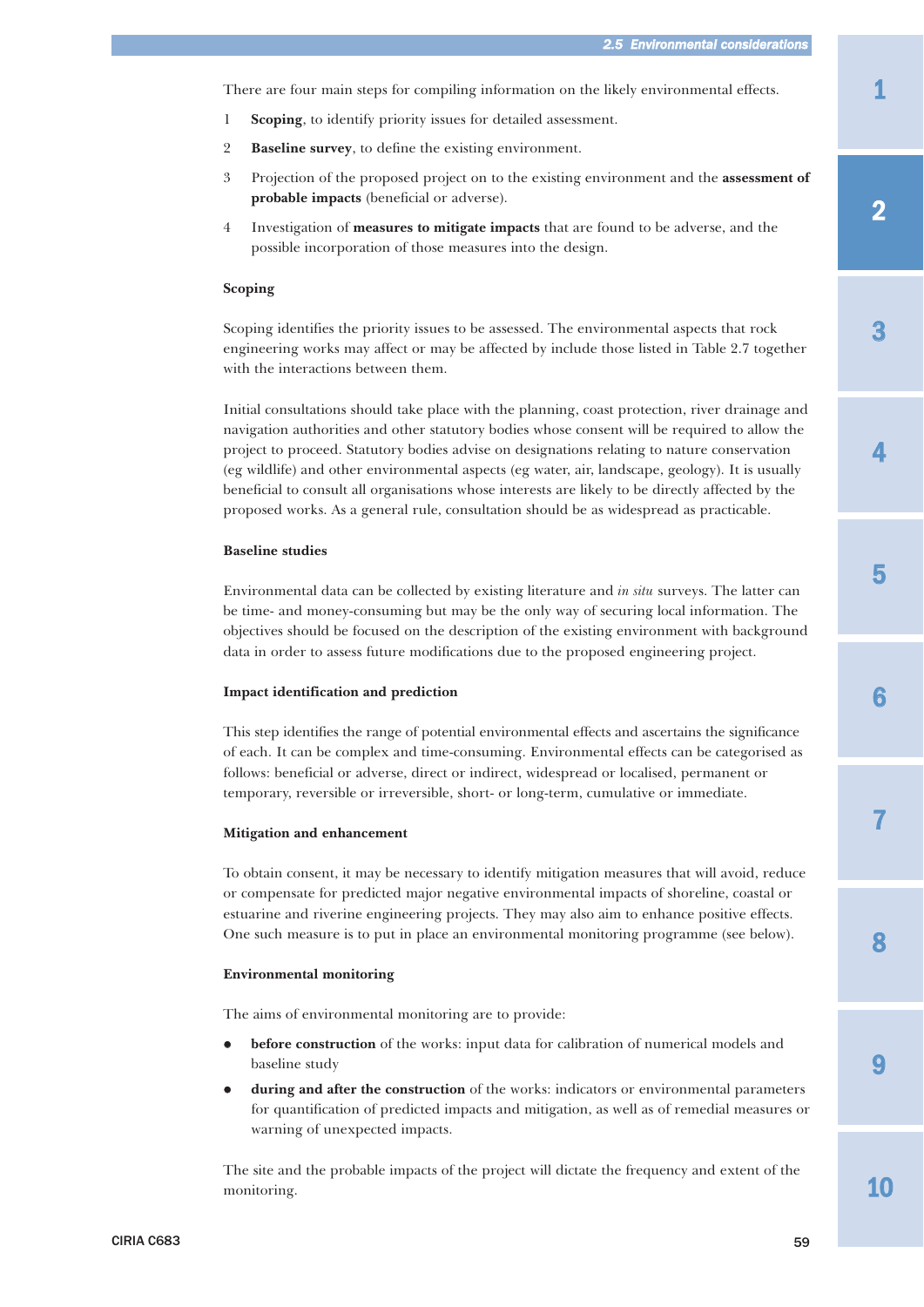# <span id="page-45-0"></span>2.6 SOCIAL CONSIDERATIONS

Construction works are generally undertaken to benefit society in some way. These social factors need to be considered in planning and design. These include:

- $\bullet$ health and safety
- $\bullet$ social impacts of construction and operation
- $\bullet$ engaging stakeholders.

# 2.6.1 Health and safety

Working in water is often hazardous because of the nature of the environment. The coastal marine environment can be highly volatile, and at times unpredictable, with sudden, strong changes in winds, waves, currents and water levels. Rivers can be equally challenging, subject to flash floods and strong seasonal flows. The risks to the works, equipment and human life cannot be overstated and must be addressed during planning, design and construction.

The potential risks to safety in this dynamic physical environment include changing ground conditions (on the river or sea bed), access and working space. Planning and design should aim to avoid such hazards. Protecting operatives is a fundamental requirement. The designer should consider how the structure will be built, to ensure that the design allows appropriate safe working practices to be adopted.

Protecting the public and/or future users of the facility is important. Rock structures in areas where the public have access are often hazardous. For example, small children could become trapped within the voids of the cover layer or injured and crushed by the movement of unstable armour stones. Such issues should be addressed at an early stage, perhaps by stipulating that armourstone be correctly shaped (eg sharp and angular, not smooth and rounded) to ensure it interlocks securely.

Signs can be used to inform the public of the safety hazards of structures and raise awareness of their purpose.

It is essential to remove or reduce risks at source early in the project planning stage. Section 9.5.3 discusses these health and safety matters and measures for addressing them. Further details can be found in Simm and Cruickshank (1998).

### 2.6.2 Construction and operation

Construction works can be disruptive and intrusive for local communities. Constraints and opportunities should be determined through public engagement (see Section 2.6.3) and identified during the planning stage. Where possible, constraints should be overcome at the design phase. Points to address include:

- $\bullet$ local employment opportunities
- $\bullet$ plant access to the site
- $\bullet$ restricted working time
- $\bullet$ specified construction methods
- $\bullet$ public access over and around the structures
- $\bullet$ potential aesthetic or amenity value (eg angling or waterfront access).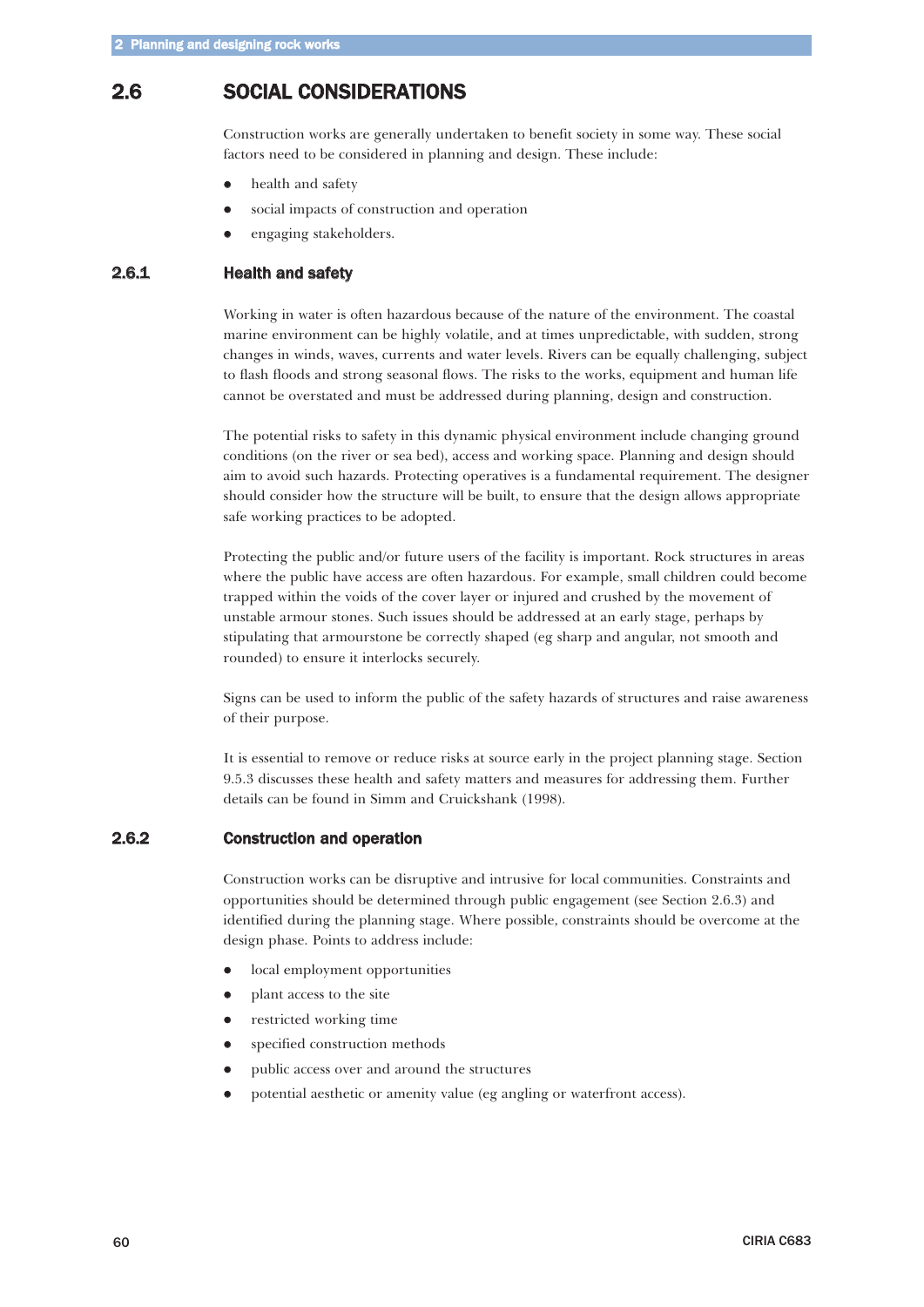# <span id="page-46-0"></span>2.6.3 Engaging stakeholders

More acceptable designs can be produced and problems avoided if stakeholders are approached at an early stage. There can be a significant gap between what the designer perceives to be an issue and the stakeholders' views. In many cases, accommodating local needs has little impact upon the cost or constructability of a scheme, but may enhance the quality of service provided by the structure.

Engaging stakeholders early helps to educate those affected by the technical processes – about how and why certain decisions need to be taken, for example. This understanding can result in acceptance of preferred construction methods despite short-term disruptions.

In some parts of the world the use of local materials and labour provides major benefits to the local population in terms of money and employment. Different designs might be expected in these circumstances.

# 2.7 REFERENCES

André, P, Delisle, E, Reveret, J P and Sene, A (2003). *L'évaluation des impacts sur l'environnement: processus, acteurs et pratique* (Environmental impact assessment: process, implementers and practice), 2nd edition. Ecole Polytechnique de Montréal

Budd, M, John, S, Simm, J and Wilkinson, M (2003). *Coastal and marine environmental site guide*. C584, CIRIA, London

Brampton, A, Wallis, M and Holliday, E (2004). *Potential use of alternatives to primary aggregates in coastal and river engineering*. C590, CIRIA, London

Buijs, F, Segura Domìnguez, S, Sayers, P B, Simm, J D, Hall J W (2005). "Tiered reliabilitybased methods for assessing the performance of coastal defences". *Proc ICE conf breakwaters, coastal structures and coastlines, Apr 2005*. Thomas Telford, London

CETMEF (1978). *Les études préalables aux aménagements portuaires* (Preliminary study on harbour development). CETMEF, Compiègne

Coventry, S, Kingsley, M and Woolveridge, C (1998). *Environmental good practice – working on site*. C503, CIRIA, London

Dawson, R J and Hall, J W (2001). "Improved condition characterisation of coastal defences". *Proc ICE conf breakwaters, coastal structures and coastlines, Sep 2001*. Thomas Telford, London

Fowler, R E, Harvey, R N, Harding, C and Atkins, R W (2001). "Implementation of European Union Habitats Directive in developing and designing coastal defence schemes". *Proc ICE conf breakwaters, coastal structures and coastlines, Sep 2001*. Thomas Telford, London

Howard, N, Edwards, S and Anderson, J (1999). *Methodology for environmental profiles of construction materials, components and buildings*. Building Research Establishment, Garston

Jensen, A C, Hamer, B A, Wickins, J F (1998). "Ecological implications for developing coastal protection structures". *Proc ICE conf coastlines, structures and breakwaters, 1998*. Thomas Telford, London

Irving, R and Northen, K (1999). *An ecological survey of selected rock islands and rock groynes on the West Sussex coast*. Environment Agency, Southern Region, Worthing

Masters, N (2001). *Sustainable use of new and recycled materials in coastal and fluvial construction: a guidance manual*. Thomas Telford, London

Michel, P (1998). *L'étude d'impact des ports de plaisance* (EIA of marinas). Secrétariat d'état chargé de l'environnement/Délégation à la qualité de la Vie, Atelier Central de l'environnement, Imprimerie Nationale, Paris

Michel, P (2001). *L'étude d'impact sur l'environnement* (Study of environmental impacts). Ministère de l'Aménagement du Territoire et de l'Environnement, Paris

10

**0** 

8

7